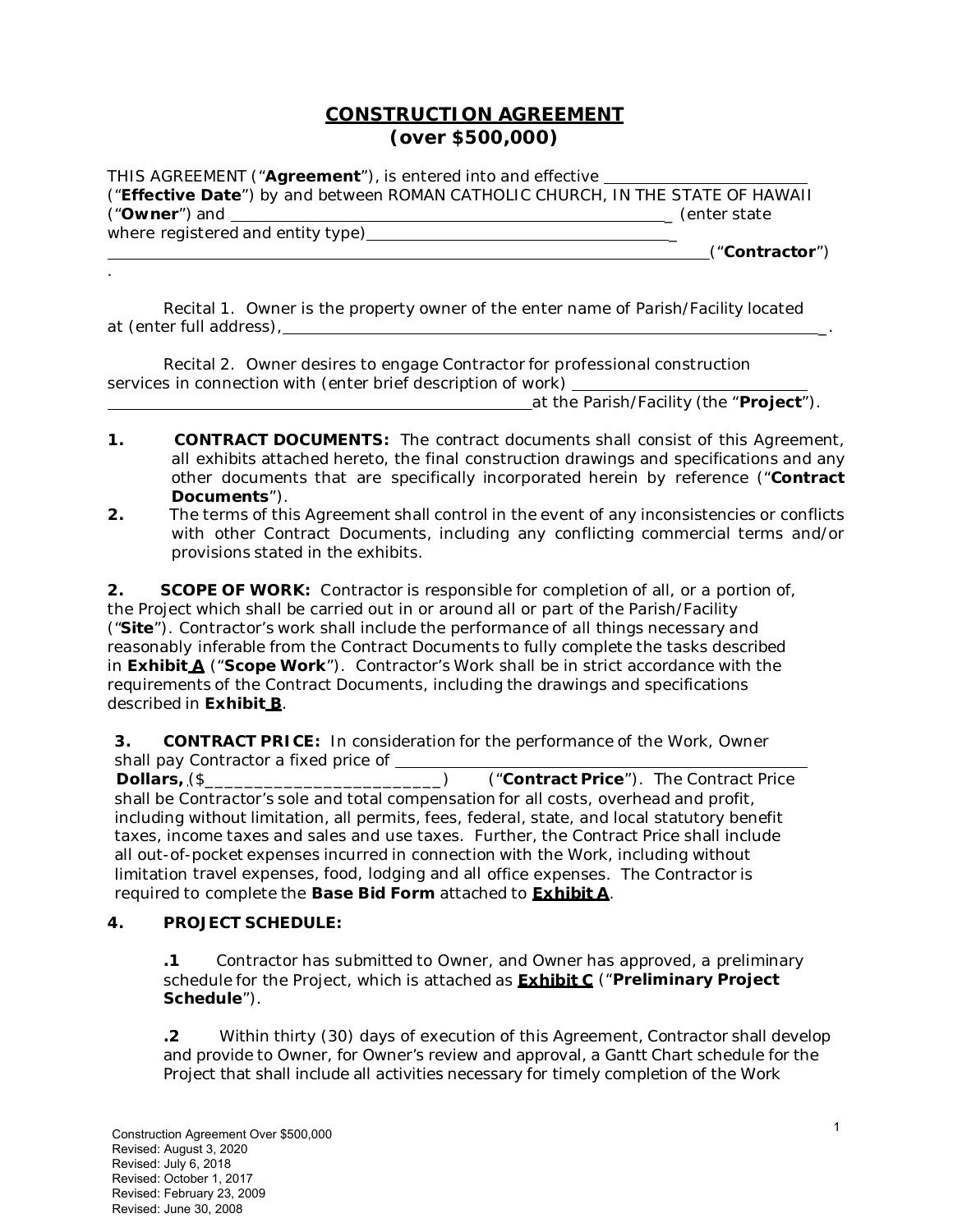("**Project Schedule**"). Any Work activity that may affect the completion date of the Project is deemed critical under this Agreement.

Once accepted, the Project Schedule shall replace the Preliminary Project Schedule and shall be attached hereto as **Exhibit C-1**. Contractor shall promptly commence and diligently pursue completion of the Work within the time parameters, including all interim milestone dates, set forth in the Project Schedule ("**Contract Time**"). The Project Schedule and all subsequent updates and revisions to the Contract Time shall be printed in a Gantt Chart format in a program acceptable to Owner. However, at a minimum, the Project Schedule shall include the following: (1) permit dates, (2) procurement dates, (3) dates and durations required for Owner's reviews and approvals, (4) dates by which Owner-furnished material and equipment must be supplied, and (5) other critical long lead items. The Project Schedule shall also include the start and finish dates for construction of all critical path activities, all interim milestone dates and the date of Substantial Completion, as defined in Paragraph 32.2, Final Completion as defined in Paragraph 33.

**5. SCHEDULE OF VALUES:** Contractor has submitted to Owner, for the Owner's approval, a Schedule of Values for the Work, allocated by the Contract Documents, ("**Schedule of Values**"). The Schedule of Values will be used by the Owner to evaluate Contractor's Progress Payments, as described in Paragraph 28. A sample Schedule of Values is attached hereto as **Exhibit D**. Prior to the effective date of this agreement Owner shall have the right at any time to reject any portion of the Schedule of Values that does not accurately define the Work in reasonable detail, or if the detail provided does not accurately reflect an appropriate cost, allocation or proportion of the Work. Contractor will be required to revise promptly any rejected portion of the Schedule of Values upon demand by Owner. Approved Change Orders must be reflected I the Schedule of Values

**6. SCHEDULE OF SUBMITTALS:** Contractor shall prepare and submit to Owner, for Owner's review and approval, a schedule of shop drawings, product data, test reports, samples etc., required to be submitted for the Work ("**Schedule of Submittals**"). The Schedule of Submittals shall be in a format acceptable to Owner and the Project Architect/Consultant/Project Manager, as defined in Paragraph 20, and shall be attached hereto as **Exhibit E**. The Schedule of Submittals shall indicate all intended submissions, shall include the date by which each item will be submitted and the date by which final approval of the item must be obtained. Contractor shall consider the nature and complexity of each

submittal item and shall allow ample time for review, revision or correction, re-submittal and approval sufficiently well in advance of the construction requirements. Owner will require the Project Architect/Consultant/Project Manager to use its best efforts to complete such reviews within ten (10) days, but the Project Architect/Consultant/Project Manager will be afforded fifteen (15) days from receipt of submittal for review and approval. The Project Schedule will not be extended if Contractor fails to provide the intended submittals in accordance with the approved Schedule of Submittals. Upon prior written approval of Owner, Contractor may revise the Schedule of Submittals to comply with any approved changes to the Project Schedule and any approved changes to the Work.

**7.** CHANGE PROPOSALS: Upon the Effective Date of this Agreement, any change involving the Work ("**Additional Work**") or an increase or decrease in the amounts stated in the Schedule of Values, the Contract Price or the Contract Time may be accomplished only by a written order submitted by the Contractor to the Owner and subject to Owner's approval ("**Change Order**"). No Change Order will be effective unless agreed to in advance and bearing the signature of both parties.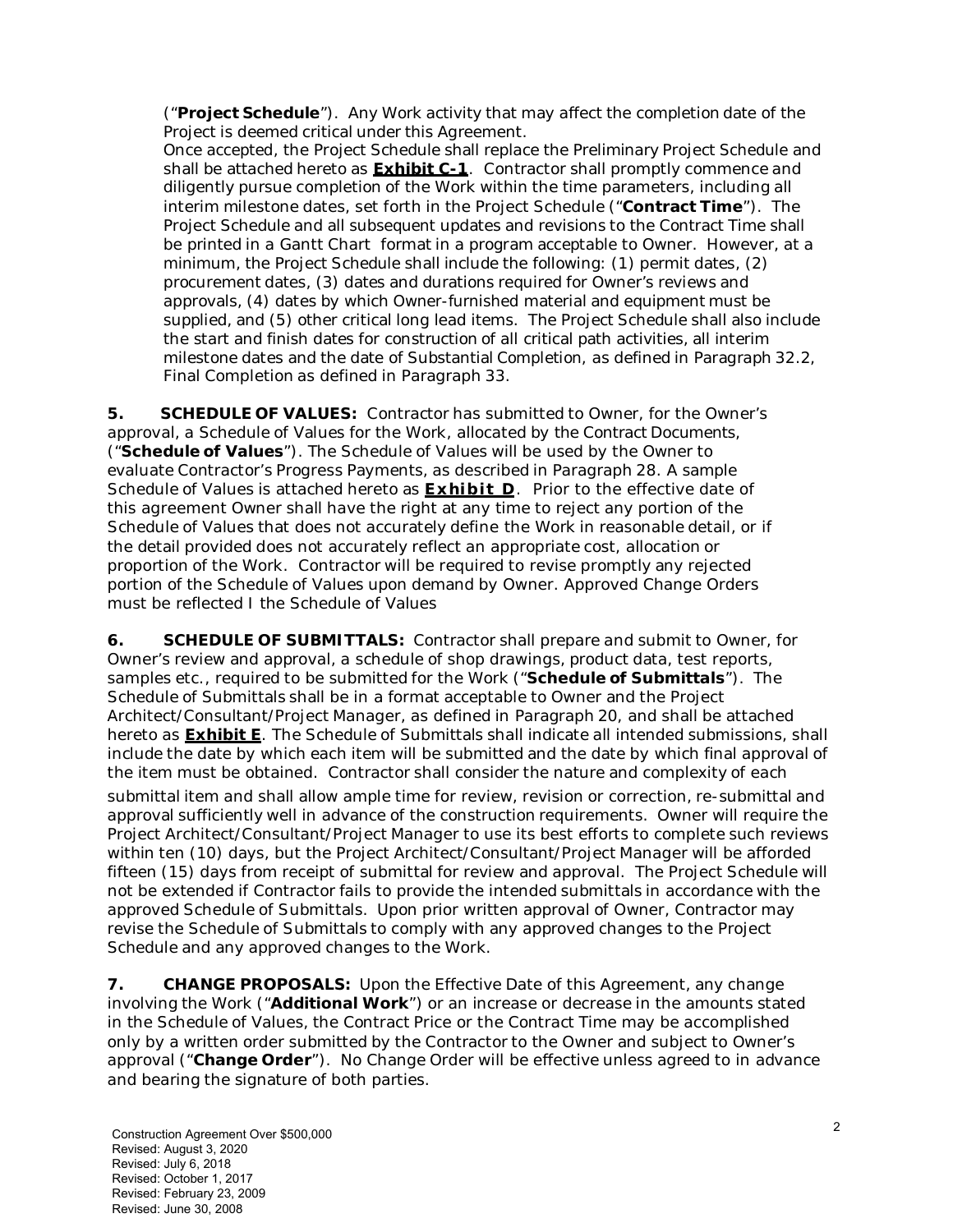**.1 Initiation.** Change Proposals may be initiated either by an Owner Directive or a Contractor Change Proposal Request as each is hereinafter defined:

**.a Owner Directive.** Owner may direct Contractor to increase, decrease, alter or clarify the Work by written notice ("**Owner Directive**"). Owner Directives may or may not involve a change to the Contract Price or the Contract Time.

**.b Change Proposal Request.** Contractor may provide written notice to Owner requesting Owner's consideration of certain events that Contractor believes have or will result in a change in Contractor's Work ("**Change Proposal Request**"). No Change Proposal Request, including requests which are based upon Owner Directives, RFI's, verbal directives and/or issues that are pursued as Change Order Claims, as hereinafter defined, will be deemed complete until the Change Proposal Request has been finalized as an approved Change Order.

**.2 Owner's Pricing Option.** Subject to Owner's request, the Additional Work authorized by a Change Order shall either be performed on a fixed fee, unit price or time and materials basis as follows:

**.a Fixed Fee Proposal.** Contractor shall submit its fixed fee proposal within twenty (20) days after receipt of Owner's request therefore. Contractor's fixed fee proposal must be itemized and segregated by labor and materials for the various components of the Additional Work. As part of its proposal, Contractor must include signed proposals and supporting materials from the relevant subcontractors and vendors with sufficient breakdowns to enable Owner to verify actual costs of the Contractor and its subcontractors and vendors of every tier. Contractor shall be allowed a ten percent (10%) markup for costs of self-performed labor and for Contractor's direct material and equipment purchases attributable to the Additional Work ("**Contractor's Mark Up**"). Contractor's Mark Up is for all overhead and profit attributable to the Additional Work. In addition, Contractor will be allowed a five percent (5%) mark-up on the approved value of Additional Work performed by its subcontractors and vendors and Contractor will be allowed a five percent (5%) mark-up on overhead and profit on equipment rented in performing the Additional Work either by Contractor or its subcontractors and vendors of any tier. Subcontractors shall be permitted a ten percent (10%) mark-up for costs of self-performed labor and for the subcontractor's direct material and equipment purchases attributable to the Additional Work ("**Subcontractor's Mark Up**"). Subcontractor's Mark Up is for all overhead and profit attributable to the Additional Work. As described herein, overhead and profit includes all other costs whatsoever beyond those enumerated above.

**.b Unit Price.** Contractor shall submit its unit price proposal within twenty (20) days after receipt of Owner's request therefore. Contractor's written proposal shall itemize the quantities of each item of Additional Work that has been identified for unit price purposes unless such unit price is already contained in the Agreement or has otherwise already been mutually agreed to between the parties. Contractor must itemize the estimated quantities that are already included within the Contract Price, if any, as well as the estimated quantities for Additional Work purposes for each requested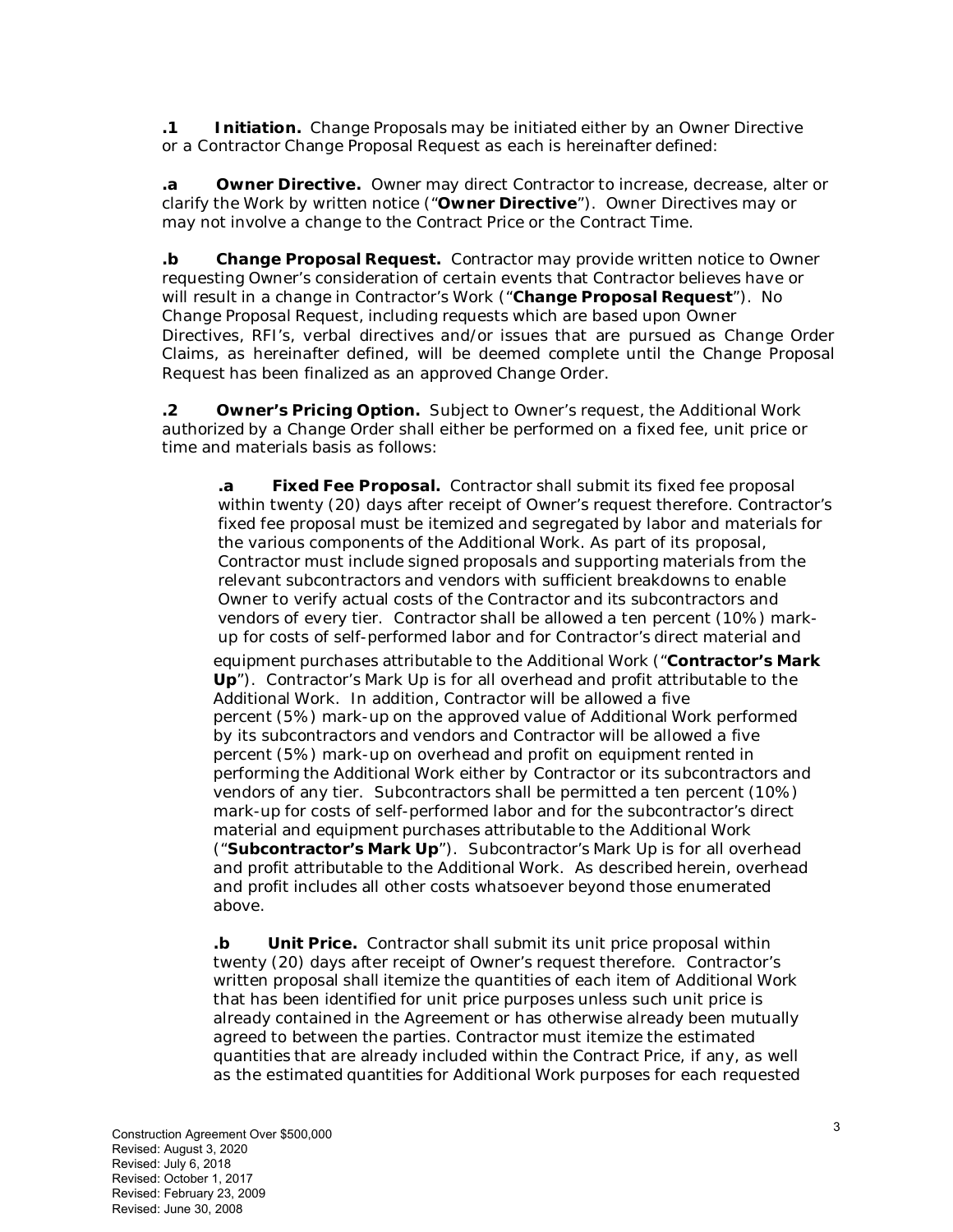unit price. The unit prices shall only be applicable to net quantities outside of the existing scope of Work for each item.

**.c Time and Materials.** Only in exceptional cases where time constraints so require, and only upon Owner's specific authorization, may Contractor perform Additional Work on a time and materials basis. In all other instances, the parties must mutually agree and finalize a Change Proposal before Contractor shall be authorized to proceed with any Additional Work. Any Change Proposals Requests submitted by Contractor under this Paragraph 7.2.c must be supported by such documentation so as to verify entitlement as Owner may require.

**.3 Change Order Claims and Disputes.** Notwithstanding the dispute resolution terms of Paragraph 47, for any unresolved issue between the parties pertaining to Additional Work, the Contract Price and/or the Contract Time, including issues where the parties are continuing negotiations on rejected Change Orders ("**Change Order Claim**"), Contractor shall have the burden of establishing entitlement to any Additional Work and increases in the Contract Price and/or the Contract Time. Contractor shall submit a notice of claim ("**Notice of Claim**") to Owner within ten (10) days of Contractor's receipt of Owner's rejection of a Change Order. Contractor shall submit all such documentation required by Owner in support of such Change Order Claim within twenty (20) days of Contractor's submittal of the corresponding Notice of Claim.

Contractor's failure to submit a Notice of Claim within the required time frame shall constitute a waiver of Contractor's Change Order

Claim. All increases or decreases in the Contract Price shall be determined by applying the provisions of Paragraph 7.2.a, to Contractor's direct, actual cost for the Additional Work and shall be limited strictly to those amounts which are solely attributable to the corresponding Change Order Claim. Contractor shall substantiate any Change Order Claim for a change in the Contract Time with a CPM delay analysis. Any Change Order Claim not resolved by the parties within thirty (30) days after

Owner's receipt of the Notice of Claim shall be set aside pending completion of the Work or earlier termination of this Agreement and the provisions of Paragraph 45 shall apply. However, both parties expressly acknowledge and agree that the requirements and limitations set forth in this Paragraph 7.3 exclusively govern the final determination of the extent of Contractor's damages for any Change Order Claim during any legal proceeding. Under no circumstances shall Contractor be entitled to recover any amounts for lost productivity, inefficiency, out-of-sequence work, stacking of trades, idle equipment, lost profits, extended home office overhead, interest or any other indirect costs and Contractor hereby waives any right to claim such costs for a Change Order Claim under this Agreement.

**8. CONTRACTOR'S REPRESENTATIONS**: Contractor is being engaged by Owner in reliance upon Contractor's: (1) possession of all licenses and/or certifications as required in the local jurisdiction; (2) representations of professional expertise in the specific area of construction called for by this Agreement; and (3) ability to provide the required Work independently without substantial direction by Owner. Contractor shall comply with all applicable laws, codes, regulations, ordinances and rules, whether local, regional or national, with respect to the Work to be performed and the equipment or materials to be furnished hereunder and shall cause the Work to be constructed in compliance with this Agreement.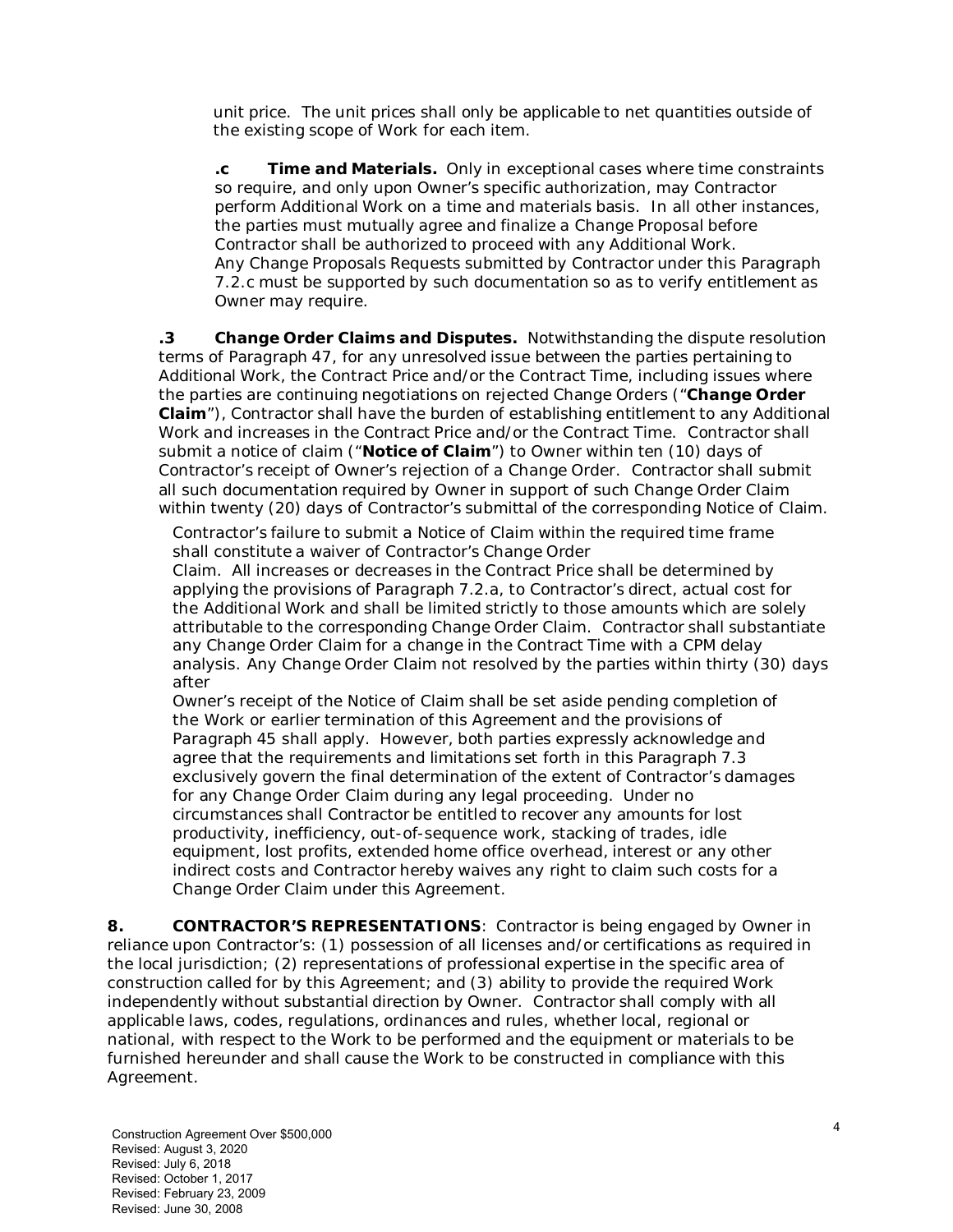**9. CONTRACTOR'S WARRANTY:** Contractor warrants that the Work performed hereunder shall be performed in a first-class workmanlike manner and the materials and equipment provided shall be new and free from defects in workmanship and/or materials and equipment and agrees that any damage arising from any breach of this representation and warranty shall be promptly remedied by Contractor at its sole expense. If Contractor defaults or neglects to correct defective Work within a five (5) day period after receipt of written notice from Owner, Owner may, without prejudice to other remedies, correct such deficiencies at Contractor's expense. Contractor's warranty shall apply during performance of the Work and shall extend for the later of: (1) a period of twelve (12) months after the date of Final Completion, as defined in Paragraph 33; or (2) the period of such manufacturer's warranties provided for materials and equipment ("**Warranty Period**"). During the Warranty Period, Contractor shall be responsible for correcting any and all defects in workmanship, materials or equipment or other damages arising from a breach of this warranty at Contractor's sole cost and expense.

 **10. COOPERATION: (Renovation)** Contractor acknowledges that the Work is being performed in a fully operational Parish/Facility that is open to the public. Further, Contractor acknowledges that Owner may engage other contractors to provide work or services relating to the Project which may be carried out concurrently with Contractor's Work and that some interference from other contractors is anticipated. The Contractor shall coordinate its Work with the Parish/Facility and other contractors as follows:

**.1** Contractor shall schedule and conduct progress meetings on a weekly basis at which its subcontractors, the Project Architect/Consultant/Project Manager, Parish/Facility Project liaison, and Parish/Facility's other contractors and consultants may jointly discuss such matters as Work procedures, progress, scheduling and coordination.

**.2** Contractor shall schedule and coordinate its Work with the Parish/Facility to minimize disruption to Parish/Facility operations. Further, Contractor acknowledges that it has reviewed and shall abide by Parish/Facility house rules ("**House Rules**"), which are attached hereto as **Exhibit H**. Contractor agrees that the Parish/Facility may revise the House Rules at any time and Contractor agrees to adhere to any changes. The Parish/Facility will provide Contractor with a copy of any revised House Rules.

**.3** If any part of Contractor's Work depends upon the proper execution of work and services performed by another contractor, Contractor shall, prior to proceeding with its Work, inspect such other work and promptly report to the Architect and Project Manager any apparent discrepancies or defects in such other work. Failure to comply with these requirements shall bar any claims thereafter that defects in Contractor's Work are due to defects, delays, or disruptions in the work performed by others.

**.4** Contractor shall coordinate its construction activities with the activities of the other contractors. Contractor shall provide the necessary personnel to connect and coordinate its Work with others at the proper time and in a manner not to delay others or increase costs.

**.5** Contractor shall remedy promptly damage wrongfully caused by Contractor to Parish/Facility's existing property or completed or partially completed construction work performed by other contractors.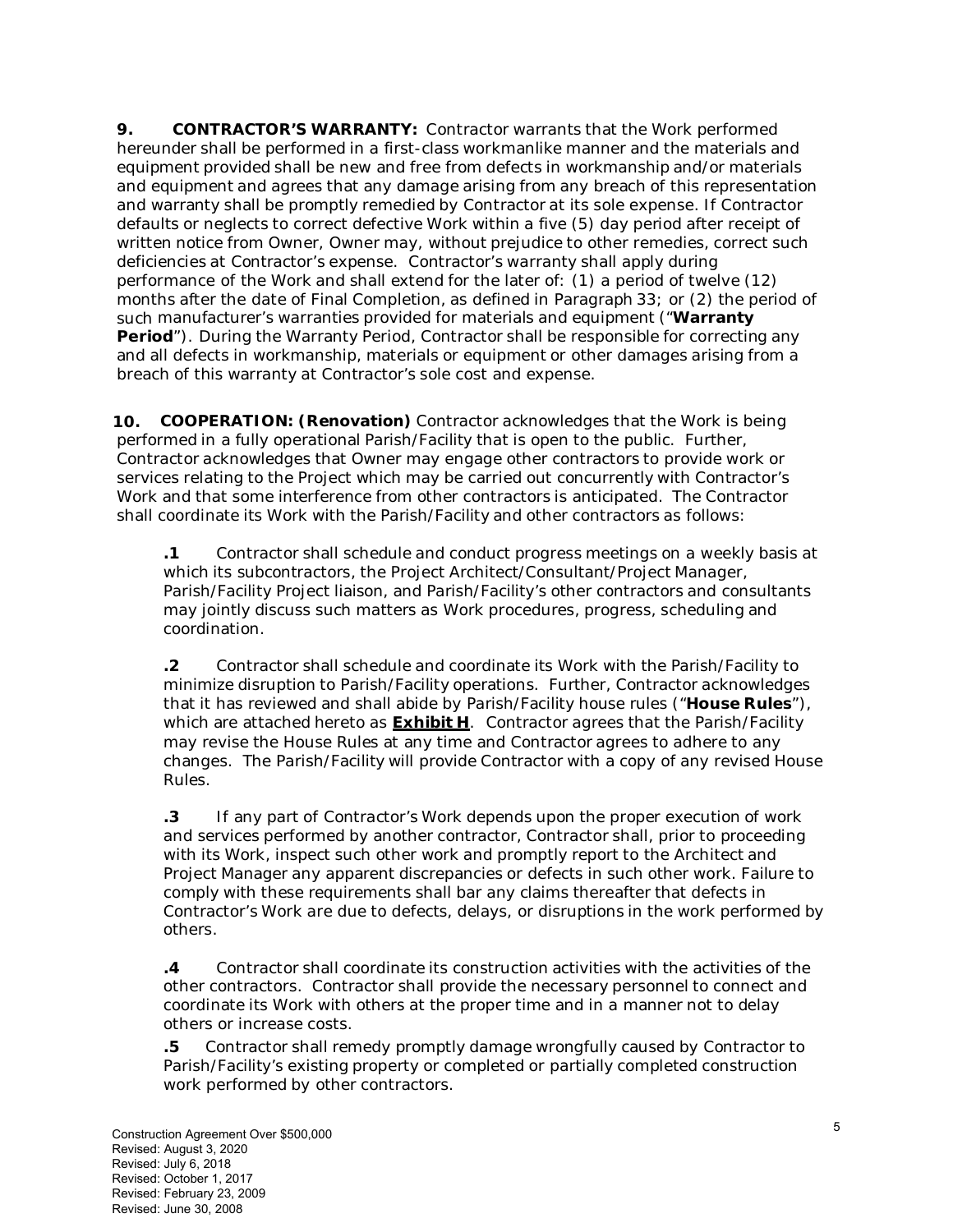**10. COOPERATION: (New Build)** Contractor acknowledges that Parish/Facility may engage other contractors to provide work or services relating to the Project which may be carried out concurrently with Contractor's Work. Contractor further acknowledges that some interference from other contractors is anticipated. Contractor shall coordinate its Work with any work being performed by other contractors as follows:

**.1** If any part of Contractor's Work depends upon the proper execution of work and services performed by another contractor, Contractor shall, prior to proceeding with its Work, inspect such other work and promptly report to the Project Manager r any apparent discrepancies or defects in such other work. Failure to comply with these requirements shall bar any claims thereafter that defects in Contractor's Work are due to defects, delays, or disruptions in the work performed by others.

**.2** Contractor shall at all times coordinate its construction activities with the activities of the other contractors in a manner not to delay others or increase costs.

**.3** Contractor shall remedy promptly any damage wrongfully caused by Contractor to Parish/Facility's existing property or to any completed or partially completed construction work performed by other contractors.

**.4** Contractor shall schedule and conduct progress meetings on a weekly basis at which its subcontractors, the Project Architect/Consultant/Project Manager, Project Liaison Director, Parish/Facility Project Director and Parish/Facility's other contractors and consultants may jointly discuss such matters as Work procedures, progress, scheduling and coordination.

**.5** Contractor acknowledges that it has reviewed and shall abide by the Parish/Facility's house rules ("**House Rules**"), which are attached hereto as **Exhibit H**. Contractor agrees that the Parish/Facility may revise the House Rules at any time and Contractor agrees to adhere to any changes. The Parish/Facility will provide Contractor with a copy of any revised House Rules.

**11. SITE CONDITIONS:** Contractor has examined the Site and the Contract Documents and has familiarized itself fully with the conditions under which the Work shall be performed. Contractor assumes the risk of such conditions and shall complete fully the Work within the Contract Time and for the Contract Price. Any information about the Site that is furnished by Parish/Facility shall be for the convenience of Contractor and without any guarantee by Parish/Facility. Contractor shall not be responsible for latent defects or hidden conditions which are not reasonably discoverable by means of due diligence. However, Contractor must notify Parish/Facility in writing within ten (10) days after the first observance of such latent defects or hidden conditions or any claim for additional compensation shall be waived by Contractor.

**12. ALTERNATES AND SUBSTITUTIONS:** The following terms and conditions shall apply to any Contractor request for alternates or substitutions ("**Substitutions**"):

**.1** By requesting a Substitution, Contractor represents that the Substitution meets or exceeds the specifications and warranty of the originally specified item.

**.2** All requests for Substitutions shall be made through a written Change Proposal Request allowing sufficient time for evaluation by the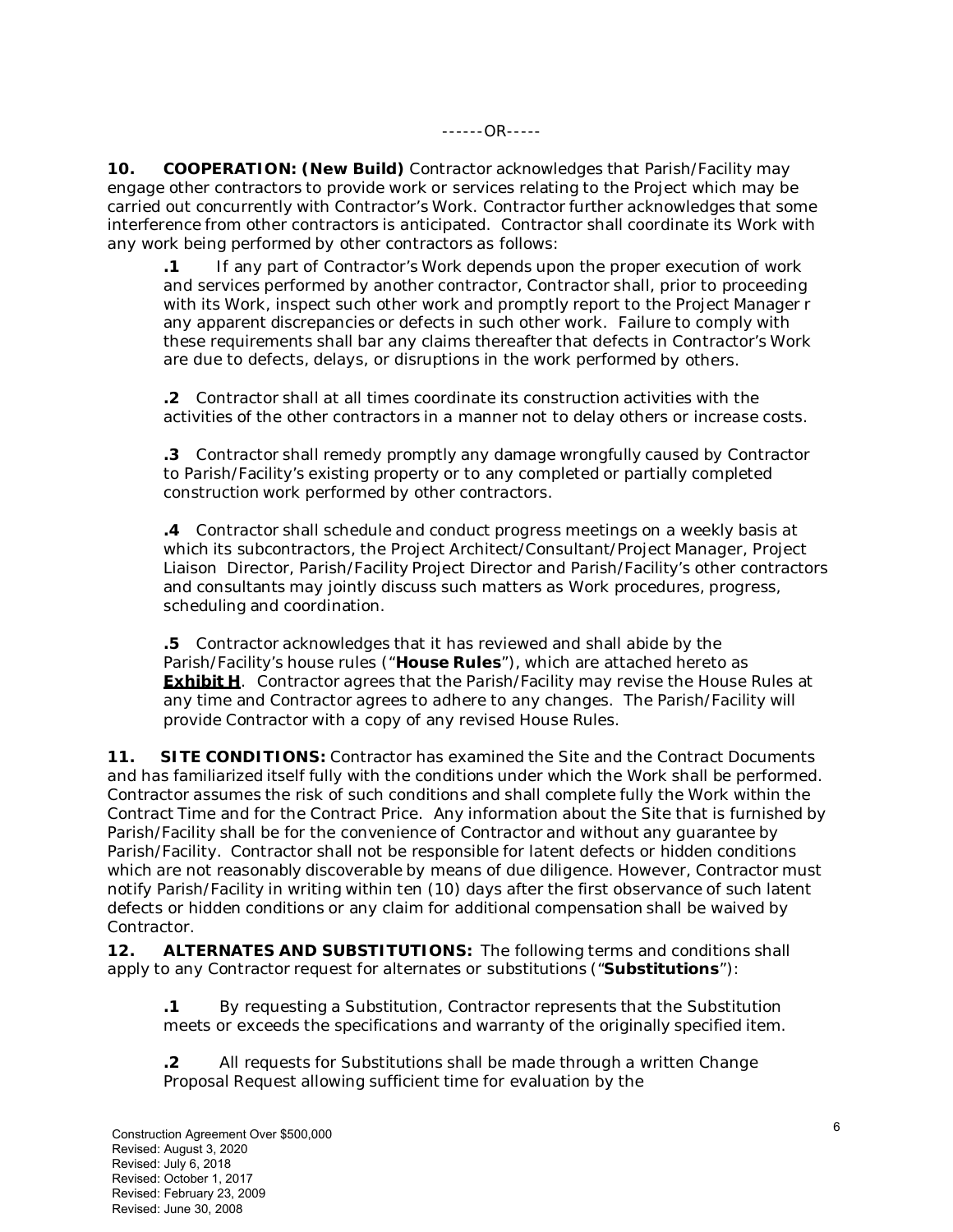Architect/Consultant/Project Manager and written response by Parish/Facilitywithout jeopardizing the Contract Time.

**.3** The acceptance of any Substitution shall be at the Pastor's sole discretion. Any decrease in the cost of the Work resulting from such Substitution shall be treated as a reduction in the Contract Price.

**.4** All Substitutions shall be evidenced by a Change Order as described in Paragraph 7.

#### **13. TOOLS, EQUIPMENT, MATERIALS AND SUPPLIES:**

**.1 Tools and Equipment.** Contractor shall provide at its expense, without remuneration or reimbursement of any kind, all equipment, materials, tools, construction equipment, machinery and supplies necessary to complete the Work in accordance with this Agreement.

**.2 Materials and Supplies.** Title to all Work, materials and equipment shall pass to Owner upon Contractor's receipt of payment for the same. Parish/Facility may enter upon the location where any material or equipment is manufactured or stored for purposes of inspection, checking, testing or for any other purpose Parish/Facility deems reasonably necessary. The parties acknowledge that certain materials will be supplied and delivered to the Project by Owner and that Contractor will assume responsibility for such materials at the time they are unloaded from the truck at the Project or other location where they may be delivered by Parish/Facility.

**14. SUBCONTRACTORS AND VENDORS: Contractor may engage subcontractors and** vendors to perform all or any portion of the Work, provided that Contractor shall be responsible for payment to any and all such subcontractors and vendors. Contractor shall be responsible for the performance of its subcontractors and vendors of every tier to the same extent as if such subcontracted work was performed by Contractor directly. Prior to entering into subcontracts, Contractor shall provide Owner with a written list of the names of Contractor's proposed subcontractors and vendors for each portion of the Work for review and consent by Owner, which consent shall not be unreasonably withheld, conditioned or delayed. Contractor acknowledges that all duties and responsibilities set forth in this Agreement flow-down and shall be an integral part of each and every subcontract entered into by Contractor.

**15. FACILITIES AND TEMPORARY CONTROLS:** Contractor shall be responsible solely for the design, transport, erection, inspection and maintenance of all temporary supports and structures, including but not limited to: electricity and lighting, heat, telephone and fax, water, sanitary facilities, fire protection, hoisting equipment and machinery, staging and scaffolding, temporary equipment and materials, all shoring and bracing, all cranes, hoists, derricks and supports, barriers and fencing, water control, field office, storage facilities and all other types of temporary supports and structures required for the Work and provided by Contractor or its subcontractors of every tier while performing the Work.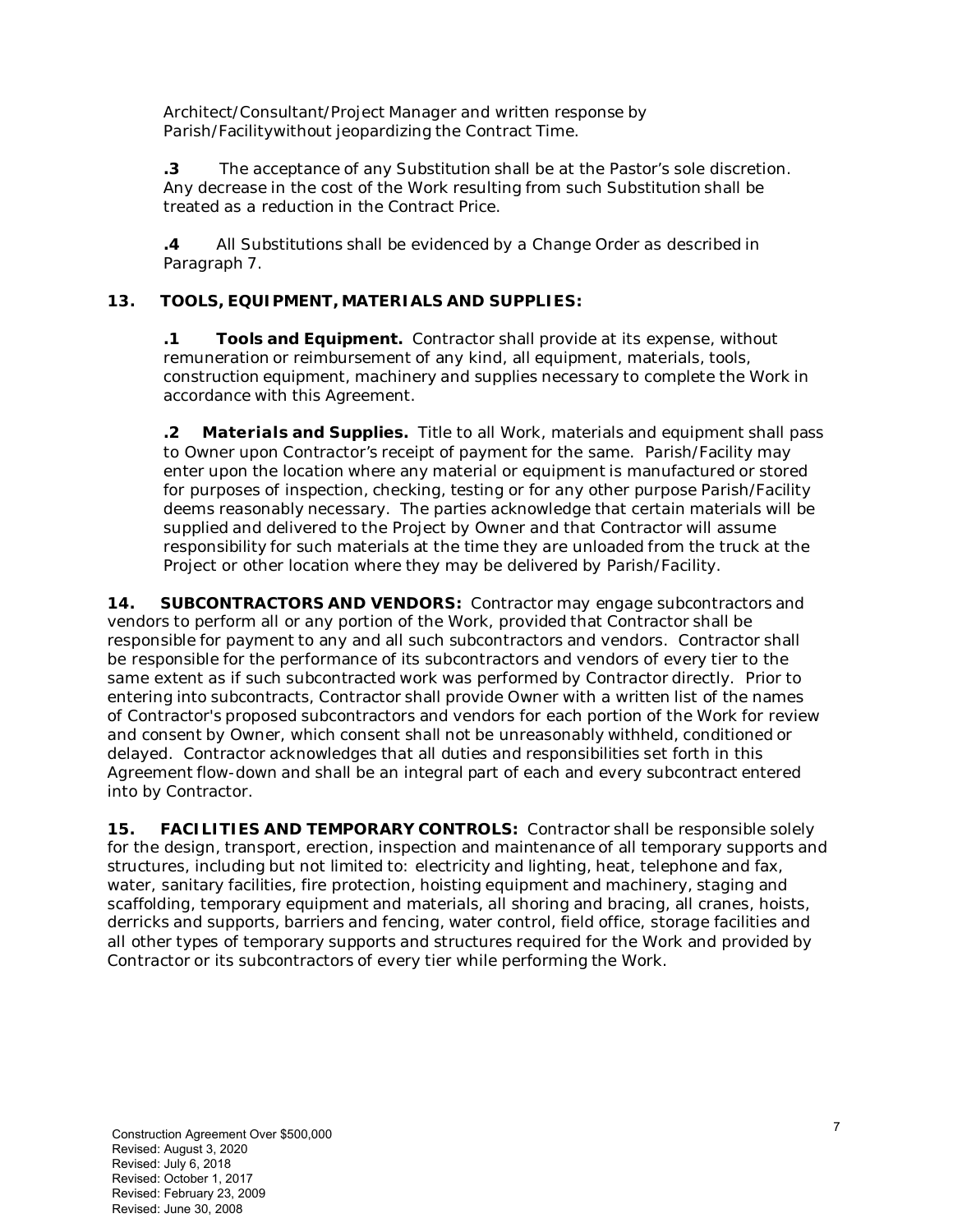**16. INDEPENDENT CONTRACTOR:** Contractor shall act as an independent contractor in providing the Work. The means and methods Contractor employs to provide the Work are matters entirely within its discretion and control in accordance with accepted industry practices. Contractor has no authority to act as an agent of Owner. Contractor acknowledges and agrees that as an independent contractor, it is solely responsible and liable for performance of all duties, obligations and responsibilities as an employer of individuals hired or retained by Contractor to provide services to the Owner hereunder. Those duties, obligations and responsibilities shall include, but are not limited to, recruitment, interviewing, hiring, maintenance of personnel records, compliance with Form I-9 Employment Eligibility Verifications, drug testing, payment of wages, setting wage rates and supervision.

**17. EMPLOYEES:** Parish/Facility may, from time to time, establish reasonable rules and regulations relating to standards to be met by Contractor regarding the appearance or conduct of employees or agents, including all subcontractors and vendors performing Work at the Site. Contractor shall be responsible at all times for the conduct of all such persons. Contractor will remove, or cause to be removed, from the Site any persons to whom Owner may reasonably object and will ensure that such person(s) shall not thereafter be employed by Contractor in connection with the Work hereunder. Contractor shall not be required by Parish/Facility to engage in any personnel action which is, or may be deemed to be, against public policy or contrary to local, state or federal ordinance, rule or statute or to any collective bargaining agreement or other labor or employment contract.

**18. SAFETY:** Contractor shall be responsible at all times for the safety of its employees, the employees of its subcontractors and vendors of any tier, and their respective representatives and agents who are engaged in providing Work at the Site or in or around the Parish/Facility. Contractor shall fulfill all notice and reporting requirements and otherwise strictly comply with, and shall require all of its subcontractors and vendors to likewise comply with, all local, municipal, state and Federal laws and regulations of public authorities pertaining to health and safety. Further, Contractor shall institute the following safety measures:

**.1** Install "*Caution – Work in Progress*" signs in areas wherever and whenever Work is in progress;

**.2** Store all tools, construction debris and materials out of sight of parishioners in areas not being used;

**.3** Organize and broom clean areas daily;

**.4** Require all of Contractor's personnel to wear uniforms identifying them as contractor employees;

**.5** Notify Parish/Facility immediately whenever unsafe conditions existing outside of Contractor's area of control is observed by Contractor or by any subcontractor or vendor;

**.6** Comply with any other reasonable safety measures that are required by the Parish/Facility;

**.7** Comply with any other safety requirements provided for in the Supplementary Conditions attached hereto as **Exhibit I**.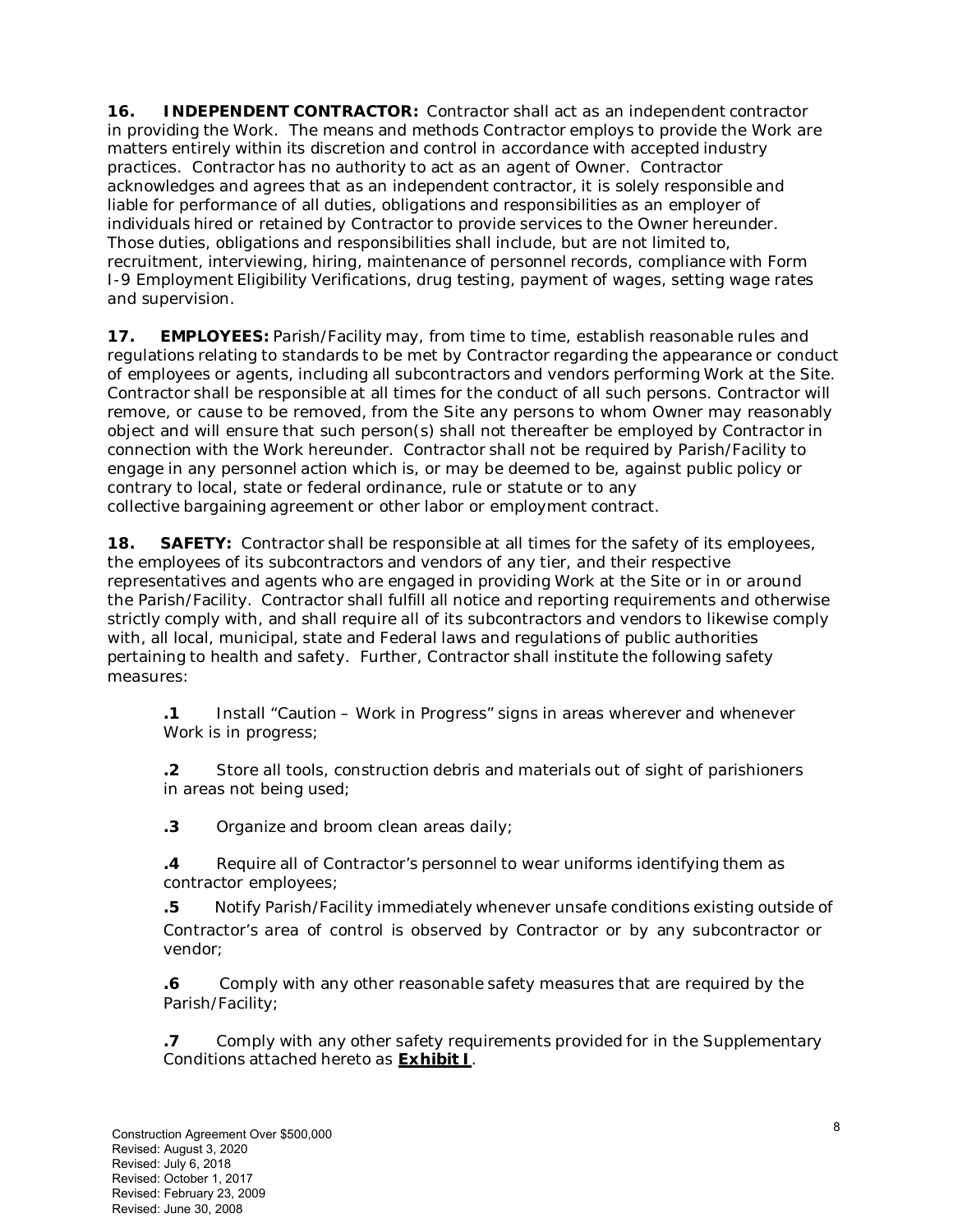**19. SITE CLEAN UP:** Work performed under this Agreement shall comply with all laws, ordinances and regulations, whether local, regional or national, governing applicable noise, dust and pollution control requirements. Contractor shall at all times and on a daily basis during the course of the Work keep all Work areas in a clean and safe condition by removing promptly and disposing properly of all debris and rubbish generated by Contractor's operations and by all other contractors on the Project.

### **20. AUTHORIZED REPRESENTATIVES:**

| $\mathbf{.1}$ |             | Architect. The Architect for the Project is: ______________________________with an                                                                                                                                                                               |  |
|---------------|-------------|------------------------------------------------------------------------------------------------------------------------------------------------------------------------------------------------------------------------------------------------------------------|--|
|               |             |                                                                                                                                                                                                                                                                  |  |
| 2.            |             | <b>Consultant.</b> The Consultant for the Project is: __________________________with an                                                                                                                                                                          |  |
|               |             |                                                                                                                                                                                                                                                                  |  |
| $\cdot$ 3     |             | <b>Project Manager.</b> The Project manager for this project is:                                                                                                                                                                                                 |  |
|               |             |                                                                                                                                                                                                                                                                  |  |
| $\cdot$ 3     |             | Contractor's Project Representative. Contractor has appointed:                                                                                                                                                                                                   |  |
|               |             | to be its representative, who is assigned solely to this Project, and is authorized to act<br>on Contractor's behalf with respect to the Project and whose decisions, notices and<br>directives shall be binding upon Contractor with respect to this Agreement. |  |
|               |             | representative: Telephone: ___________________________E-mail: ___________________                                                                                                                                                                                |  |
|               | Contractor. | to communicate to the General Contractor and the project team regarding Parish<br>events, special occasions and activities that require consideration by the General                                                                                             |  |
|               |             | TIME OF THE ESSENCE: Contractor acknowledges that TIME IS OF THE ESSENCE<br>of this Agreement. In this regard, Contractor hereby accepts and confirms that the time                                                                                              |  |

of this Agreement. In this regard, Contractor hereby accepts and confirms that the time allowed in the Project Schedule is reasonable for completing the Work and hereby agrees to dedicate such personnel and other resources as may be necessary to guarantee that the Work is continuously managed and performed in a diligent, skilled and workmanlike manner in accordance with Owner's objectives of cost, time and quality.

**22. COMPLETION GUARANTY:** Subject to any approved Change Order authorizing an extension to the Project Schedule, Contractor hereby guarantees to (1) achieve each of the interim milestone dates shown on the Project Schedule; and (2) achieve Substantial Completion of the Work, as defined in Paragraph 32.2, within the Contract Time. Contractor's failure to achieve Substantial Completion within the Contract Time, except pursuant to a mutually agreed Change Order, shall constitute a breach of this Agreement. In the event that Contractor falls significantly behind the interim milestone dates or the Contract Time, Parish/Facility shall be entitled to require Contractor to implement a recovery schedule ("**Recovery Schedule**") within five (5) days, which Recovery Schedule shall only be effective if approved by Parish/Facility.

**23. EXTENSIONS OF TIME:** If Contractor is delayed at any time in the progress of the Work by an act or omission of Parish/Facility, Parish/Facility's employees, or separate contractors employed by Parish/Facility, or by changes ordered in the Work, or by Force Majeure, as defined in Paragraph 24, or by other causes which Parish/Facility and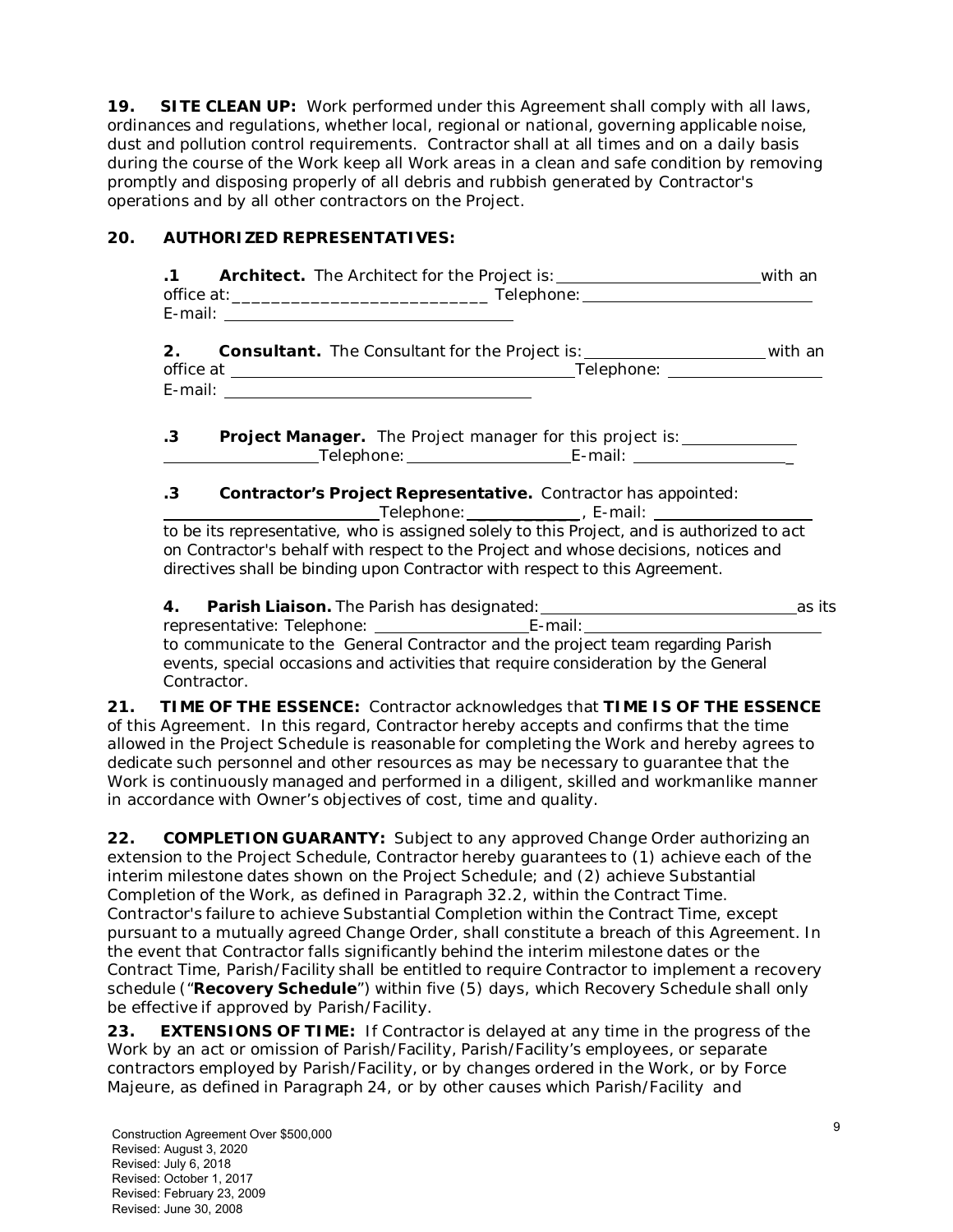Contractor agree may justify delay ("**Excusable Delay**"), and Contractor has provided written notice to Parish/Facility within ten (10) days of the event causing the delay, then the Contract Time shall be reasonably extended by Change Order if such Change Order is approved by Owner in accordance with Paragraph 7 of this Agreement. Contractor's failure to submit written notice within ten (10) days of the event causing the delay shall constitute a waiver of Contractor's right to assert that an Excusable Delay justified an extension of time hereunder.

**24. FORCE MAJEURE:** In the event that Contractor is prevented from performing the Work hereunder by reason of any labor disputes, fire, unusual delay in deliveries, adverse weather conditions not reasonably anticipatable, unavoidable casualties or other causes beyond Contractor's and Parish/Facility's control ("**Force Majeure**"), resulting in delays to the Project Schedule, Contractor shall be entitled to an extension of time as provided in Paragraph 23.

**25. LIMITED DAMAGES FOR OWNER DELAYS:** To the extent that any delay is caused solely by Parish/Facility, its agents, consultants or separate contractors, which independently affects the critical path of the Project, it shall be deemed a compensable delay ("**Compensable Delay**"). All other delays, including Force Majeure delays, shall be noncompensable. Contractor agrees that any compensation for Compensable Delay shall be limited to the following costs when actually paid by Contractor: (1) direct costs of craft labor; (2) direct costs for materials and equipment; (3) direct rental charges for machinery and equipment; (4) direct sales and use taxes; and (5) extended project overhead. Under no circumstances shall Contractor be entitled to recover any amounts for lost productivity, inefficiency, out-of-sequence work, stacking of trades, idle equipment, lost profits, extended home office overhead, interest or any other indirect costs and Contractor hereby waives any right to claim such costs under this Agreement. Any compensation to Contractor for a Compensable Delay shall be documented in a Change Order in accordance with Paragraph 7 of this Agreement.

**26. CONCURRENT DELAYS:** Any delay in the Work caused by any act or omission of Contractor or any subcontractor or vendor of any tier, which independently affects the Contract Time will not entitle the Contractor to an extension of time as provided in Paragraph 23 ("**Contractor Delay**"). Accordingly, Contractor is only entitled to an extension of time to the extent that an Excusable Delay exceeds a Contractor Delay when they are concurrent.

**27. ACCELERATION:** In the event Owner desires to accelerate the Project Schedule, or any revisions thereof, for reasons other than delays caused by Contractor, Parish/Facility shall notify Contractor in writing. Upon receipt of such written notification, Contractor shall require its personnel and its subcontractors and vendors to work such overtime hours and/or to increase their respective work forces as may be reasonably necessary to meet Parish/Facility's acceleration goals. In the event that such acceleration is ordered by Parish/Facility, Contractor's sole remedy shall be an adjustment in the Contract Price for Contractor's direct costs, as described in Paragraph 25, incurred in performing the accelerated Work.

**28. APPLICATIONS FOR PAYMENT:** Contractor will be paid monthly, based upon the progress of the Work ("**Progress Payment**") and within thirty (30) days of Final Completion, as defined in Paragraph 33.2 ("**Final Payment**"). On or before the twentieth  $(20<sup>th</sup>)$  day of each month, Contractor shall submit its application for payment for the preceding month ("**Application for Payment**") **EXHIBT D** to the Architect/Consultant/Project/Manager and Owner and supported by such documentation to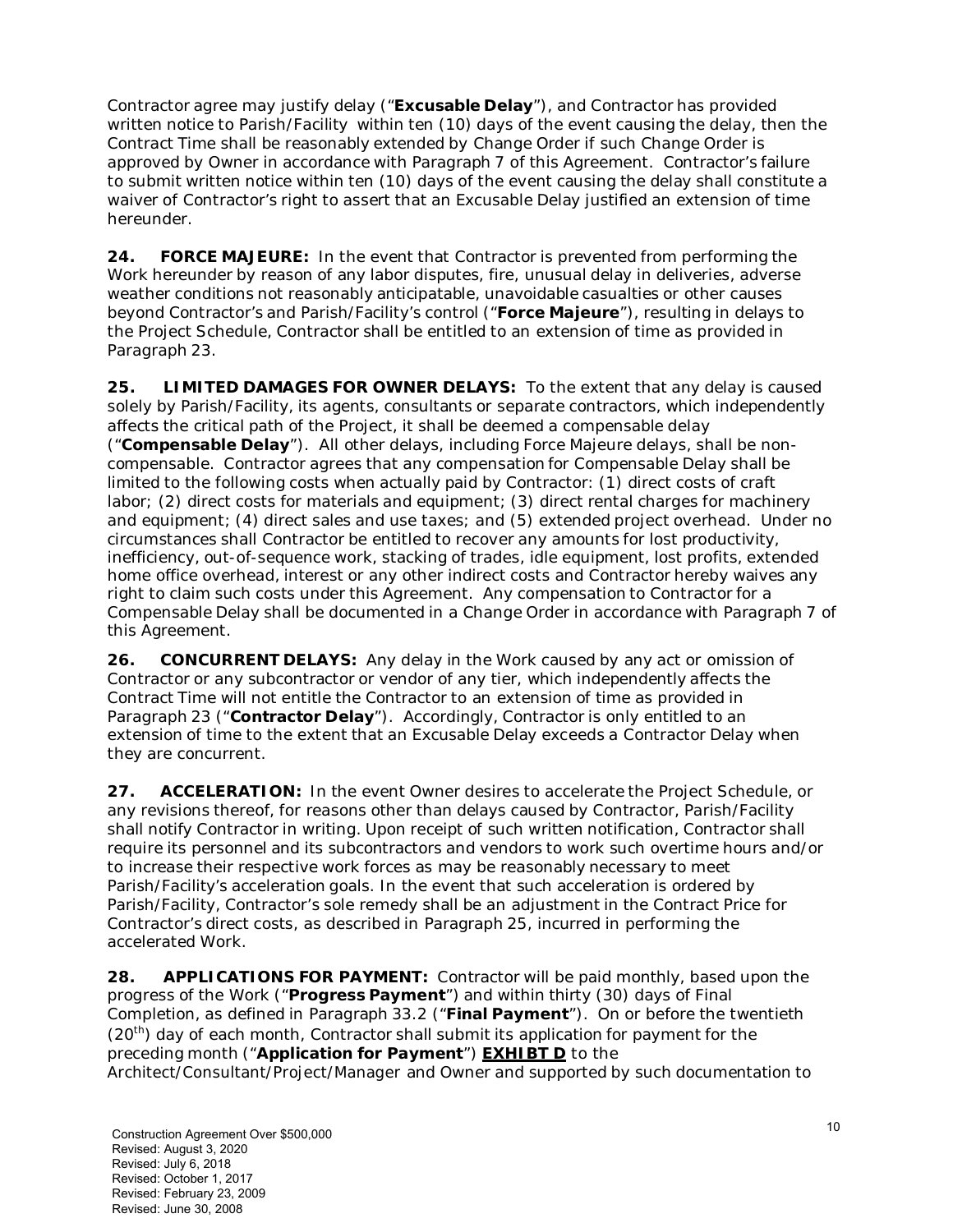verify entitlement, including lien waivers. Each such monthly Application for Payment shall be based upon the approvedSchedule of Values and shall identify clearly and itemize the percentage of Work satisfactorily completed by Contractor in a manner which facilitates review by Owner. Progress Payments shall be paid within thirty (30) days after Parish/Facility's receipt of Contractor's approved Application for Payment if the Application for Payment is received and approved by the Architect/Consultant/Project/Manager by on or before the twentieth (20<sup>th</sup>) of each month. Ten percent (10%) of the approved value of all Progress Payments shall be retained by Parish/Facility. Such retention shall be released as part of the Final Payment.

**29. JOINT PAYEE CHECKS:** If Contractor fails to make timely payments to any subcontractor or vendor, Parish/Facility may elect to issue one or more checks which are payable jointly to Contractor and the relevant subcontractor or vendor of any tier. Such checks shall be forwarded to Contractor for further handling. Parish/Facility may also elect to issue jointly payable checks in circumstances where a dispute exists between Parish/Facility and Contractor.

**30. OWNER'S RIGHT TO WITHHOLD:** Notwithstanding anything to the contrary herein, Parish/Facility may withhold from any Progress Payment or the Final Payment, up to one hundred percent (100%) of the amount which, in Parish/Facility's reasonable opinion, is necessary to protect Parish/Facility from any overpayment, claims, damages, lawsuits or losses which may result from Contractor's failure to perform the Work in accordance with the requirements of this Agreement or under any other circumstances that Parish/Facility deems such withholding necessary, including but not limited to the following situations:

**.1** The overall percentage of Work satisfactorily completed by Contractor is less than the overall percentage of payments determined by adding: (a) all amounts previously paid by Parish/Facility; and (b) the pending invoice to be paid;

**.2** Contractor has failed to perform the Work in accordance with the Project Schedule, any revisions thereof, or any Recovery Schedule;

**.3** Contractor has failed to perform the Work in accordance with the Contract Documents and the non-conforming Work has not been remedied in a timely manner after receipt of notice from Owner;

**.4** Parish/Facility has reasonable evidence that Contractor has not made timely or proper payments to subcontractors or vendors;

**.5** Contractor has failed to submit lien waivers as required by Paragraph 34 of this Agreement;

**.6** Contractor or any of its subcontractors or vendors of any tier have filed a mechanic's lien against the Project and Owner is not in default of its obligations to make payments to Contractor of undisputed amounts;

**.7** Contractor has failed to expeditiously take steps to post a bond or otherwise remove any mechanic's lien filed against the Project by any subcontractor or vendor of any tier;

**.8** Contractor has failed to provide timely access to Contractor's books and records for audit purposes to the extent described in Paragraph 43.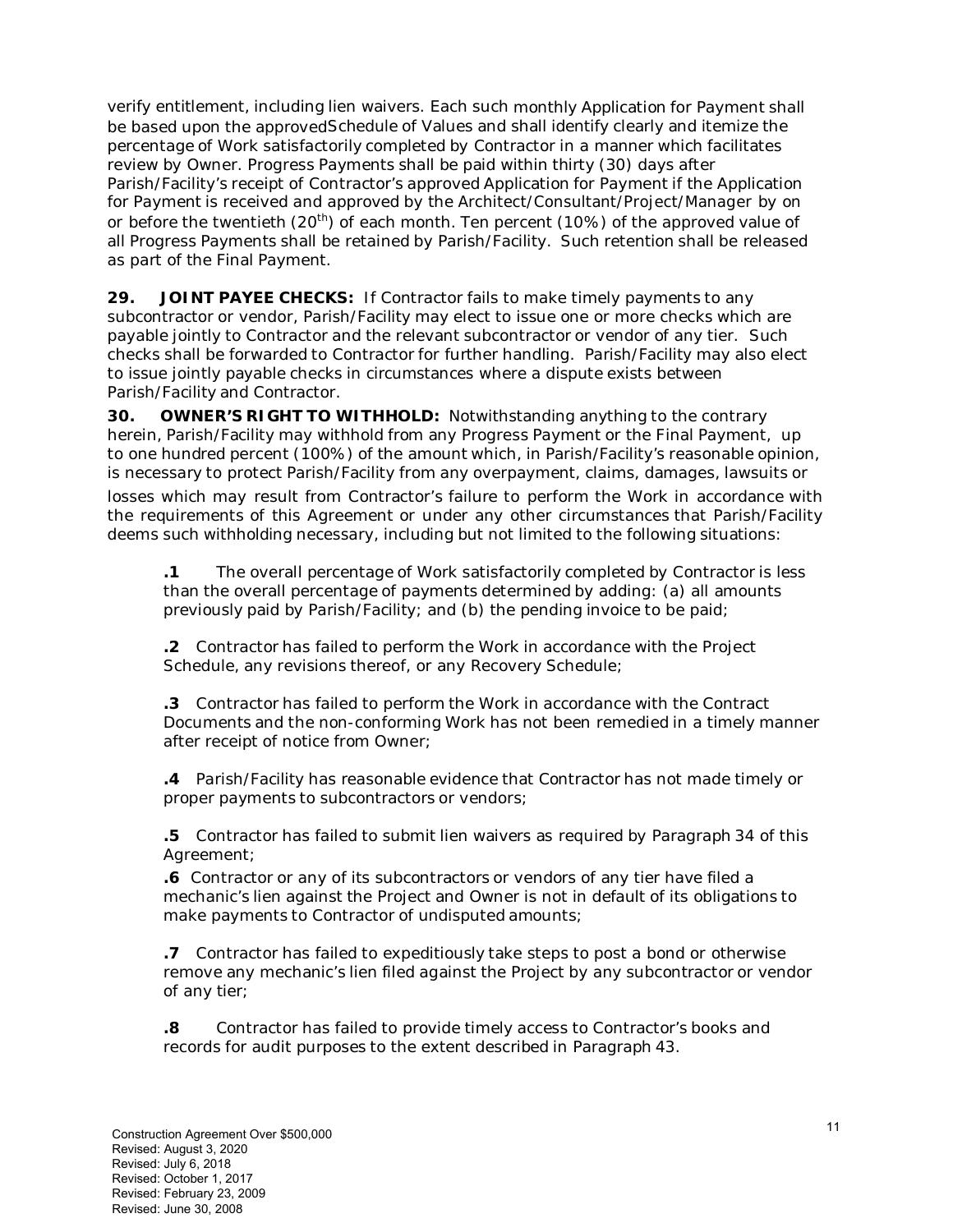**31. DISPUTED PAYMENTS:** In the event of a dispute with respect to amounts payable under an Application for Payment, Parish/Facility shall pay all undisputed amounts and Contractor shall continue performing any remaining Work hereunder. Any amounts in dispute withheld by Parish/Facility shall be promptly paid after the earlier of: (1) settlement of the dispute by execution of a Change Order pursuant to Paragraph 7; or (2) a resolution of the dispute pursuant to Paragraph 47. It is provided, however, that the payment of any undisputed amounts shall not waive or otherwise limit Parish/Facility's rights with respect to any failure of the Work to comply with the requirements of the Contract Documents or Owner's audit rights as set forth in Paragraph 45.

### **32. SUBSTANTIAL COMPLETION:**

**.1 Substantial Completion Punch list Procedures.** Contractor's required punch list procedures prior to substantial completion shall be as follows:

**.a** Prior to any request by Contractor for a certificate of substantial completion, Contractor and Parish/Facility shall develop a proposed list of punch list items for purposes of determining substantial completion ("**Substantial Completion Punchlist**"). Contractor shall be responsible for completing, or causing to be completed, all items on the Substantial Completion Punchlist.

**.b** Contractor shall notify Parish/Facility in writing when the items on the Substantial Completion Punchlist have been completed so that Architect/Consultant/Project Manager may inspect the items to determine full completion. If Parish/Facility disagrees that the Substantial Completion Punchlist has been completed, Parish/Facility shall provide Contractor with a directive of the items that should be completed or corrected for purposes of substantial completion. Parish/Facility's failure to advise Contractor of any items specified in the Contract Documents shall not alter Contractor's responsibility to complete all Work necessary for Substantial Completion in accordance with the Contract Documents.

**.c** Upon receipt, Contractor shall complete and/or correct all listed items. Contractor shall then submit its request to Parish/Facility for another inspection to determine whether the Substantial Completion Punchlist has been completed. Such subsequent inspections or re-inspections shall be made jointly by Parish/Facility and Contractor.

**.d** Following completion of the Substantial Completion Punchlist, but prior to the issuance of a certificate of substantial completion, the parties shall develop a final punch list that must be completed prior to Final Completion, as defined in Paragraph 33.2 ("**Final Punchlist**"). Parish/Facility's review and written acceptance of the Final Punchlist shall be a condition precedent to the issuance of the certificate of substantial completion.

**.2 Substantial Completion. (Exhibit F)** In order for Parish/Facility to consider whether substantial completion has been accomplished, the following conditions must be met ("**Substantial Completion**"):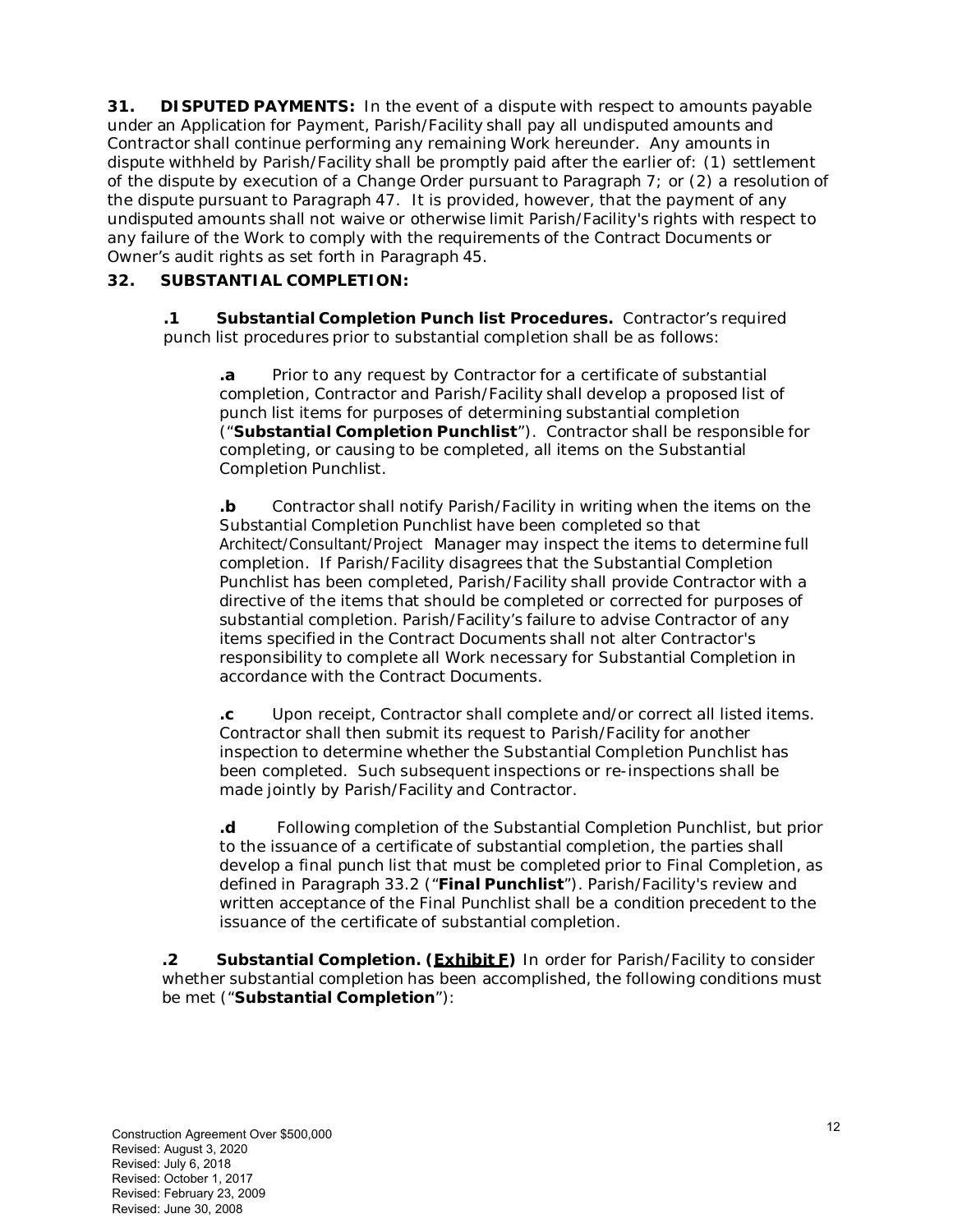**.a** But for the items listed on the Final Punch list, the Agreement has been fully performed and completed consistent with the terms of the Contract Documents.

**.b** Contractor has submitted its application for Final Payment.

**.c** Contractor has obtained all necessary certificates of compliance from the appropriate jurisdiction.

**.d** Contractor has provided a certificate listing all subcontractors and vendors involved in providing labor and material in the completion of the Work.

**.e** Contractor and all subcontractors have delivered to Owner complete and final conditional lien waivers in a form acceptable to Owner.

**.f** Contractor has delivered to Owner an indemnification, in form acceptable to Owner and signed by Contractor, from any and all claims filed by subcontractors and vendors retained by Contractor in its performance of the Work.

**.g** Contractor has filed and published notice of completion consistent with the requirements of the applicable laws of the State of Hawaii.

**.h** Notwithstanding anything in the Contract Documents which may indicate otherwise and unless waived by Owner in writing, Substantial Completion of either the Work in its entirety or a designated portion thereof shall not occur earlier than the date of issuance of a Temporary Certificate of Occupancy ("**TCO**") by the relevant governmental authority. However, issuance of the TCO does not, in and of itself, meet the requirements of Substantial Completion.

**.i** Parish/Facility shall have the final decision as to whether or not Contractor has achieved Substantial Completion. When Parish/Facility determines that the Work in its entirety, or a designated portion thereof, is substantially complete and a TCO has been obtained therefore, Parish/Facility shall prepare and issue a certificate of Substantial Completion, which shall certify the date of Substantial Completion.

**.j** At all times prior to Final Completion, Parish/Facility shall be entitled to withhold from Contractor funds equal to 200% of the reasonable value of all outstanding Substantial Completion Punchlist items and the Final Punchlist Items.

#### **33. FINAL COMPLETION:**

**.1 Final Completion Punchlist Procedures.** Contractor's required punch list procedures prior to final completion shall be as follows:

**.a** After Contractor satisfies all remaining items on the Final Punchlist developed prior to obtaining Substantial Completion, Contractor may submit written notice to Parish/Facility stating that the Work is ready for inspection.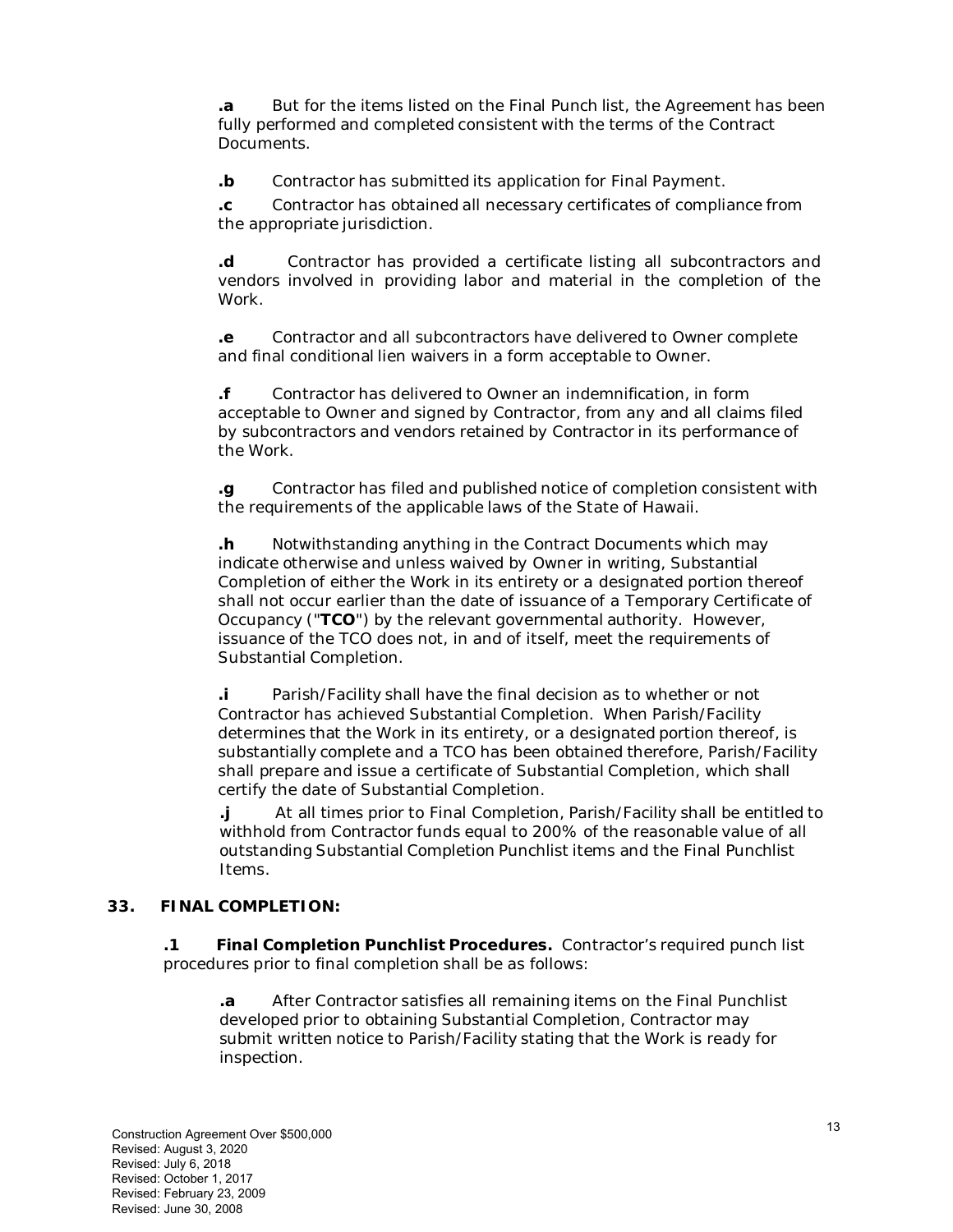**.b** In the event that Parish/Facility disagrees with Contractor's claim that all items on the Final Punchlist have been completed and that final completion has been achieved, Parish/Facility shall promptly advise Contractor in writing of the remaining items to be completed for purposes of final completion. All reinspections to determine if the Work is acceptable for purposes of final completion shall be made jointly by Parish/Facility and Contractor.

**.2 Final Completion. (Exhibit G)** The Contractor has achieved final completion for all purposes when the following conditions are met ("**Final Completion**"):

**.a** Issuance of Final Payment by the Parish/Facility;

**.b** Completion of all items on the Substantial Completion Punchlist and the Final Punchlist by Contractor and acceptance by Parish/Facility,

**.c** Submittal of satisfactory proof by Contractor that all claims or liens previously filed or recorded, including those for taxes, arising out of the Work have been released or bonded or funds have been retained by Parish/Facility to cover the same;

**.d** If requested by Owner, Contractor has submitted to Owner a written statement from a title company, satisfactory to Owner, that no mechanic's liens appear of record arising out of the Work performed under the Contract Documents that are not released or bonded;

**.e** As-built drawings have been submitted to Owner and Parish/Facility in accordance with Paragraph 40 of this Agreement;

**.f** Contractor and all subcontractors have delivered to Owner complete and final unconditional lien waivers in a form acceptable to Owner and its lender (if any);

**.g** Parish/Facility shall have the final decision as to whether or not Contractor has achieved Final Completion. When Parish/Facility agrees that the Work and all items on the Final Punchlist have been completed, Owner shall prepare and issue a certificate of Final Completion, which shall set forth the date of Final Completion.

**34. LIENS:** Contractor covenants and agrees to keep the equipment and property of Parish/Facility and the premises of the Parish/Facility free and clear from any and all liens for Work performed or materials and equipment furnished hereunder and Contractor agrees to indemnify Owner and Parish/Facility against any and all costs, expenses, losses and allamage resulting from the filing of any such liens against Owner or the Parish/Facility. If a lien is filed by a subcontractor or vendor of Contractor, Contractor will immediately take whatever action is necessary to remove such lien at Contractor's expense. Contractor shall, upon request by Owner, furnish waivers of such liens or receipts in full for all claims for such Work or materials and equipment and an affidavit that all such claims have been fully satisfied. Contractor's obligations under this Paragraph 34 shall apply unless Parish/Facility has failed to pay Contractor any undisputed amount after thirty (30) days written notice of such nonpayment.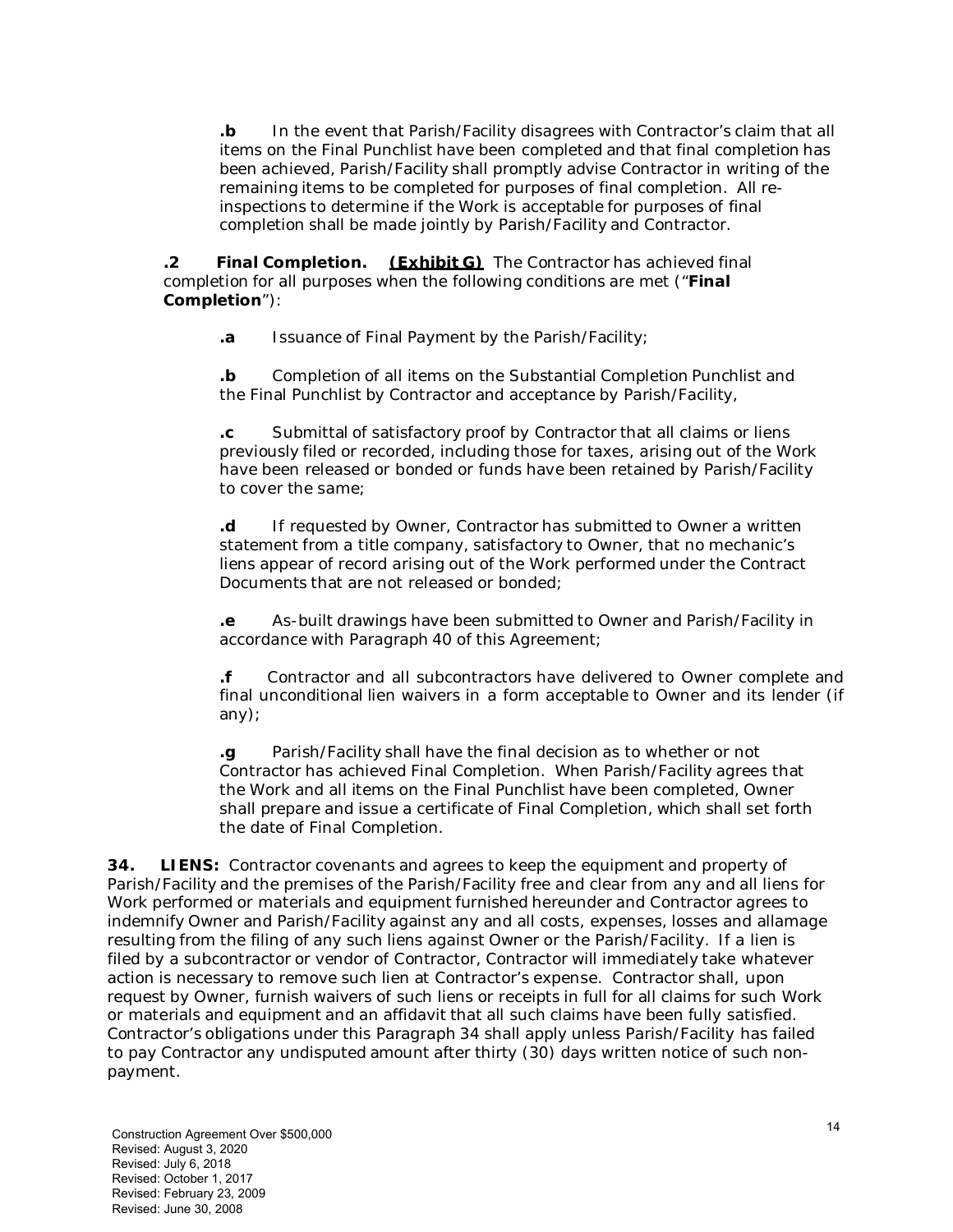**35. INDEMNIFICATION:** Contractor shall defend, indemnify and hold harmless Owner and the Parish/Facility and their respective successors and assigns and their respective officers, employees and agents (collectively referred to as the "**Indemnitees**") from and against any and all claims, liabilities, loss, damages, fines, penalties or costs of any nature, including reasonable attorneys' fees, whether by reason of death of or injury to any person or loss of or damage to any property or otherwise, arising out of or in any way related to the Work or undertaking performed pursuant to this Agreement, or acts or omissions of Contractor, all subcontractors and vendors, or Contractor's employees and agents. In the event that any claim is made or an action or proceeding is brought against Indemnitees, arising out of Contractor's Work, any such Indemnitee may, by notice to Contractor, require Contractor, at Contractor's expense, to resist such claim or take over the defense of any such action or proceeding and employ counsel for such purpose. Any counsel chosen by Contractor is subject to Indemnitees prior written approval, which approval shall not be unreasonably conditioned, delayed or denied. In the case of counsel acting for the Contractor's insurance underwriters, Indemnitees approval is deemed to have been given. Contractor's obligations under this Paragraph 35 shall survive termination of this Agreement.

**36. INSURANCE:** Contractor shall procure and maintain at its expense policies of insurance of the types and in amounts no less than the minimum coverages specified in **Exhibit H** attached hereto. Contractor shall maintain such policies of insurance for the duration of the Work and for a period of at least two (2) year thereafter if no other time period is specified herein.

**37. PERFORMANCE AND PAYMENT BONDS:** Contractor shall furnish performance and payment bonds ("**Performance and Payment Bonds**") in a form and issued by a company satisfactory to Owner. The Performance and Payment Bonds shall cover both the faithful performance of all obligations set forth herein and the payment of Contractor's obligations arising out of performance of the Work. The Performance and Payment Bonds shall be itemized and requested in the full amount of the Contract Price. The cost thereof shall be reimbursed to Contractor as an addition to the Contract Price, up to 1.25% of the Contract Price. Any cost in excess of the reimbursement from Owner shall be borne by the Contractor unless otherwise agreed to in writing by Owner.

### **38. TERMINATION, SUSPENSION AND STOP WORK ORDERS:**

**.1 General.** Owner shall have the right to terminate this Agreement as follows:

**.a Termination for Cause.** Owner may terminate this Agreement if Contractor: (i) violates or breaches any of the terms, conditions or covenants hereof and does not remedy such violation or breach within ten (10) days after written notice by Owner to Contractor of such violation or breach ("**Default Notice**"); or (ii) makes an assignment for the benefit of creditors or is a party to a voluntary or involuntary bankruptcy proceeding ("**Termination for Cause**").

**.b Termination for Convenience.** Owner may terminate this Agreement in whole or in part solely for Owner's convenience ("**Termination for Convenience**") upon written notice to the Contractor, without regard to any fault or failure to perform by Contractor or any other party. In the event of a Termination for Convenience, Contractor shall be paid for all Work satisfactorily performed up to the date of such notice plus an additional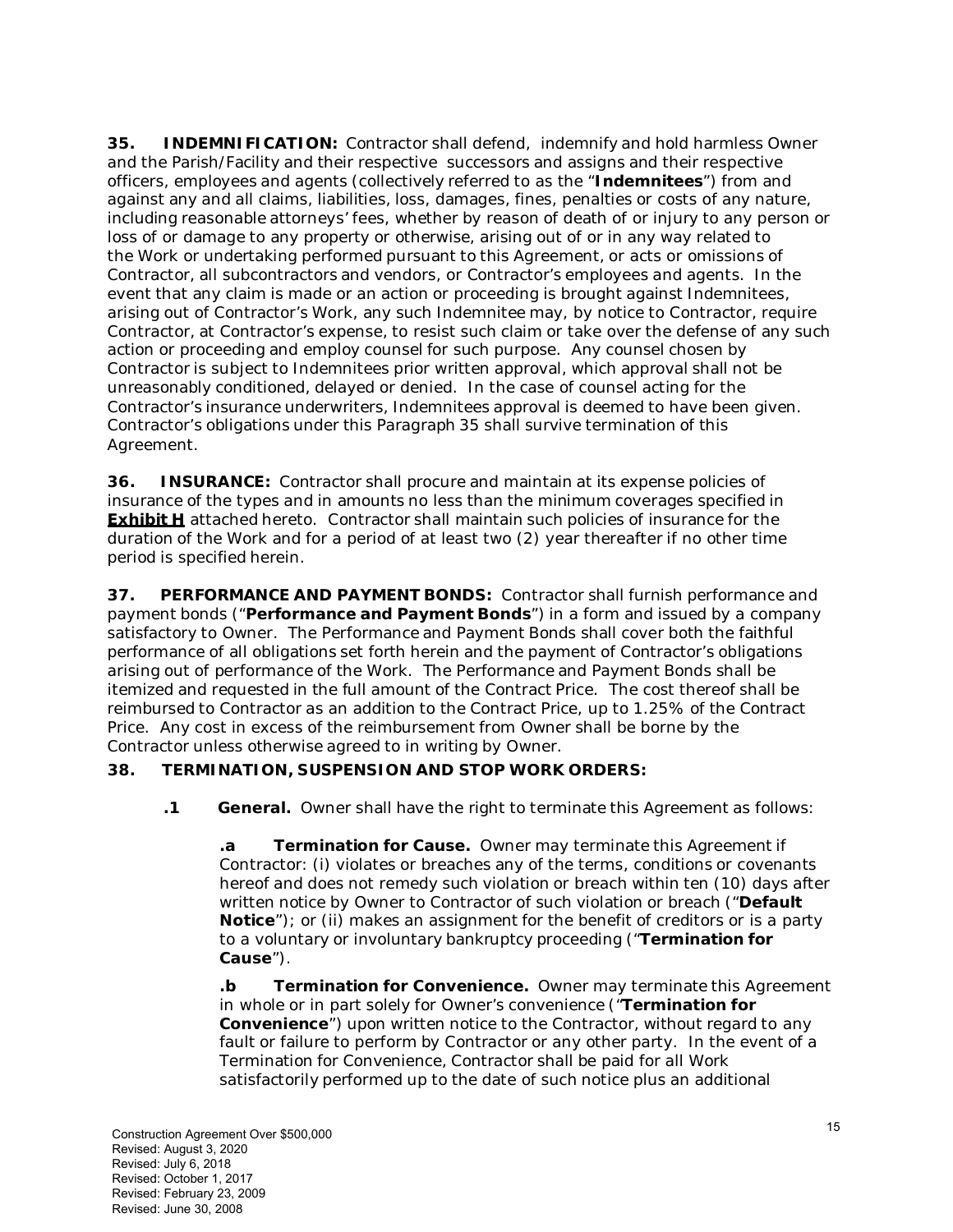amount for reasonable, unavoidable and direct costs of demobilization for a maximum of ten (10) days following receipt of the notice.

**.2 Limitation of Owner's Liability.** Owner shall have no further liability to Contractor for compensation, expenses, additional fees or anticipated profits for unperformed Work, lost business opportunities, impaired bonding capacity, or any overhead or general conditions costs attributable to a termination by Owner. All amounts payable by Owner shall be subject to Owner's right of audit and offset.

**.3 Owner's Rights Upon Termination for Cause.** If all or a portion of Contractor's Work is terminated pursuant to Paragraph 38.1.a, Contractor shall not be entitled to receive any payment until after Final Completion is achieved by others and after Owner has assessed its additional costs and damages arising out of such Termination for Cause. If Owner's costs to achieve Final Completion of the Work are in excess of the Contract Price, Contractor shall pay Owner for all costs in excess of the Contract Price, plus reimbursement for all of Owner's additional costs for remedial design services, managerial and administrative services, attorney's fees and court costs arising out of such Termination for Cause. Upon such Termination for Cause, Contractor shall immediately undertake all necessary steps to mitigate Owner's damages, including but not limited to the following:

**.a** Cease operations and vacate the Site to the extent specified in the Default Notice;

**.b** Upon Owner's request, terminate all subcontracts and purchase orders which relate to the terminated Work;

**.c** Upon request and as directed by Owner, assign all Contractor's right, title and interest to all subcontracts, purchase orders, rental agreements, materials, supplies and equipment using forms satisfactory to Owner and otherwise assist Owner in the orderly and expeditious transfer of such rights;

**.d** Turn over to Owner the originals of all documents that may be needed to facilitate completion of the Work by others;

**.e** Proceed to complete the performance of all Work not terminated;

**.f** Take such actions that may be necessary, or that Owner may direct, for the protection and preservation of the terminated Work;

**.g** Remove all of Contractor's property from Parish/Facility's premises. Any property not so removed may be removed by Parish/Facility at Contractor's expense.

**.4 Suspension.** Owner may at any time, with or without cause, suspend performance of all or any portion of the Work by giving Contractor notice specifying which portion of the Work is to be suspended and the effective date of such suspension. Contractor shall continue to perform diligently any remaining Work that is not suspended and shall take all actions necessary to maintain and safeguard all materials, equipment, supplies and Work in progress affected by the suspension. In the event of a suspension, Parish/Facility shall pay Contractor an amount equivalent to the portion of the Contract Price earned by Contractor for Work satisfactorily performed prior to the effective date of the suspension.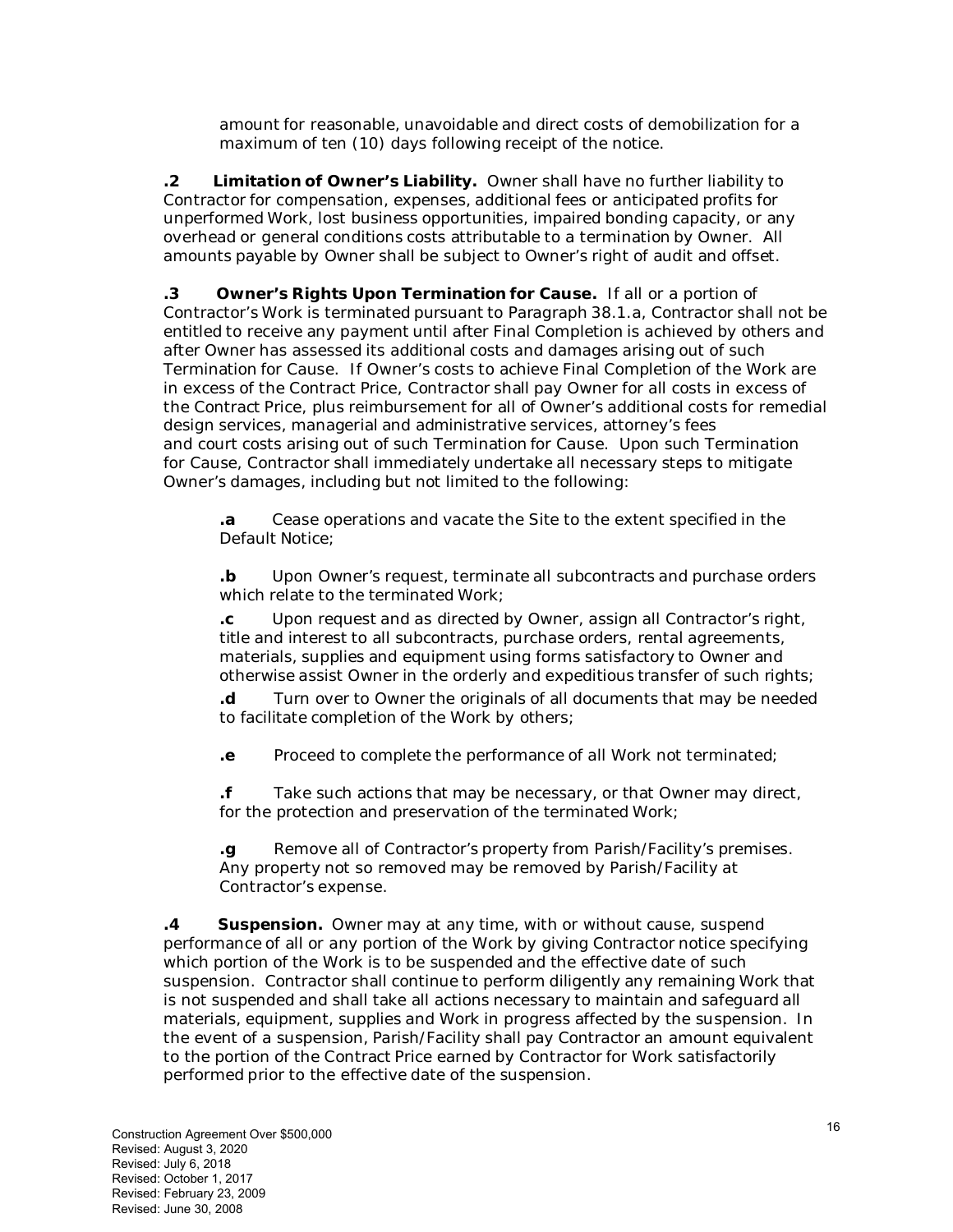**.5 Stop Work Orders.** In the event of any breach of this Agreement, and in lieu of declaring a Termination for Cause, Owner may elect to stop any operations of Contractor or any affected subcontractors or vendors until such default or failure is removed ("**Stop Work Order**"). No part of the time lost due to Stop Work Orders arising out of such breaches shall be made the subject of a claim for extension of time or for increased costs or damages by Contractor. The issuance of a Stop Work Order shall not prejudice Owner's right to subsequently institute a Termination for Cause.

**39. ASSIGNMENT:** The Work to be provided by Contractor hereunder is personal in nature and accordingly, Contractor may not assign or encumber this Agreement or any rights or obligations of Contractor hereunder.

**40. PROJECT DOCUMENTS:** Contractor shall maintain the following documents at the Site during the course of the Work: (1) one (1) record copy of all drawings, specifications and revisions thereto; (2) the Project Schedule (inclusive of any updates or revisions thereto); (3) Change Orders and other modifications; (4) Change Order logs; (5) approved material lists, brochures, technical data submissions and RFI's; (6) RFI responses; (7) RFI logs; (8) Owner or Parish/Facility Directives; (9) a daily log of events affecting the ContractPrice and/or the then current Project Schedule, including the actual start to finish dates of all critical path schedule activities; (10) all correspondence and transmittals pertaining to the Work; and (11) all other records relating to the status of all Work-related materials, equipment and construction activities. Prior to Final Completion Contractor shall be responsible for providing Owner with three (3) fully completed and accurate digital sets of all as- built drawings on, in Adobe PDF format. The completed sets of all as-built drawings shall be submitted to Owner as Contract Documents for Owner's permanent records prior to Final Completion and before Final Payment will be made.

**41. OWNERSHIP OF DOCUMENTS:** Contractor agrees that its Work is personal to Owner and considered work for hire and that title to all original reports, drawings, renderings, specifications, estimates, field notes and other documents prepared by Contractor and any Sub-Contractor pursuant to this Agreement shall be the property of Owner. To the fullest extent permitted by law, Contractor hereby assigns or shall cause to be assigned to Owner, all proprietary rights which Contractor and any Sub-Contractor may have in such documents, including all copyrights. Upon completion of the Work, or upon an earlier termination of this Agreement, Contractor shall promptly deliver to Owner the originals of all such documents. Contractor may retain one (1) set of reproducible copies for information and reference purposes only.

**42. ASSIGNMENT OF WARRANTIES:** Contractor shall procure all materials and equipment necessary to perform the Work and construct the Project. Upon Substantial Completion, Contractor shall assign to Owner, and Owner shall have the benefit of any and all manufacturer's or suppliers' warranties, representations, service agreements and indemnities with respect to the materials and equipment to the extent assignable by Contractor, and to the extent such warranties, representations, service agreements and indemnities are not assignable by Contractor, Contractor agrees that Owner may assert or enforce any right Contractor may have to enforce such warranties, representations, service agreements and indemnities, or if such can only be enforced by Contractor and in its own name, upon written request of Owner and at Contractor's expense,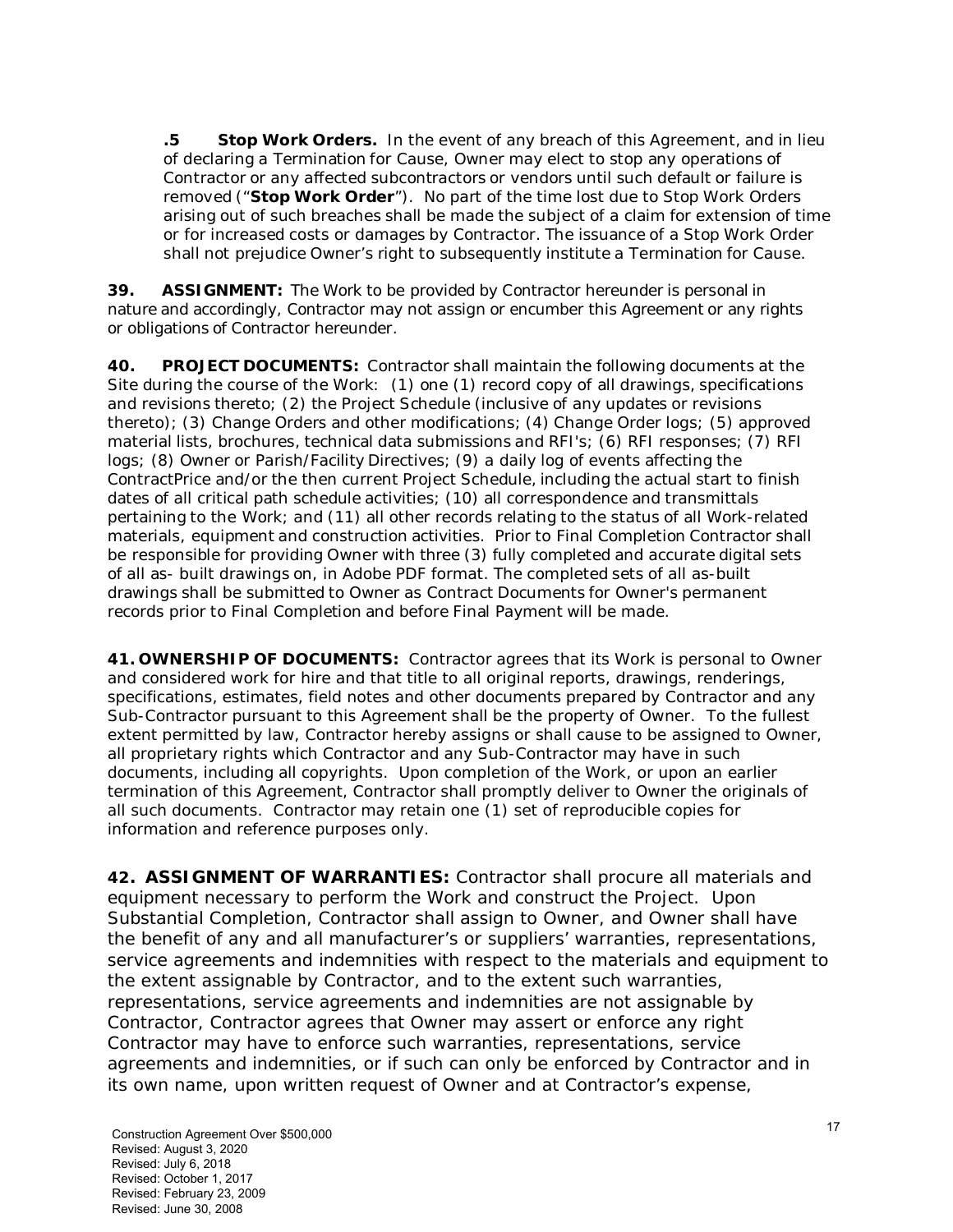Contractor shall take all reasonable action requested by Owner to enforce such warranties, representations, service agreements and indemnities. Contractor warrants that it shall not, without Owner's consent, make use of or modify the materials or equipment in a way which would void the manufacturer's or supplier's warranties, representations, service agreements or indemnities. If such use or modification, done without Owner's consent, results in such a voiding of any of said warranties, representations, service agreements, or indemnities, Contractor shall either alter its use or re-modify the materials or equipment to restore said warranties, representations, service agreements or indemnities, or shall assume the same.

**43. PROPRIETARY INFORMATION:** Owner considers all information pertaining to the Work or the Project to be confidential and proprietary unless otherwise stated to Contractor in writing. Contractor shall refrain from disclosing any such information without Owner's prior written consent, including any information which is prepared or developed by or through Contractor, other contractors, Owner, Architect/Consultant/Project Managers or other consultants.

**44. ADVERTISING AND USE OF NAME:** Contractor shall not display or distribute any advertising signs or notices of any kind whatsoever at the Parish/Facility, except caution and work in progress signs, without the prior written permission of Parish/Facility in each instance. Any such permission given shall be revocable at any time thereafter without prior notice to Contractor and at the sole discretion of Parish/Facility. In the event of such approval, Contractor may use the name of the Parish/Facility only in the manner and at such times as prescribed in such approval.

**45. OWNER'S AUDIT RIGHTS:** Contractor shall maintain all Project-related records, including but not limited to the following: (1) all correspondence; (2) books of account (kept in accordance with generally accepted accounting procedures); (3) electronic files, change order and claim files, subcontract files, vendor files; (4) daily reports; (5) RFI and change order logs; (6) shop drawings, schedules, schedule updates; and (7) all other schedulerelated data, minutes of meetings, monthly reports and all other supporting documentation pertaining to Work performed by Contractor under this Agreement (the "**Project Records**"). Contractor shall maintain all Project Records for a period of two (2) years after Final Completion ("**Retention Period**"). Owner shall have the right to audit, copy and inspect all such Project Records, including all electronic records, files and renderings which are retained in computers or on diskettes, at all reasonable times during the course of the Work and during the Retention Period to the full extent as may be necessary to assist Owner in the resolution of any issues pertaining to Change Orders based on time and expense, Claims, or any other issues pertaining to an increase or decrease in the Contract Price and/or the Contract Time. Further, Owner shall have access at all reasonable times to records necessary for evaluation and verification of cost or pricing data with respect to the following: (1) all negotiated Change Orders to this Agreement; (2) instances where the parties are unable to resolve cost data or scheduling issues pertaining

to pending Change Orders (3) instances where the parties are unable to resolve cost data or scheduling issues pertaining to any pending Change Order Claims; and (4) compliance with Owner's business ethics policies.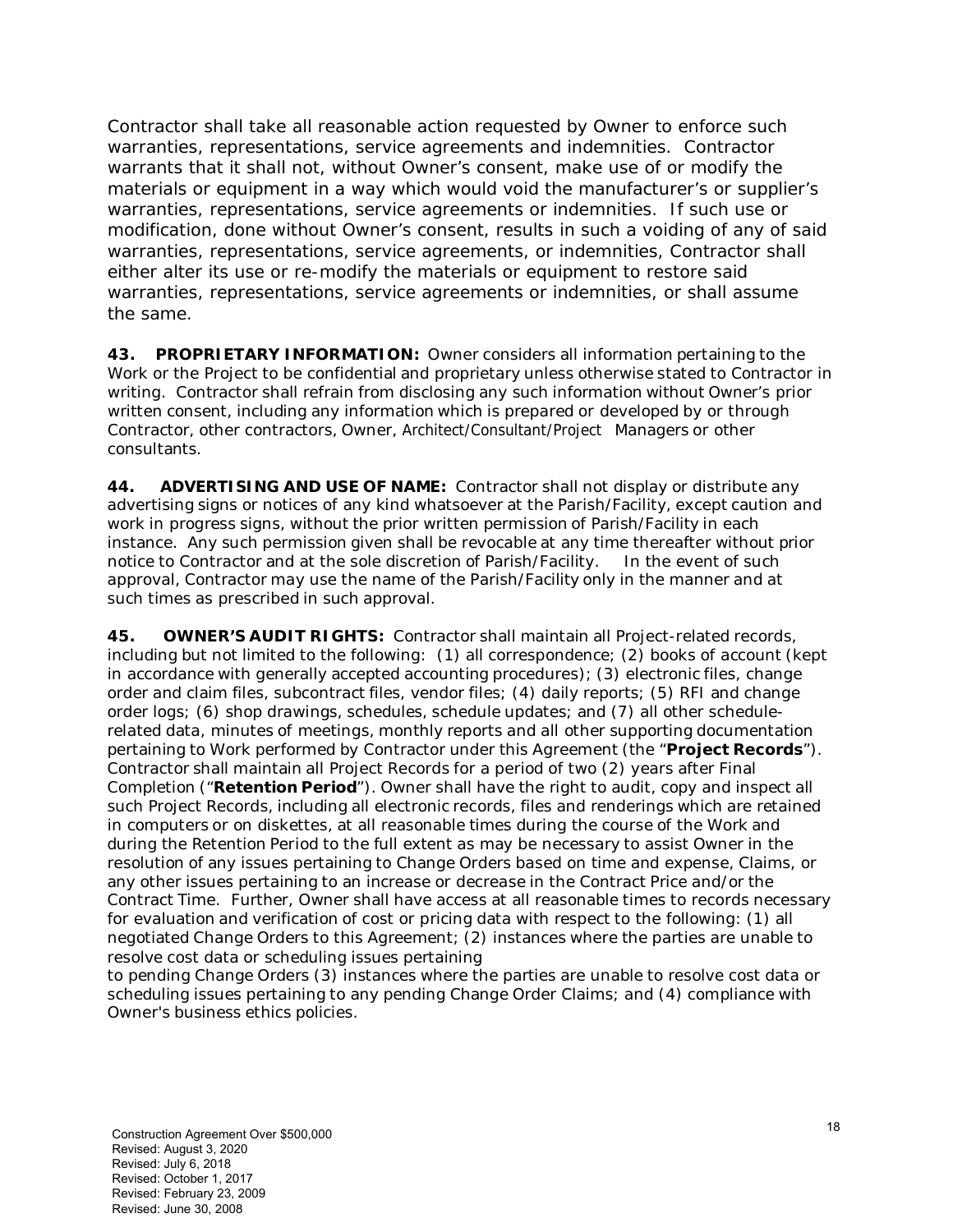**46. OWNER'S RIGHT TO SUPPLEMENT:** If Contractor violates or breaches any of the terms, conditions or covenants hereof, then Owner may, without prejudice to any other remedy it may have, provide any such labor and materials as are necessary to remedy such violation or breach, and Owner may deduct the cost thereof from any money due or thereafter becoming due to Contractor.

### **47. CLAIMS AND DISPUTES:**

**.1 General.** The validity, interpretation and effect of this Agreement shall be governed by laws of the State of Hawaii. The existence of any claim, dispute or legal proceeding shall not relieve Contractor from its obligation to properly perform its Work as set forth herein. In the event of a dispute with respect to amounts payable under a request for payment from the Contractor, Owner shall pay all undisputed amounts and Contractor shall continue performing any remaining Work hereunder. Neither party shall initiate a legal proceeding nor shall the applicable statute of limitations commence to run until the Work is fully performed or until this Contract is terminated, whichever occurs first..

**.2 Mediation**. In the event of any claim, dispute or other matter arising out of or relating to this Agreement, the parties shall attempt to resolve any dispute amicably at a meeting to be attended by persons with decision-making authority. If, within thirty (30) days after such meeting, the parties have not resolved the dispute, they shall submit the dispute to mediation by written demand in accordance with the Construction Industry Mediation Procedures of the Dispute Prevention and Resolution Inc. 1003 Bishop St. Pauahi Tower Suite 1155, Honolulu, HI 96813 and bear equally the costs of the mediation.

**.3 Arbitration**. If, within thirty (30) days after mediation is initiated, the mediation does not result in settlement of the dispute, then the same shall be settled by arbitration administered Dispute Prevention and Resolution Inc. 1003 Bishop St. Pauahi Tower Suite 1155, Honolulu, HI 96813 and not by litigation. Either party may submit such unresolved dispute to arbitration, which shall be conducted by a sole arbitrator. The arbitrator shall be selected in accordance with Dispute Prevention and Resolution Inc. 1003 Bishop St. Pauahi Tower Suite 1155, Honolulu, HI 96813, however, the arbitrator must have experience in construction disputes and must not have any conflict of interest. The compensation of the arbitrator and all related expenses shall be borne equally by the parties, unless otherwise awarded by the arbitrator. Unless otherwise agreed, the arbitration shall be conducted in the State of Hawaii. The prevailing party shall be entitled to recover its reasonable attorneys' fees, costs and disbursements in any action brought to enforce its rights under this Agreement.

#### **.4 WAIVER OF JURY TRIAL. THE PARTIES HERETO, AFTER CONSULTING WITH COUNSEL, HEREBY KNOWINGLY AND VOLUNTARILY WAIVE THEIR RIGHTS TO TRIAL BY JURY, AND ACKNOWLEDGE THAT THEY UNDERSTAND AND ACCEPT THE DISPUTE RESOLUTION PROCEDURE SET FORTH IN THIS AGREEMENT.**

**48. NO THIRD PARTY BENEFICIARY:** Except as may be expressly provided otherwise herein, this Agreement and the obligations of the parties are intended for the sole benefit of the parties and shall not create any rights in any other person or entity whatsoever except Owner and Contractor.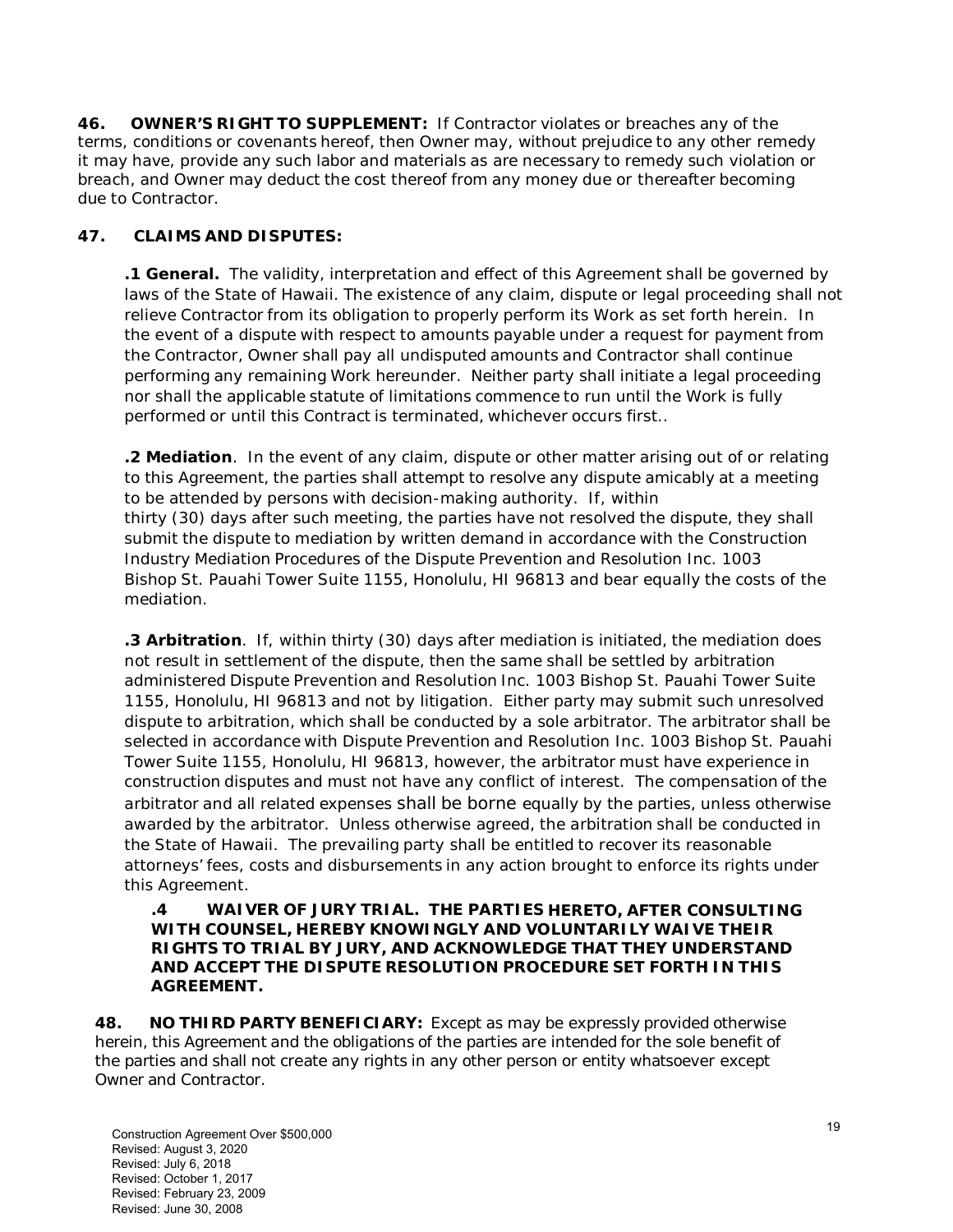**49. NOTICES:** All notices and other communication to be given hereunder shall be in writing and be deemed to have been received either: (1) immediately upon personal delivery or confirmed fax receipt; (2) one (1) business day after having been sent by confirmed overnight courier; or (3) three (3) days after mailing, if mailed by certified mail, return receipt requested, postage prepaid:

| If to Owner:                                                                                                                 |  |
|------------------------------------------------------------------------------------------------------------------------------|--|
| Owner's Name:<br>Owner's Address:<br>Owner's Address:<br>Attn: Owner's Rep:<br>$Fmail.$ :                                    |  |
| If to parish:                                                                                                                |  |
| Name of Parish\Facility:<br>Parish\Facility Address:<br>Parish\Facility Address:<br>Attn: Parish\Facility Rep:<br>$F$ -mail: |  |
| If to Contractor:                                                                                                            |  |
| Name of Contractor:<br><b>Address of Contractor:</b><br><b>Address of Contractor:</b><br>Attn: Contractor's Rep:<br>F-mail.: |  |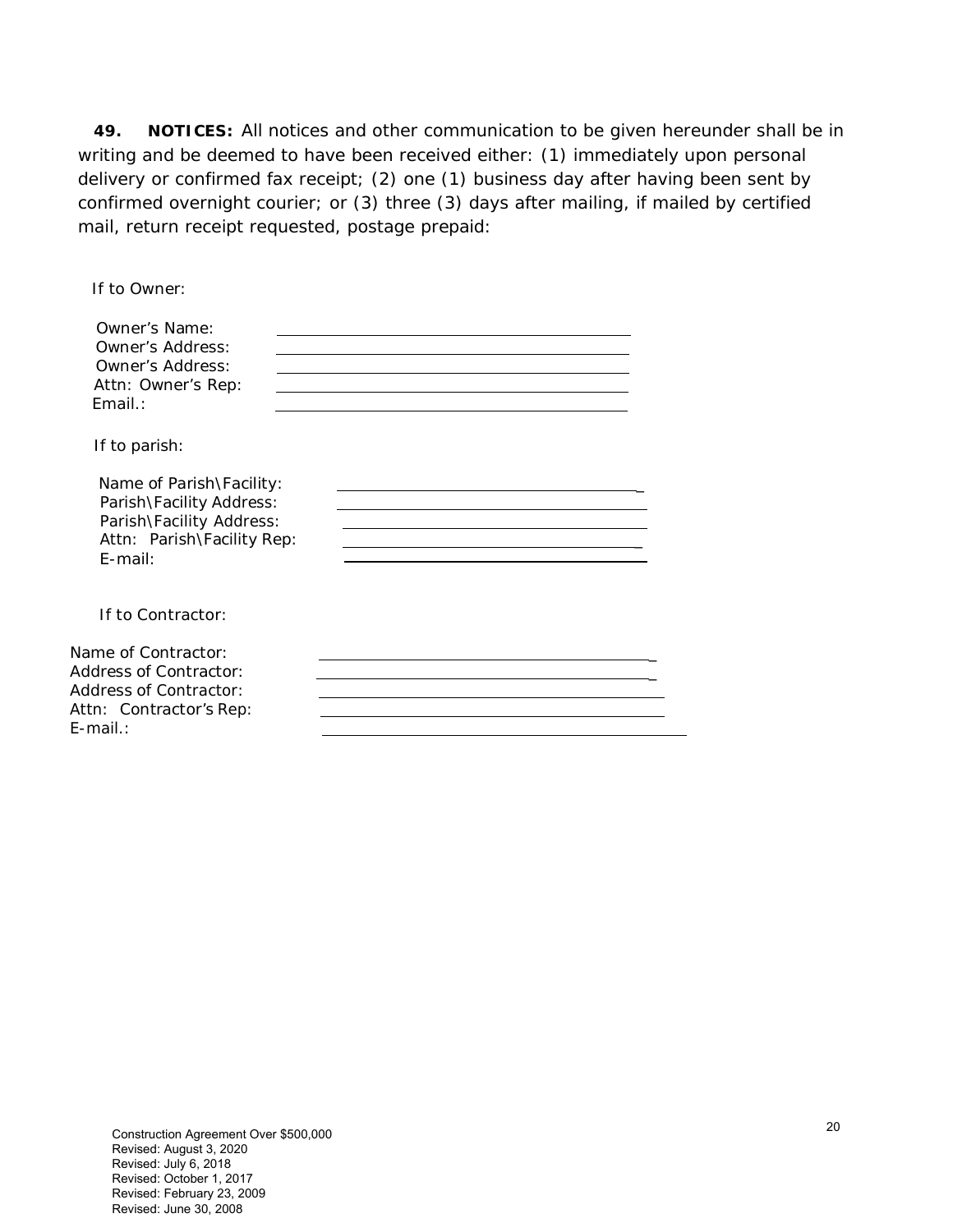The parties hereto shall be responsible for notifying each other of any change of address or facsimile number in accordance with this Paragraph 47.

**50. SEVERABILITY:** The invalidity or unenforceability of any one of the terms, conditions, covenants or provisions of this Agreement, or any portion thereof, shall not affect the remaining portions thereof, and the Agreement shall be construed and enforced as if such invalid term, condition, covenant or provision had not been included herein.be given hereunder shall be in writing and be deemed to have been received either: (1) immediately upon personal delivery or confirmed fax receipt; (2) one (1) business day after having been sent by confirmed overnight courier; or (3) three (3) days after mailing, if mailed by certified mail, return receipt requested, postage prepaid:

**51. ENTIRETY OF THE AGREEMENT:** This Agreement, together with the attached Exhibits, contains the full and complete understanding of the parties as to the subjects contained herein and supersedes any and all prior written or oral agreements or understandings between the parties. This Agreement may not be modified except by a subsequent writing executed by both parties. Waiver from time to time of any provision hereunder will not be deemed to be a full waiver of such provision or a waiver of any other provisions hereunder. The terms of this Agreement are mutually agreed to be clear and unambiguous, shall be considered the workmanship of all of the parties and shall not be construed against the drafting party.

**52. DAYS:** For the purposes of this Agreement and unless stated to the contrary, the term "days" shall refer to calendar days.

**53. COUNTERPARTS:** This Agreement may be executed in several counterparts, each of which shall be deemed an original, but all of which shall constitute one and the same instrument.

**IN WITNESS WHEREOF**, the parties have duly executed this Agreement as of the day and year first written above.

### **ROMAN CATHOLIC CHURCH IN THE STATE OF HAWAII**

| <b>PARISH-</b>            |  |
|---------------------------|--|
|                           |  |
|                           |  |
|                           |  |
| <b>NAME OF CONTRACTOR</b> |  |
|                           |  |
|                           |  |
|                           |  |

Construction Agreement Over \$500,000 Revised: August 3, 2020 Revised: July 6, 2018 Revised: October 1, 2017 Revised: February 23, 2009 Revised: June 30, 2008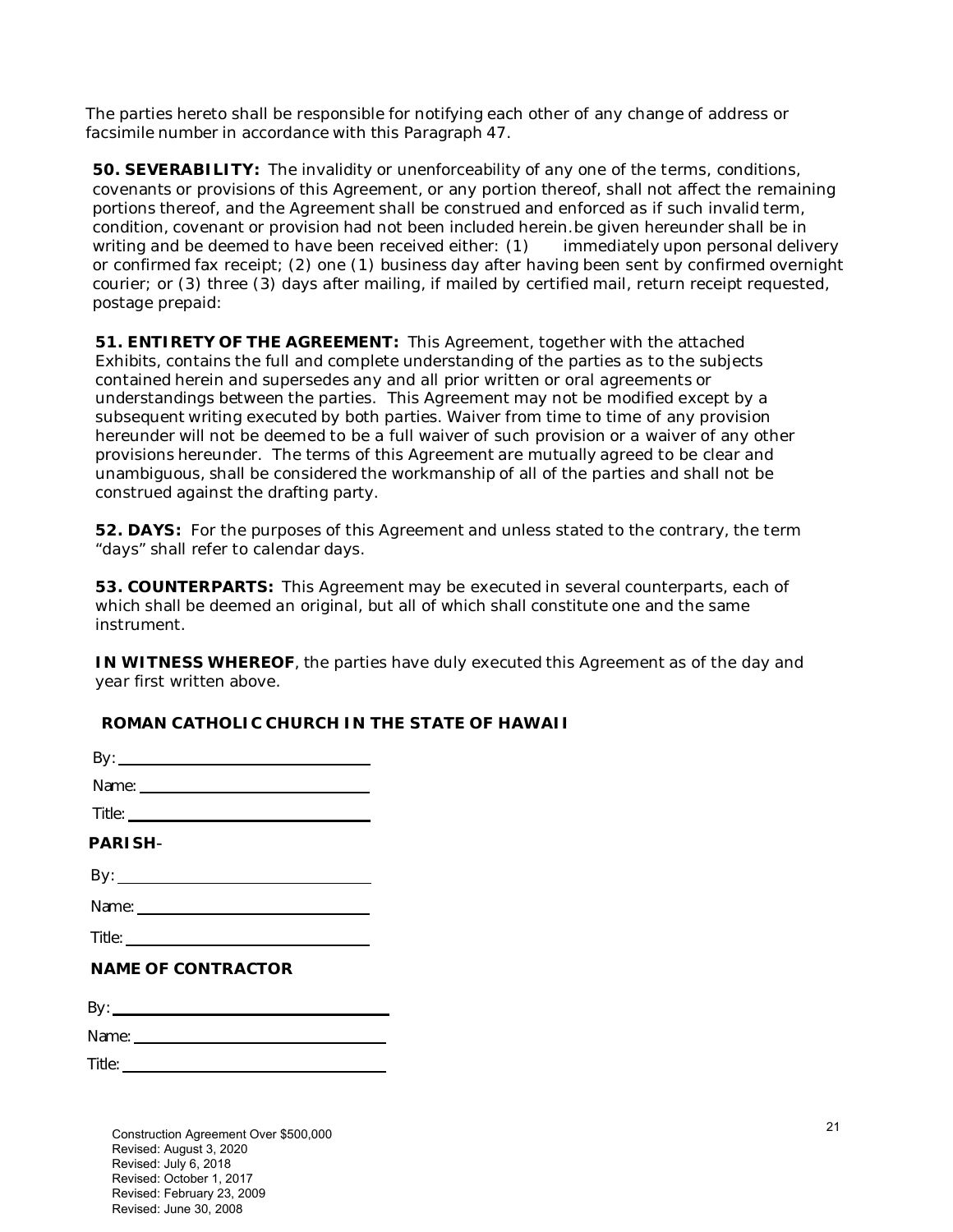#### **Diocesan form reviewed by: ASHFORD & WRISTON A Limited Liability Law Partnership LLP**

By: Name: 

Title: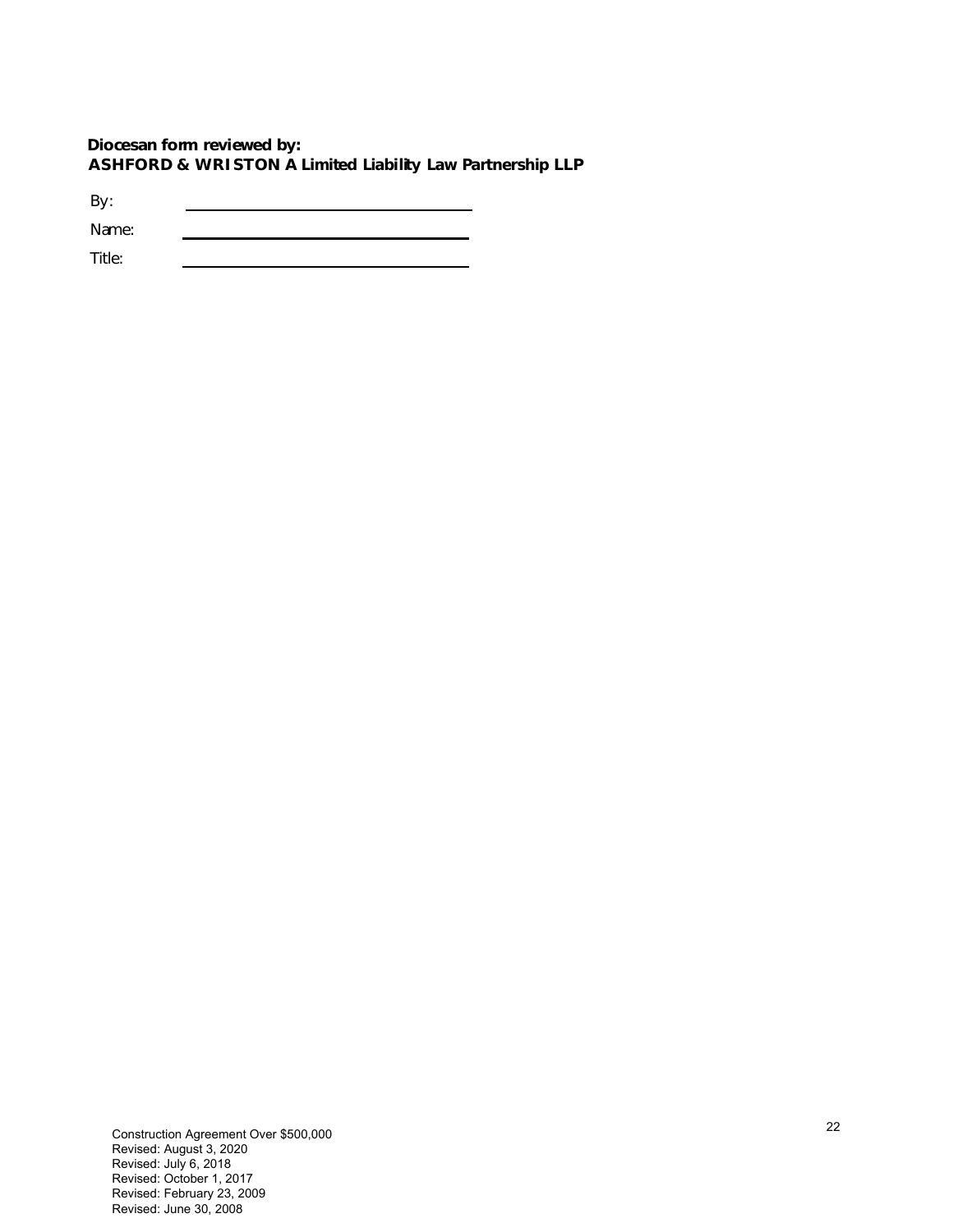## **EXHIBIT A Scope of Work**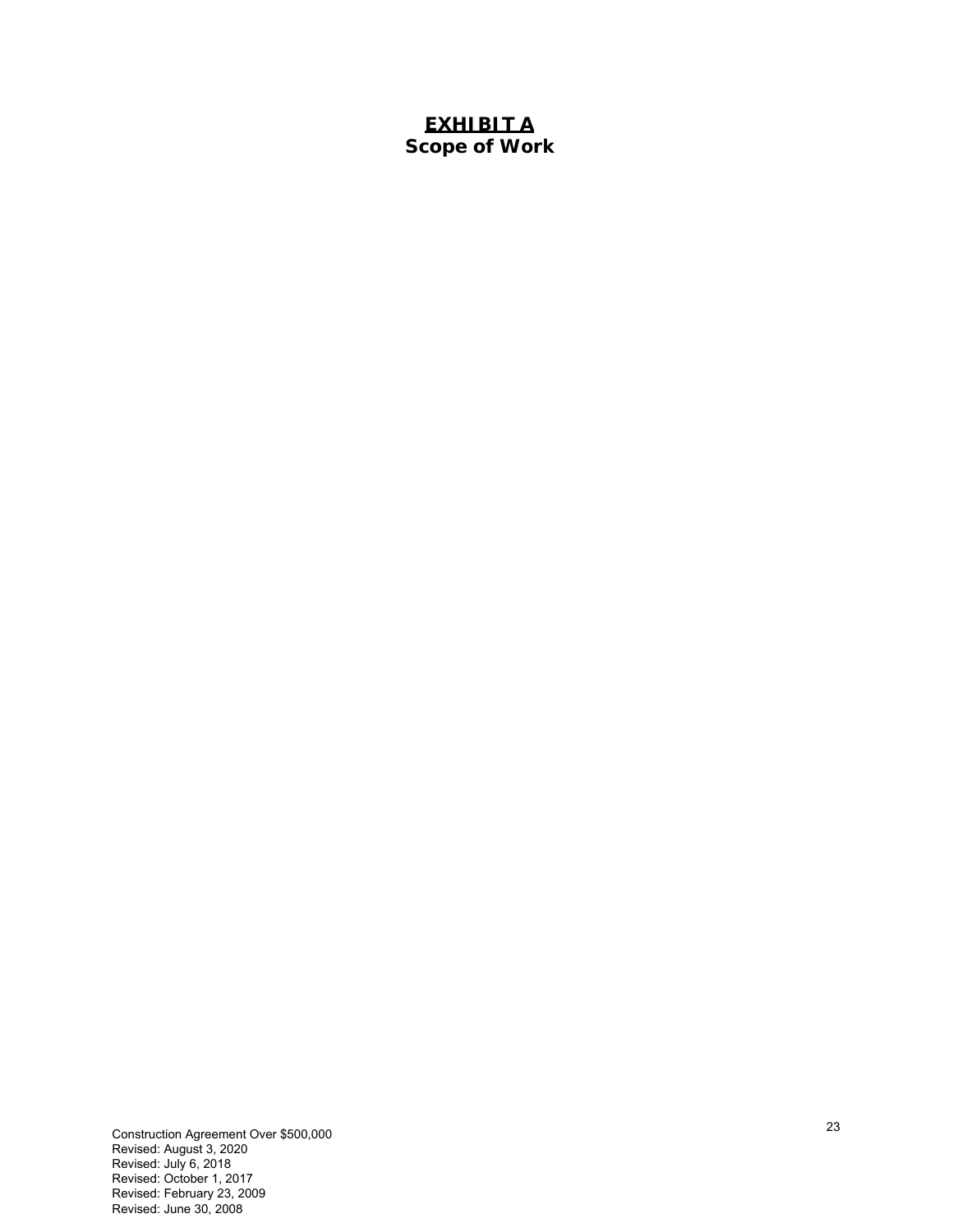# **EXHIBIT B (Attach Drawings and Specifications)**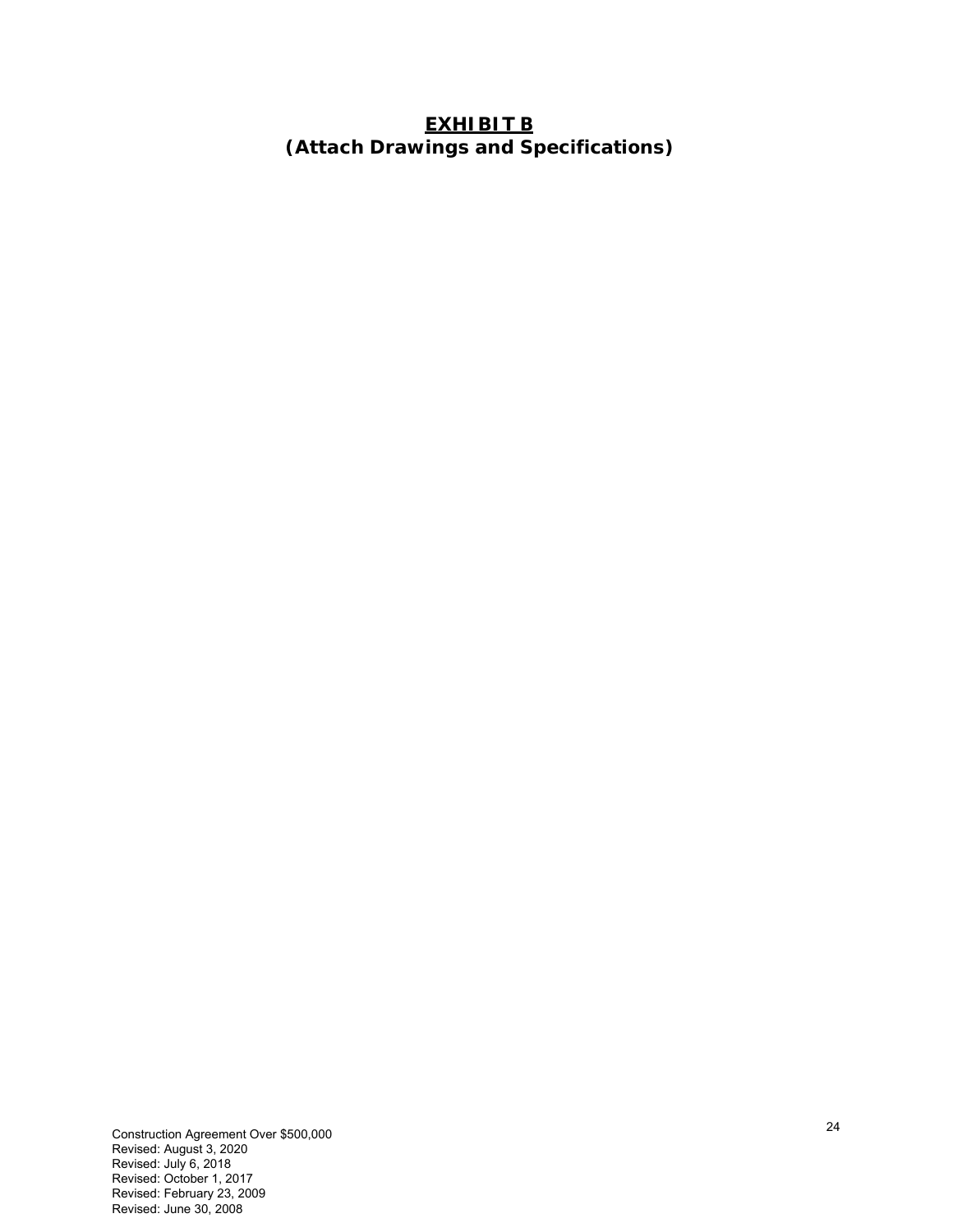## **EXHIBIT C Preliminary Project Schedule EXHIBIT C -1 Owner Approved Project Schedule (Gantt Chart Format)**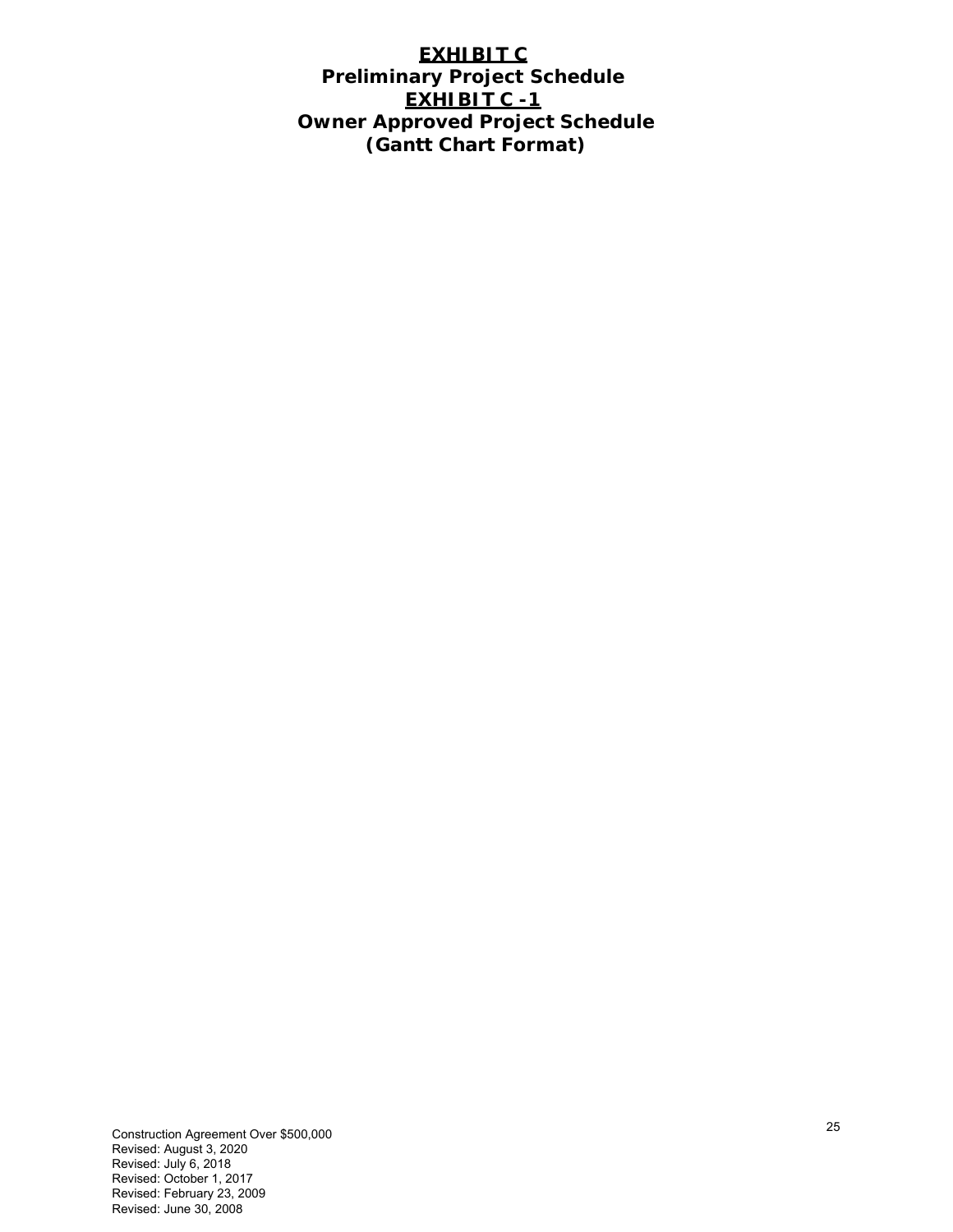# **Exhibit D**

**Pay Application and Schedule of Values**

Construction Agreement Over \$500,000 Revised: August 3, 2020 Revised: July 6, 2018 Revised: October 1, 2017 Revised: February 23, 2009 Revised: June 30, 2008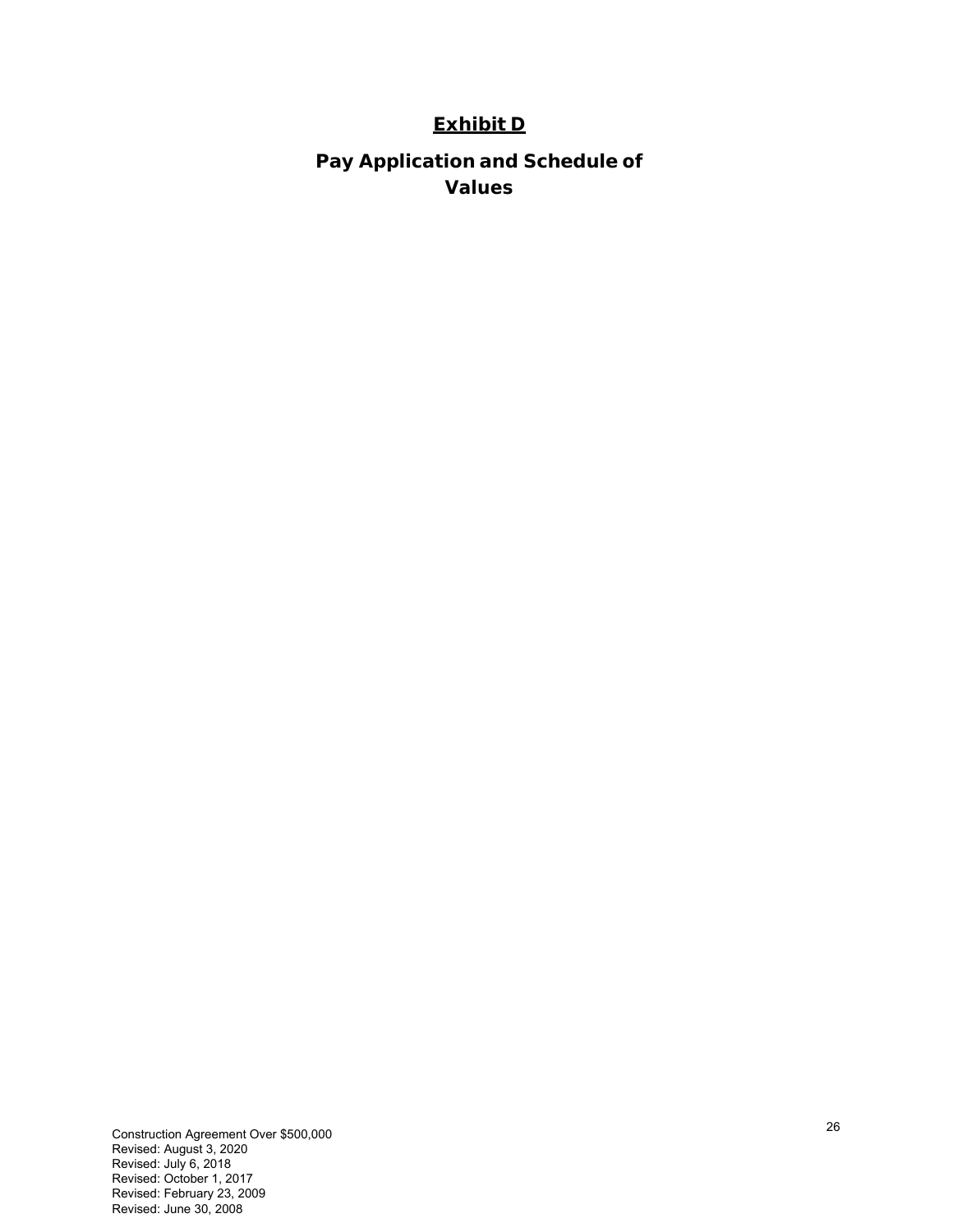| <b>PAY APPLICATION</b>                                                                                                                                                                                                                                                                                                     |                                       |                                                                                                                                                                                                                                                                                                                                                                                                                                   | PAGE ONE OF<br><b>PAGES</b>      |  |
|----------------------------------------------------------------------------------------------------------------------------------------------------------------------------------------------------------------------------------------------------------------------------------------------------------------------------|---------------------------------------|-----------------------------------------------------------------------------------------------------------------------------------------------------------------------------------------------------------------------------------------------------------------------------------------------------------------------------------------------------------------------------------------------------------------------------------|----------------------------------|--|
| TO OWNER:                                                                                                                                                                                                                                                                                                                  | PROJECT:                              | PAY APPLICATION NO:                                                                                                                                                                                                                                                                                                                                                                                                               | Distribution to:<br><b>OWNER</b> |  |
|                                                                                                                                                                                                                                                                                                                            |                                       | PERIOD TO:                                                                                                                                                                                                                                                                                                                                                                                                                        | CONTRACTOR                       |  |
| FROM CONTRACTOR:                                                                                                                                                                                                                                                                                                           | <b>VIA</b><br>PROJECT MANAGER:        |                                                                                                                                                                                                                                                                                                                                                                                                                                   | PROJECT MANAGER                  |  |
|                                                                                                                                                                                                                                                                                                                            |                                       | PROJECT NOS:                                                                                                                                                                                                                                                                                                                                                                                                                      |                                  |  |
| <b>CONTRACT FOR:</b>                                                                                                                                                                                                                                                                                                       |                                       | CONTRACT DATE:                                                                                                                                                                                                                                                                                                                                                                                                                    |                                  |  |
| <b>CONTRACTOR'S APPLICATION FOR PAYMENT</b><br>Application is made for payment, as shown below, in connection with the Contract.<br>Schedule of Values Sheet attached (SofV SHEET)                                                                                                                                         |                                       | The undersigned Contractor certifies that to the best of the Contractor's knowledge,<br>information and belief the Work covered by this Pay Application has been<br>completed in accordance with the Contract Documents, that all amounts have been paid by<br>the Contractor for Work for which previous Pay Applications were issued and<br>payments received from the Owner, and that current payment shown herein is now due. |                                  |  |
| 1. ORIGINAL CONTRACT SUM<br>2. Net change by Change Orders<br>3. CONTRACT SUM TO DATE (Line $1 \pm 2$ )<br>4. TOTAL COMPLETED & STORED TO<br>DATE (Column G on G703)                                                                                                                                                       | S<br>\$<br>\$<br>\$                   | <b>CONTRACTOR:</b><br>By:                                                                                                                                                                                                                                                                                                                                                                                                         | Date:                            |  |
| \$<br>% of Completed Work<br>a.<br>$\left(\text{Column } D + E \text{ on } (SofV)\right)$<br>% of Stored Material<br>\$<br>b.                                                                                                                                                                                              |                                       | State of:<br>Subscribed and sworn to before me this<br>Notary Public:                                                                                                                                                                                                                                                                                                                                                             | County of:<br>d ay of            |  |
| $\left(\text{Column } F \text{ on } (\text{Soft})\right)$<br>Total Retainage (Lines $5a + 5b$ or<br>Total in Column I of (SofV))<br><b>6. TOTAL EARNED LESS RETAINAGE</b><br>(Line 4 Less Line 5 Total)<br>of the<br>7. LESS PREVIOUS CERTIFICATES FOR<br>CURRENT PAYMENT DUE<br>9. BALANCE TO FINISH, INCLUDING RETAINAGE | \$<br>S.<br>S                         | My Commission expires:<br>PROJECT MANAGER, ARCHITECT CERTIFICATION<br>In accordance with the Contract Documents, based on on-site observations and the data<br>comprising the application, the Project Manager and Architect certify to the Owner that to the best<br>their knowledge, information and belief the Work has progressed as indicated,, CURRENT<br>PAYMENT DUE:                                                      |                                  |  |
| (Line 3 less Line $6$ )                                                                                                                                                                                                                                                                                                    |                                       | Project Manager:                                                                                                                                                                                                                                                                                                                                                                                                                  | Date:                            |  |
|                                                                                                                                                                                                                                                                                                                            | <b>DEDUCTIONS</b><br><b>ADDITIONS</b> | Architect:                                                                                                                                                                                                                                                                                                                                                                                                                        | Date:                            |  |
| Total changes approved tion Agreement Over<br>in previous months by Owner                                                                                                                                                                                                                                                  |                                       | This Certificate is not negotiable. The CURRENT PAYMENT DUE is payable only to<br>theContractor named herein. Issuance, payment and acceptance of payment are without prejudice to                                                                                                                                                                                                                                                |                                  |  |

Total approved this Month

TOTALS

any rights of the Owner or Contractor under this Contract.

27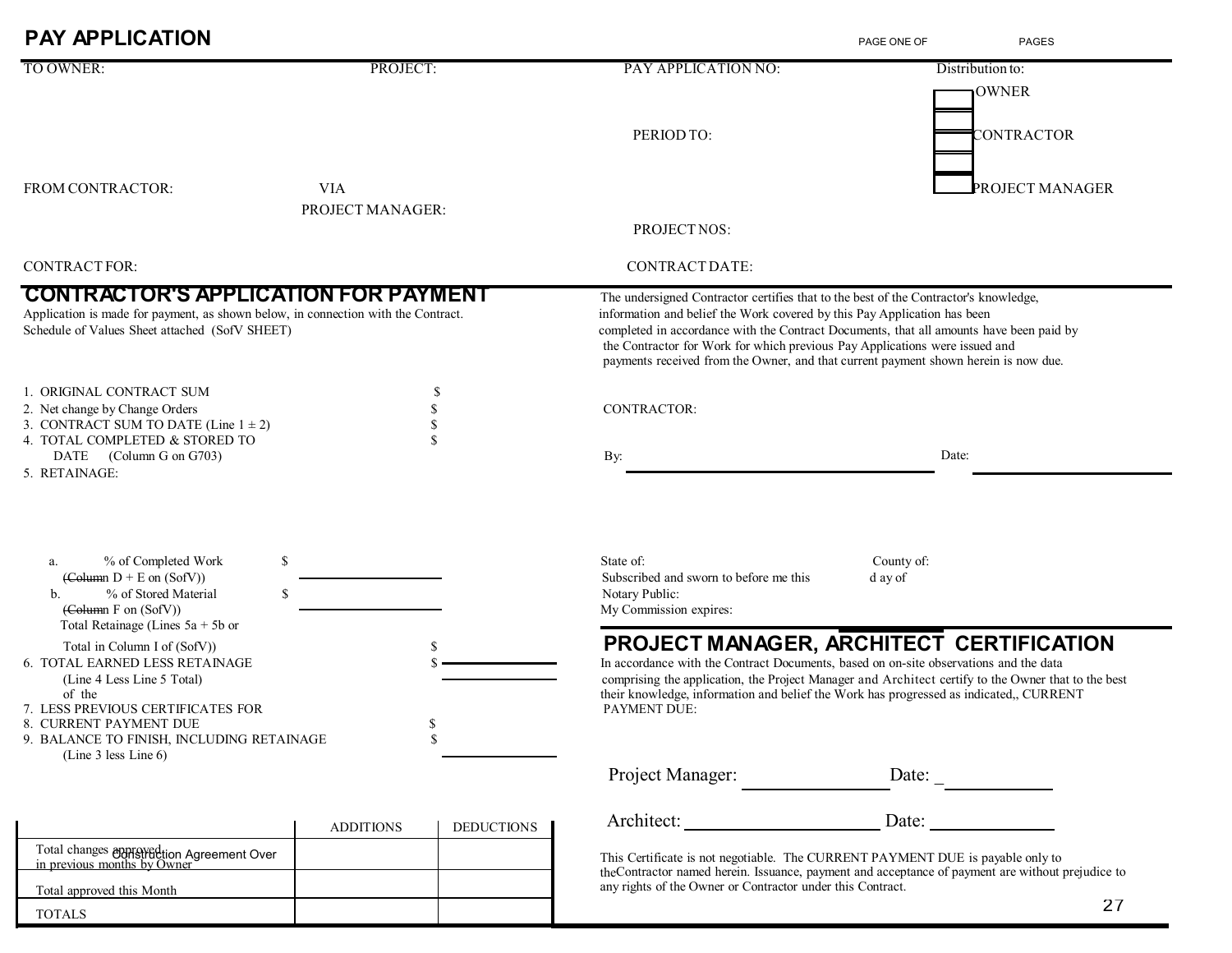Contractor's signed certification is attached. tabulations below, amounts are stated to the nearest dollar. Column I on Contracts where variable retainage for line items may apply.

PAY APPLICATION NO: APPLICATION DATE: In PERIOD TO: Use PROJECT NO:

| $\,$ A $\,$ | B                     | $\mathsf{C}$ | $\mathsf D$    | $\mathsf{E}^-$ | F         |            | ${\mathsf G}$ | $\mathsf H$ | $\sim 1$ .   |
|-------------|-----------------------|--------------|----------------|----------------|-----------|------------|---------------|-------------|--------------|
| <b>ITEM</b> | DESCRIPTION OF WORK   | SCHEDULED    | WORK COMPLETED |                | MATERIALS | TOTAL      | $\%$          | BALANCE     | RETAINAGE    |
| NO.         |                       | VALUE        | FROM PREVIOUS  | THIS PERIOD    | PRESENTLY | COMPLETED  | $(G \div C)$  | TO FINISH   | (IF VARIABLE |
|             |                       |              | APPLICATION (D |                | STORED    | AND STORED |               | $(C - G)$   | RATE)        |
|             |                       |              | $+ E$          |                | (NOT IN   | TO DATE    |               |             |              |
|             |                       |              |                |                | $D$ OR E) | $(D+E+F)$  |               |             |              |
|             |                       |              |                |                |           |            |               |             |              |
|             |                       |              |                |                |           |            |               |             |              |
|             |                       |              |                |                |           |            |               |             |              |
|             |                       |              |                |                |           |            |               |             |              |
|             |                       |              |                |                |           |            |               |             |              |
|             |                       |              |                |                |           |            |               |             |              |
|             |                       |              |                |                |           |            |               |             |              |
|             |                       |              |                |                |           |            |               |             |              |
|             |                       |              |                |                |           |            |               |             |              |
|             |                       |              |                |                |           |            |               |             |              |
|             |                       |              |                |                |           |            |               |             |              |
|             |                       |              |                |                |           |            |               |             |              |
|             |                       |              |                |                |           |            |               |             |              |
|             |                       |              |                |                |           |            |               |             |              |
|             |                       |              |                |                |           |            |               |             |              |
|             |                       |              |                |                |           |            |               |             |              |
|             |                       |              |                |                |           |            |               |             |              |
|             |                       |              |                |                |           |            |               |             |              |
|             |                       |              |                |                |           |            |               |             |              |
|             |                       |              |                |                |           |            |               |             |              |
|             |                       |              |                |                |           |            |               |             |              |
|             |                       |              |                |                |           |            |               |             |              |
|             |                       |              |                |                |           |            |               |             |              |
|             |                       |              |                |                |           |            |               |             |              |
|             |                       |              |                |                |           |            |               |             |              |
|             |                       |              |                |                |           |            |               |             |              |
|             |                       |              |                |                |           |            |               |             |              |
|             |                       |              |                |                |           |            |               |             |              |
|             |                       |              |                |                |           |            |               |             |              |
|             |                       |              |                |                |           |            |               |             |              |
|             |                       |              |                |                |           |            |               |             |              |
|             |                       |              |                |                |           |            |               |             |              |
|             |                       |              |                |                |           |            |               |             |              |
|             |                       |              |                |                |           |            |               |             |              |
|             |                       |              |                |                |           |            |               |             |              |
|             |                       |              |                |                |           |            |               |             |              |
|             |                       |              |                |                |           |            |               |             |              |
|             |                       |              |                |                |           |            |               |             |              |
|             |                       |              |                |                |           |            |               |             |              |
|             |                       |              |                |                |           |            |               |             |              |
|             |                       |              |                |                |           |            |               |             |              |
|             | <b>GRAND TOTALS 0</b> |              |                |                |           |            |               |             |              |
|             |                       |              |                |                |           |            |               |             |              |

Construction Agreement Over \$500,000 Revised: August 3, 2020 Revised: July 6, 2018 Revised: October 1, 2017 Revised: February 23, 2009 Revised: June 30, 2008

28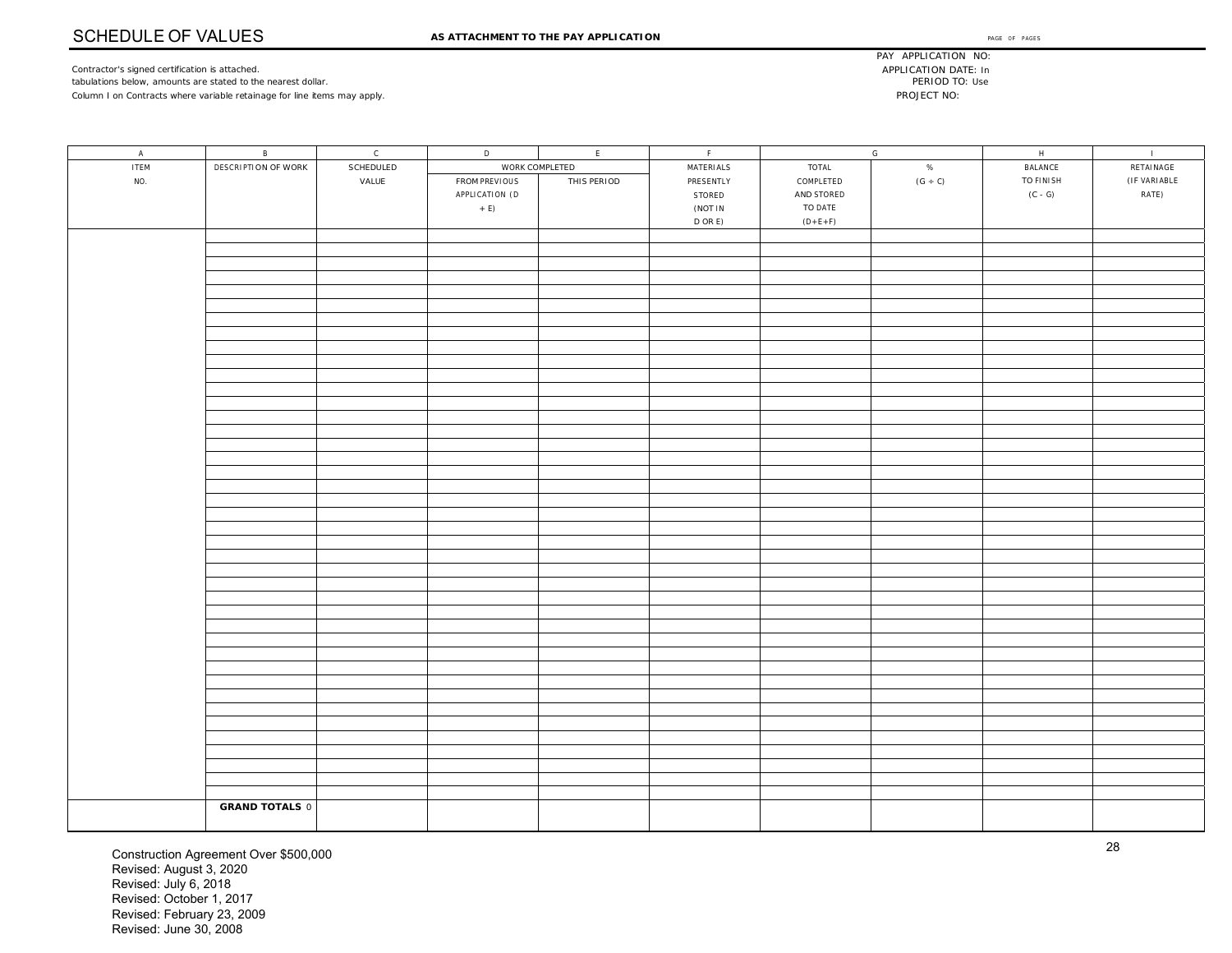## **EXHIBIT E Schedule of Submittals**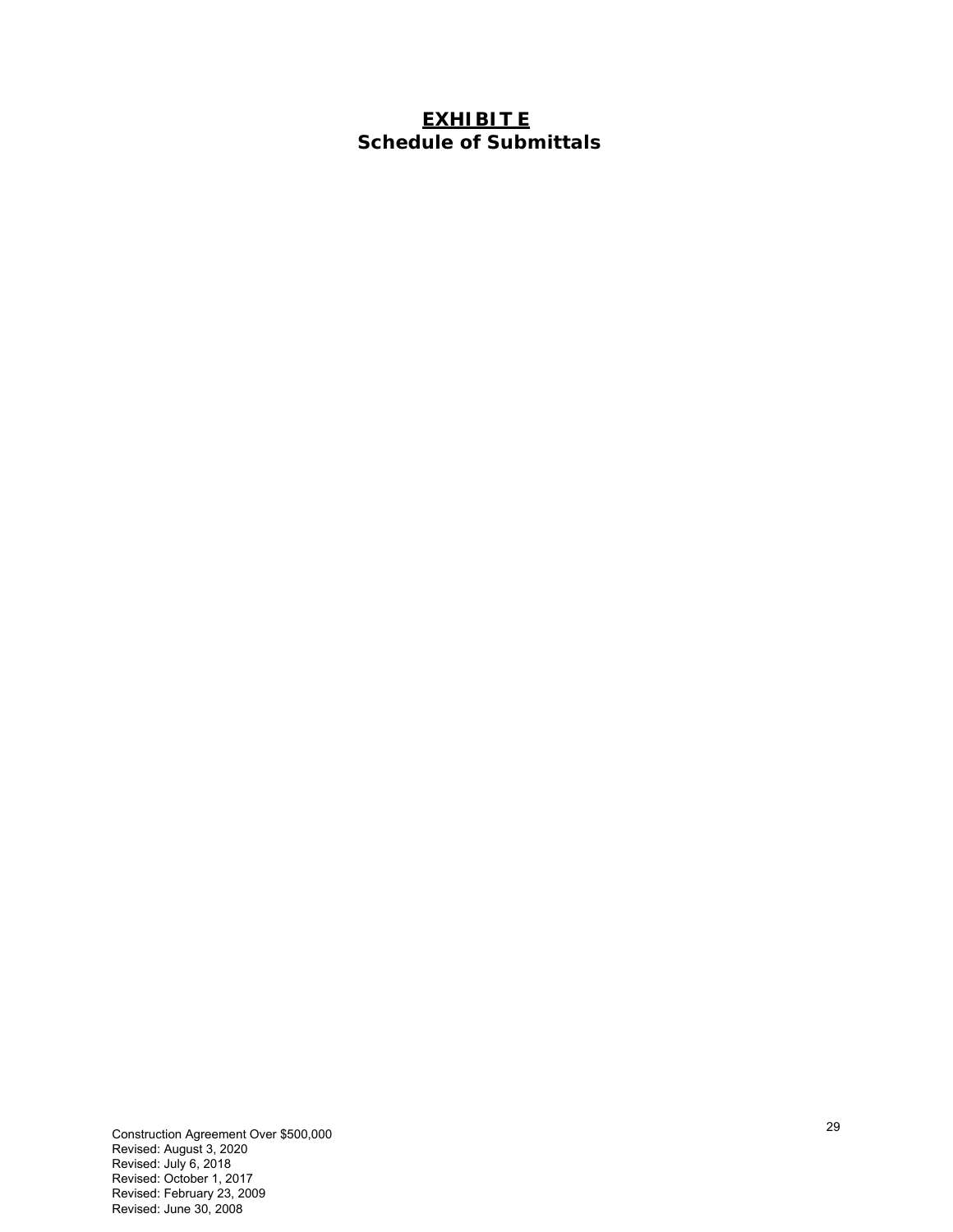# **Exhibit F Certificate of Substantial Completion**

| Contract No.                                                                                                                                                                                                                        |
|-------------------------------------------------------------------------------------------------------------------------------------------------------------------------------------------------------------------------------------|
|                                                                                                                                                                                                                                     |
|                                                                                                                                                                                                                                     |
|                                                                                                                                                                                                                                     |
|                                                                                                                                                                                                                                     |
|                                                                                                                                                                                                                                     |
|                                                                                                                                                                                                                                     |
| Substantial Completion: <u>[11]</u> Completion: [11] Completion: [11] Completion: [11] Completion: [11] Completion: [11] Completion: [11] Completion: [11] Completion: [11] Completion: [11] Completion: [11] Completion: [11] Comp |

This Certificate of Substantial Completion applies to all Work under the Contract dated and any Change Orders or other documents subsequently executed in relation to the Contract.

The Work to which this Certificate applies has been inspected by authorized representatives of Owner. Contractor and Architect, and that work is hereby declared to be substantially complete in accordance with the Contract documents on

A tentative list of items to be completed or corrected is attached hereto. This list may not be all inclusive, and the failure to include an item in it does not alter the responsibility of Contractor to complete all the Work in accordance with the Contract Documents. The items in the tentative list shall be completed or corrected by Contractor within days of the above date of Substantial Completion.

From the date of Substantial Completion the responsibilities between Owner and Contractor for security, operation, safety, maintenance, heat, utilities, insurance and warranties and guarantees shall remain the same until a Certificate of Final completion is executed.

This Certificate does not constitute an acceptance of Work not in accordance with the Contract Documents nor is it a release of Contractor's obligation to complete the Work in accordance with the Contract Documents.

Executed by Contractor: Executed by Contractor:

By: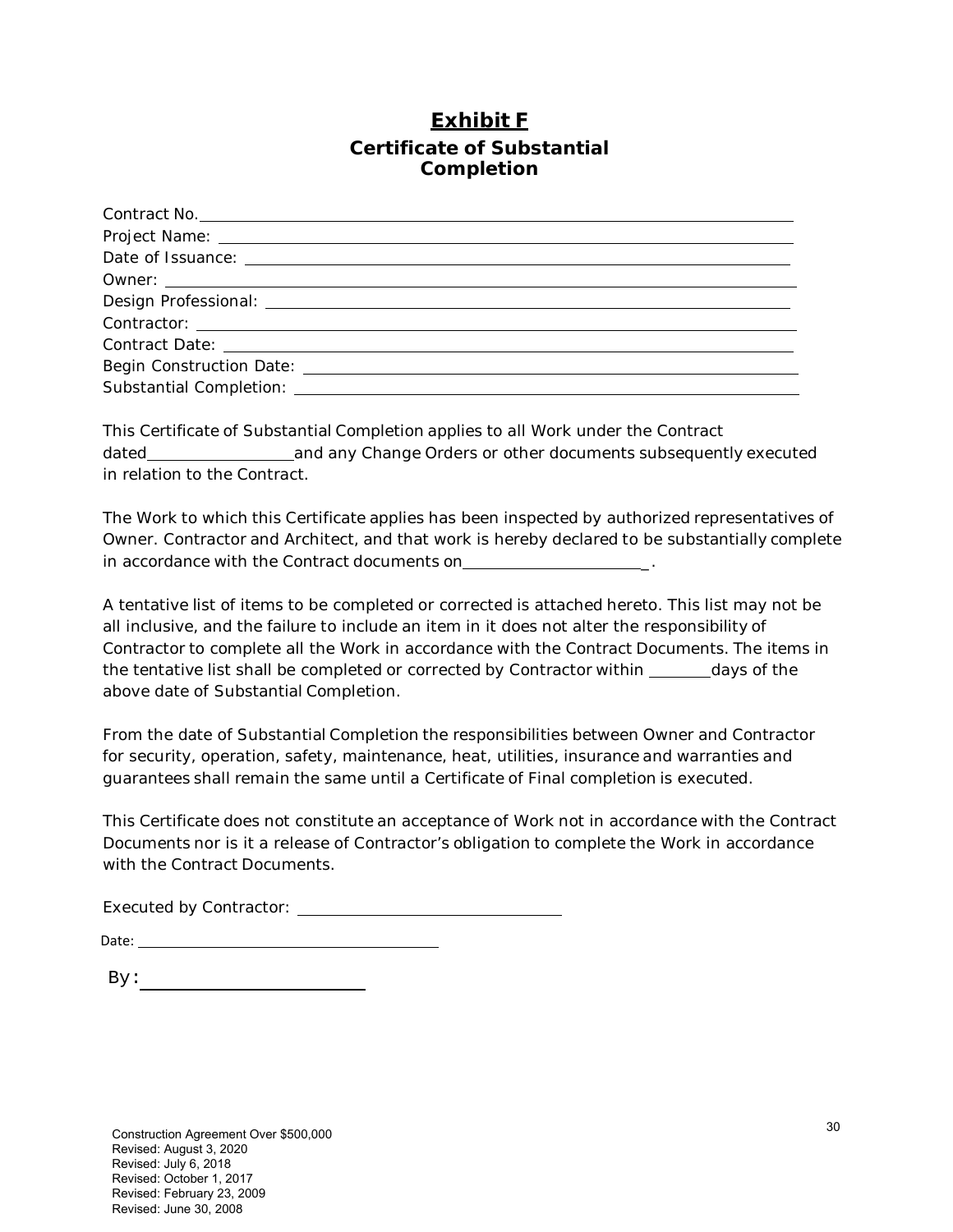# **Exhibit G**

## **CERTIFICATE OF FINAL COMPLETION**

Project #, Name:

Substantial Completion Date:

Final Punchlist Inspection Date:

The Contractor certifies that the Work and all other requirements have been completed in accordance with the Contract for Construction, including, but not limited to:

- ‐ Completion of all discrepancies (punch list items) noted at the time of Substantial **Completion**
- ‐ Submission of "as-built" plans and specifications, shop drawings, and other record documents.
- ‐ Completion of all Owner training
- ‐ Submission of all contractually-required attic stock and spare parts
- ‐ Submission of all final Operation & Maintenance documents and other closeout deliverables
- Submission of consent of Contractor's surety
- Submission and approval of all remaining change order proposals, claims, and applications for payment
- ‐ Payment of all costs incurred for equipment, material, labor and services against the Project

The Contractor further certifies that:

- No liens have been attached against the project
- ‐ No suits are pending by reason of Work on the Project Under the Construction
- ‐ All Workers' compensation claims are covered by Workers' Compensation Insurance are required by law
- All insurance required of the Contractor beyond final payment, if any, is in effect and will not be cancelled or allowed to be expired without notice to the Owner
- ‐ All public liability claims are adequately covered by insurance and that the Contractor shall save, protect, defend, indemnify, and hold the Owner harmless from and against any and all claims which arise as a direct or indirect result of any transaction, event occurrence, or omission related to performance of the Work contemplated under said Contract for Construction.

Upon execution below, this project will be considered complete. This consideration does not relieve the Contractor from its post-construction responsibilities, including the correction of discrepancies noted during the first year after Substantial Completion, warranty issues, latent defects, and other requirements of the Contract for Construction or State law.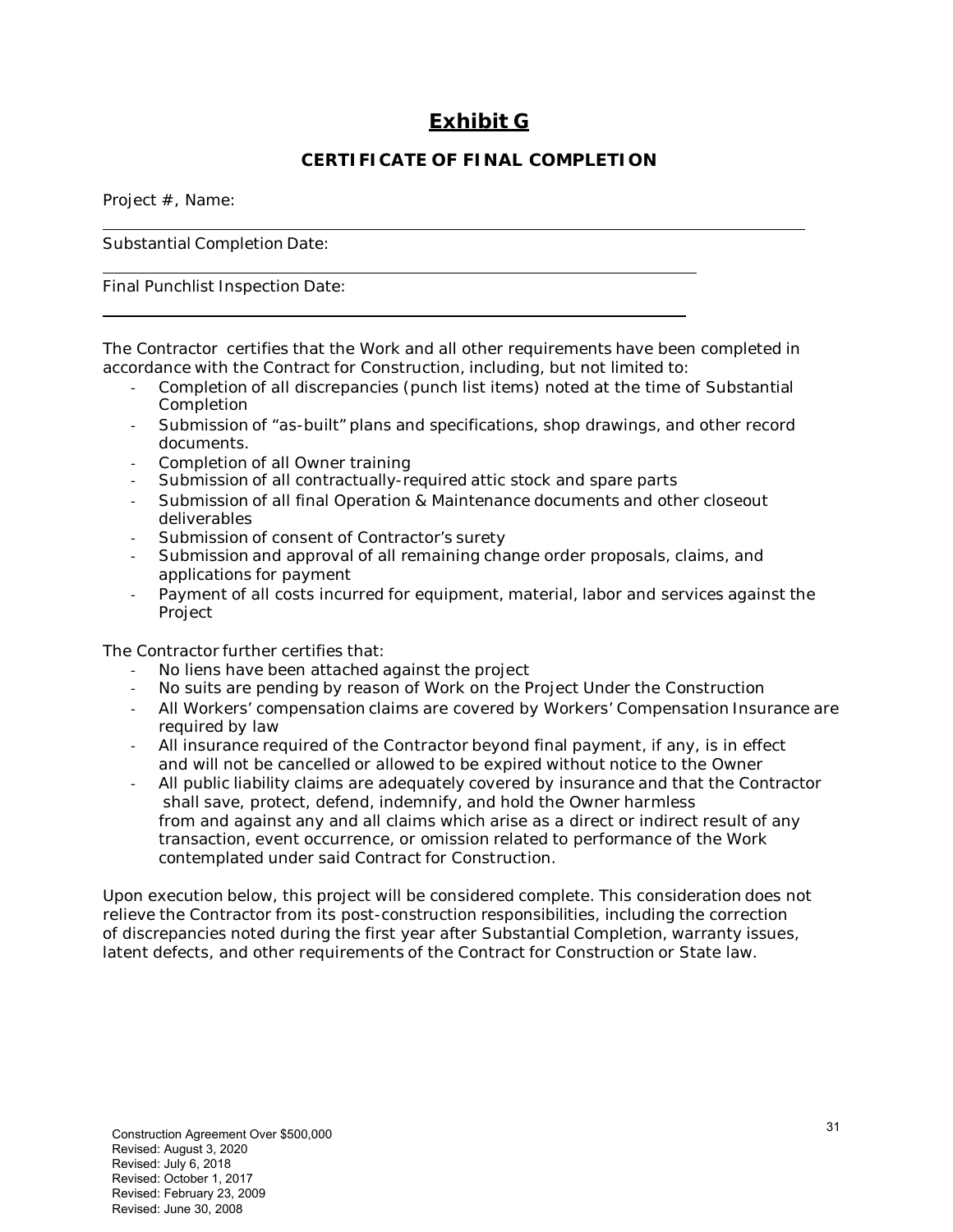# **For Contractor**

Name of Firm:

By:  $\_\_$ Authorized Representative

#### **Project Manager (Parish/Faculty)**

By: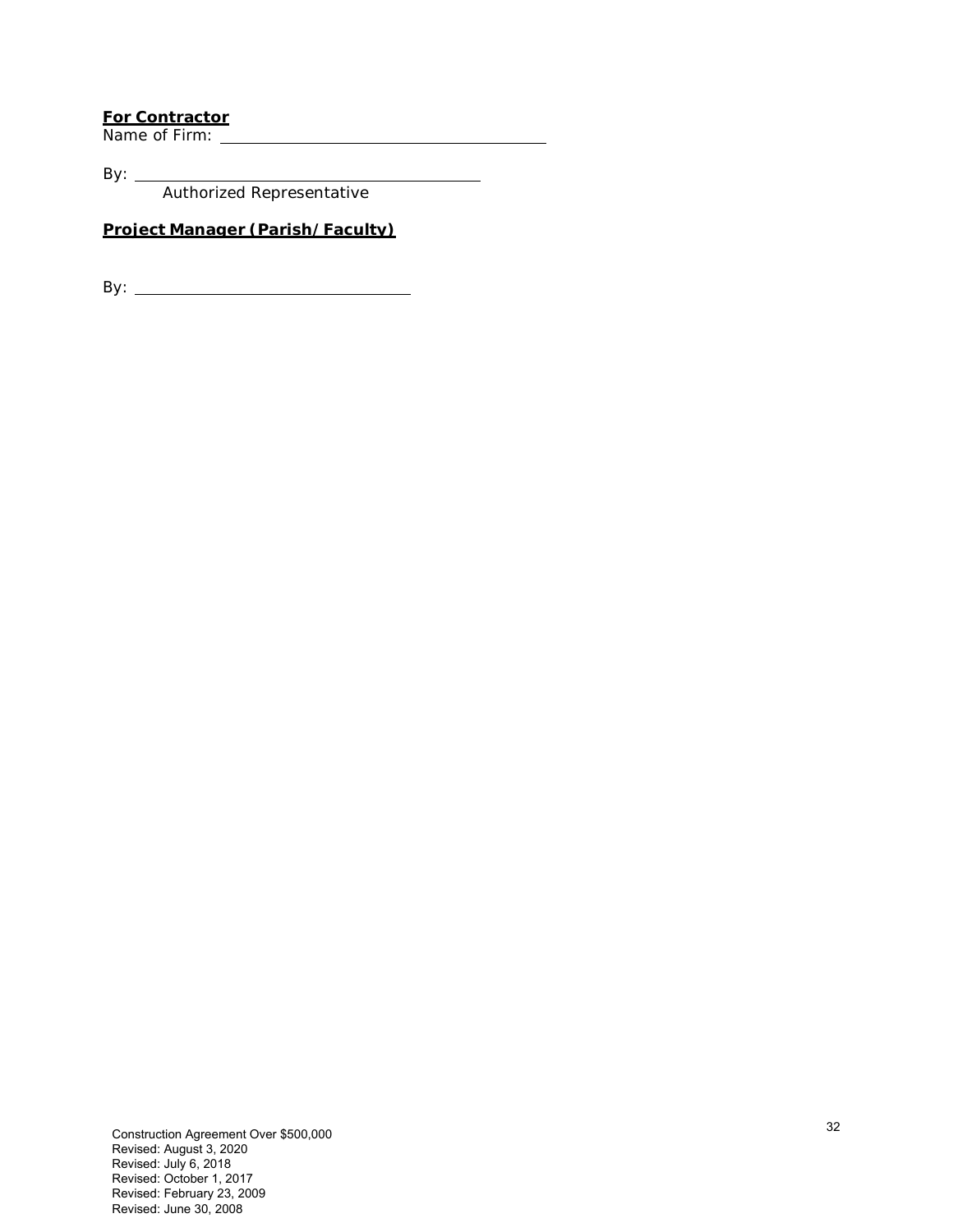## **EXHIBIT H House Rules**

The following is a code of conduct with which all construction related personnel ("**Construction Personnel**") shall comply with while on Site. Contractor shall provide a copy of these rules to each of its subcontractors, suppliers and delivery companies. All references to Construction Personnel hereinafter shall apply to Contractor, its subcontractors, sub consultants and vendors and each of their respective employees (as applicable). Contractor shall be responsible for assuring that all Construction Personnel abide by these rules. Owner or Parish/Facility shall not have any responsibility whatsoever for delays in the Work caused by violations of these rules by Construction Personnel.

**1. PARISH/FACILITY OPERATIONS.** The Project may be performed in a Parish/Facility that will continue to conduct normal Parish/Facility operations. Accordingly, Contractor shall perform its Work in such a manner that the operations, character and atmosphere of the Parish/Facility are not materially impaired, except as may be reasonably necessary for execution of the Work. Contractor shall ensure that Construction Personnel conduct themselves in an appropriate manner so as not to impair the parishioners' experience at the Parish/Facility.

**2. SAFETY.** Contractor shall exercise good judgment and practice safety at all times for the protection of the Construction Personnel, as well as that of Parish/Facility employees, parishioners, pedestrians, vehicles and other property. Contractor shall conduct safety meetings weekly and maintain records of these meetings. Such records shall be made available to the Parish/Facility and the Project Director upon request.

**3. PARISH/FACILITY SECURITY.** All Construction Personnel must enter and leave the premises from the entrance designated for such purpose. Construction Personnel shall dress consistently with their occupational needs, craftsman status and the Parish/Facility's reasonable requirements. All Construction Personnel are subject to inspection by Parish/Facility whenever they leave the Parish/Facility premises.

**4. WORK AREA.** The presence of Construction Personnel shall be restricted to those areas in which Work is being performed, unless they have prior approval. Failure to comply with these requirements will first result in a warning and, upon the second occurrence, removal of offending personnel from the premises for the duration of the Project.

**5. GENERAL CONDUCT.** Construction Personnel shall exhibit conduct befitting the Parish/Facility and shall show deference to Parish/Facility parishioners and employees. All Construction Personnel shall refrain from the use of profanity on Parish/Facility property. Radios are not allowed. Construction Personnel shall be evicted from the Parish/Facility premises permanently if found to be using, possessing or under the influence of alcohol or narcotics. Contractor shall ensure that none of Parish/Facility's personal property (*e.g.,*  furnishings, fixtures and/or equipment) will be removed from the Parish/Facility unless property passes are issued by Parish/Facility management. Contractor shall be responsible for providing restroom facilities and the maintenance and sanitation of this restroom. Use of other toilet facilities is prohibited. Parish/Facility telephones are not to be used unless prior written authorization has been granted by Parish/Facility. Construction Personnel shall exercise particular care in order to avoid damaging phones, phone wires, and TV cables.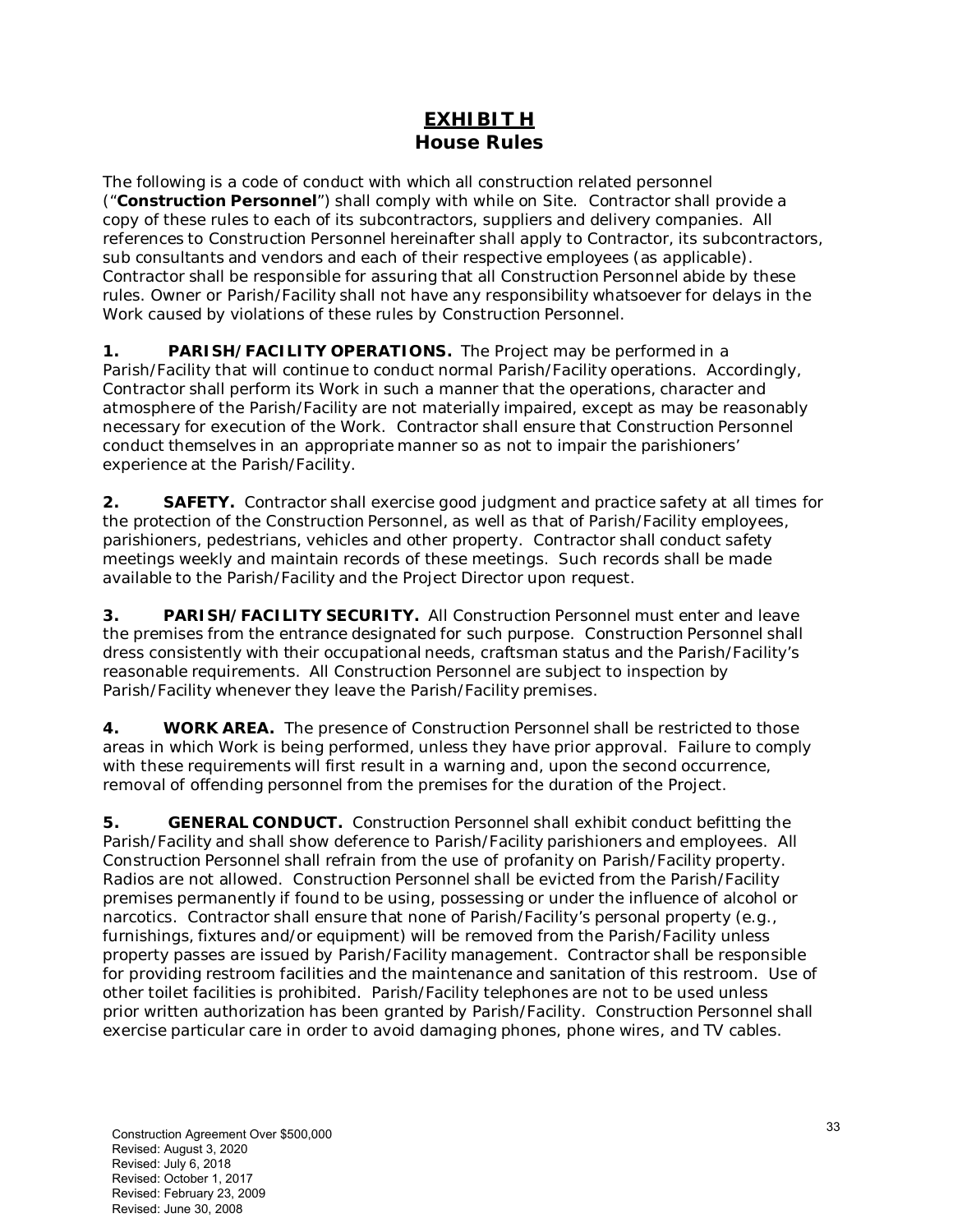Lunch and coffee breaks will be taken in areas designated by Contractor and approved by Parish/Facility.

**6.** FIRE PREVENTION. Smoking shall be allowed only in designated smoking areas in accordance with State Law. Failure to comply with this requirement will result in the offending individual's eviction from the premises by Parish/Facility. Contractor shall provide sand buckets and fire extinguishers for use in the designated smoking areas. Contractor shall use appropriate care and caution in the execution of the Work to prevent building fires. All heatproducing work shall be closely supervised, and Contractor will provide a fire watch and appropriate a fire detection and extinguishing equipment in addition to that provided by Parish/Facility, if reasonably necessary. Contractor shall ensure that all areas where heatproducing Work is being performed are properly ventilated. Personnel performing fire watch duties should be informed of alarm box locations and fire hose cabinet locations.

**7.** STORAGE. Contractor shall supply a lock box or boxes for the safekeeping of construction equipment (*e.g.*, tools). There will be no storage area supplied by the Parish/Facility other than the designated work areas and lock box area. Contractor shall restore all areas used for on-site storage and construction activities to their pre-construction condition, excluding ordinary wear and tear.

**8. CLEAN-UP.** Contractor shall keep all Work areas clean and orderly and shall remove debris on a daily basis. Contractor shall provide containers in each work area for empty cartons and debris. All debris removal shall be Contractor's responsibility (or that of its subcontractors, as applicable).

**9.** COMMUNICATION. It is Contractor's responsibility to keep Parish/Facility reasonably apprised of the activities being performed each day.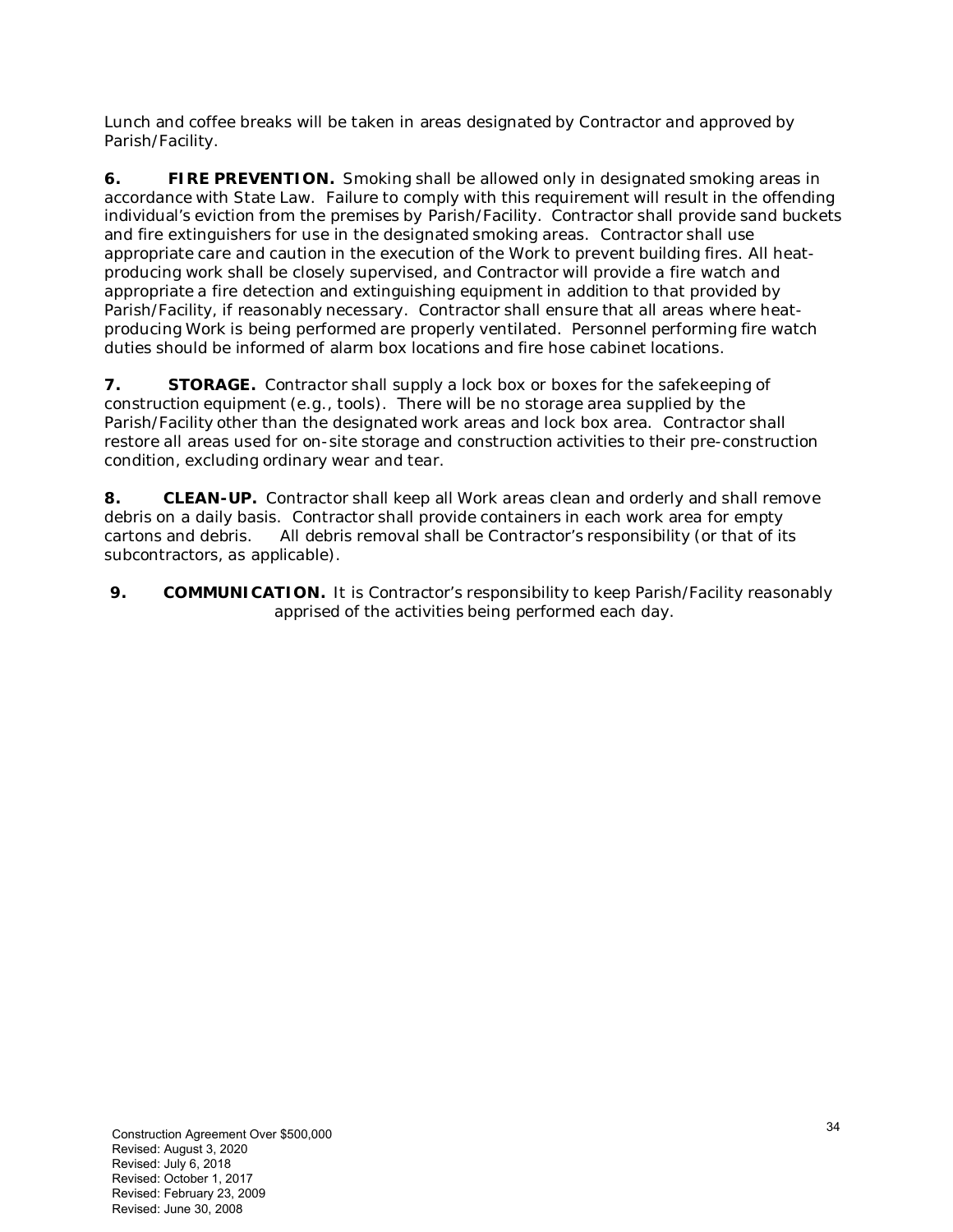## **EXHIBIT I Supplementary Conditions**

#### **These conditions supplement and clarify terms and conditions in the Agreement. The terms of the Agreement shall control in the event of a conflict or inconsistency.**

1. Contractor shall supply all materials, labor, tools, equipment, and supplies required to complete the total Project in accordance with the drawings, specifications and other Contract Documents. In addition, Contractor shall provide all labor, tools and equipment for installation of all Owner supplied items. Prior to beginning an area, Contractor shall list any deficiencies, (i.e., damaged or missing items) and report to Project Director. Contractor shall be responsible for replacing/repairing all items not noted at its sole cost and expense.

2. Contractor shall provide all coordination required for completion of the Project including provision of a full time, on-site Project superintendent and a Project manager. Contractor shall be responsible for conducting, taking and distributing minutes of weekly Project meetings.

3. Required submittals shall be made in accordance with the drawings, specifications and other Contract Documents. In the event of conflict between documents provided by Owner's Architect/Consultant/Project/Manager or designer and this Agreement, the Agreement shall take precedence. Parish/Facility's Project Director shall be provided with complete copies of all submittals made directly to Parish/Facility's, Architect/Consultant/Project/Manager or designer.

4. The Work shall include the receiving, unloading, checking, counting, storing if required, signing for, handling, hoisting, safe keeping and distributing of any and all items furnished by Owner for installation by Contractor. Contractor shall dispose of any crates, boxes, and/or debris generated by Parish/Facility furnished items that are installed by this Contractor.

5. If required or directed by Parish/Facility, Contractor shall be responsible for liquidation of all existing Furniture Fixtures and Equipment (FF&E) designated to be liquidated in the construction documents.

6. The Parish/Facility Certificate of Occupancy will remain in force and will be valid during the entire construction phase, therefore, Contractor will take extreme care in maintaining all existing life safety systems, such as (but not limited to) sprinklers, stand pipes, alarm panels and devices, Fire Department connections, elevator in readiness emergency power, required means of egress, and all fire lane access. Contractor will reconnect expeditiously any such system, which is put out of order by Contractor, or any of Contractor's subcontractors at no cost to Owner. Contractor's proposal includes any necessary temporary and/or permanent connections of new life safety systems included in the scope of this Agreement into existing systems. Contractor will notify Parish/Facility in writing at least seven (7) days in advance of any system shutdown.

7. Contractor will develop a comprehensive phase plan for all activities that affect Parish/Facility operations. This plan shall be submitted to Project Liaison and shall be continuously maintained to reflect current Parish/Facility operation requirements through the course of the Work.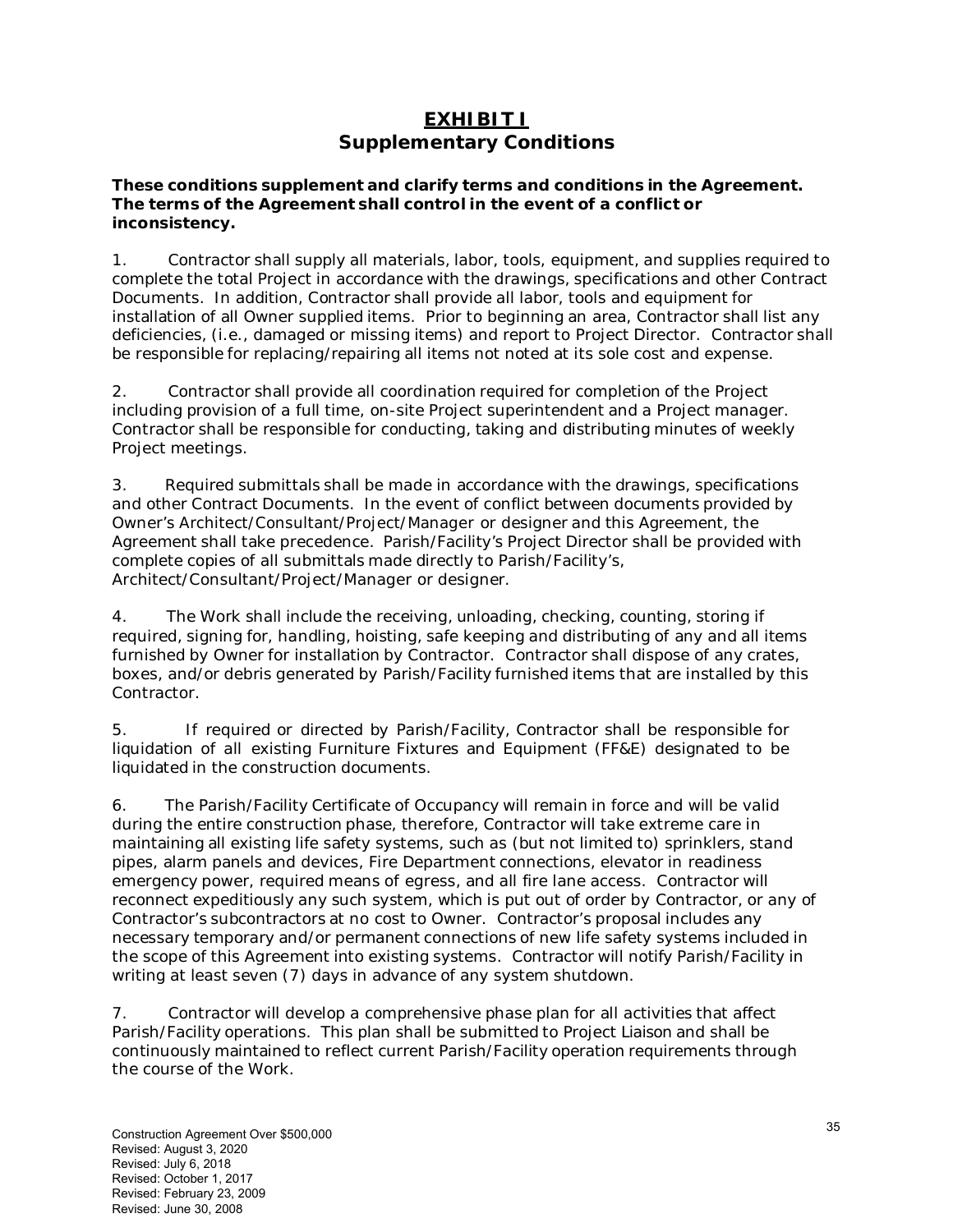8. Subject to the terms of the Agreement, Contractor is responsible for all shift work, overtime and out of sequence work due to discontinuous operations required to meet schedule dates and the logistical requirements of the Project. All costs associated with this Project are included in the Contract Price. Absolutely no claims will be entertained for shift work, overtime or out of sequence work required to meet overall schedule and interim milestone dates.

9. Contractor shall be responsible for providing any and all required lodging and meals at its sole cost and expense.

10. Contractor shall secure and pay for a dumpster for all refuse and waste material. The dumpster location will be determined by Parish/Facility.

11. All finishes are to be protected during Contractor's Work.

12. If required for the Project (as reasonably determined by Parish/Facility) Contractor shall erect and maintain dust-barriers (as reasonably directed by Owner) to separate occupied and public areas from areas of construction. Barriers shall remain in place during construction unless otherwise directed by Project Director. Contractor shall provide necessary protection for phased work as required by Parish/Facility operations. Contractor shall provide adequate protection for guests, existing finishes and Owner furnished equipment.

13. In the event of a utility shutdown, Contractor will diligently schedule work with the Parish/Facility operations staff through the Project Director. Contractor will give the Project Director at least seven (7) days advance notice of any proposed utility shutdown to occupied areas. Utility shutdowns may be permitted only after normal working hours at discretion of the Parish/Facility operations staff.

14. Contractor is to provide security as reasonably required by Parish/Facility and Project Director. Contractor shall maintain strict security of all Parish/Facility supplied material (furniture and hardware) and existing materials. Contractor will replace, at its sole cost and expense, all lost, stolen, damaged and misplaced items.

15. Contractor shall comply with all of the legal regulations, including, but not limited to, OSHA safety regulations and regulations of municipal, city, local, and other government agencies having jurisdiction concerning the Work. Contractor shall give all notices and comply with all laws, ordinances, codes, rules and regulations bearing on the conduct of the Work. If Contractor performs any Work that is contrary to such laws, ordinances, codes, rules, and regulations, it shall make all changes to comply therewith and bear all costs arising there from.

16. All permits, except the actual building permit, required for any part of Contractor's Work, including those to be obtained in the Owner's name, shall be procured and paid for by Contractor.

17. Contractor shall do pre-punch prior to the Substantial Completion Punchlist and shall complete back-punch list items to maintain schedule. Back punches shall be signed off by Contractor, with a written copy provided to Project Director.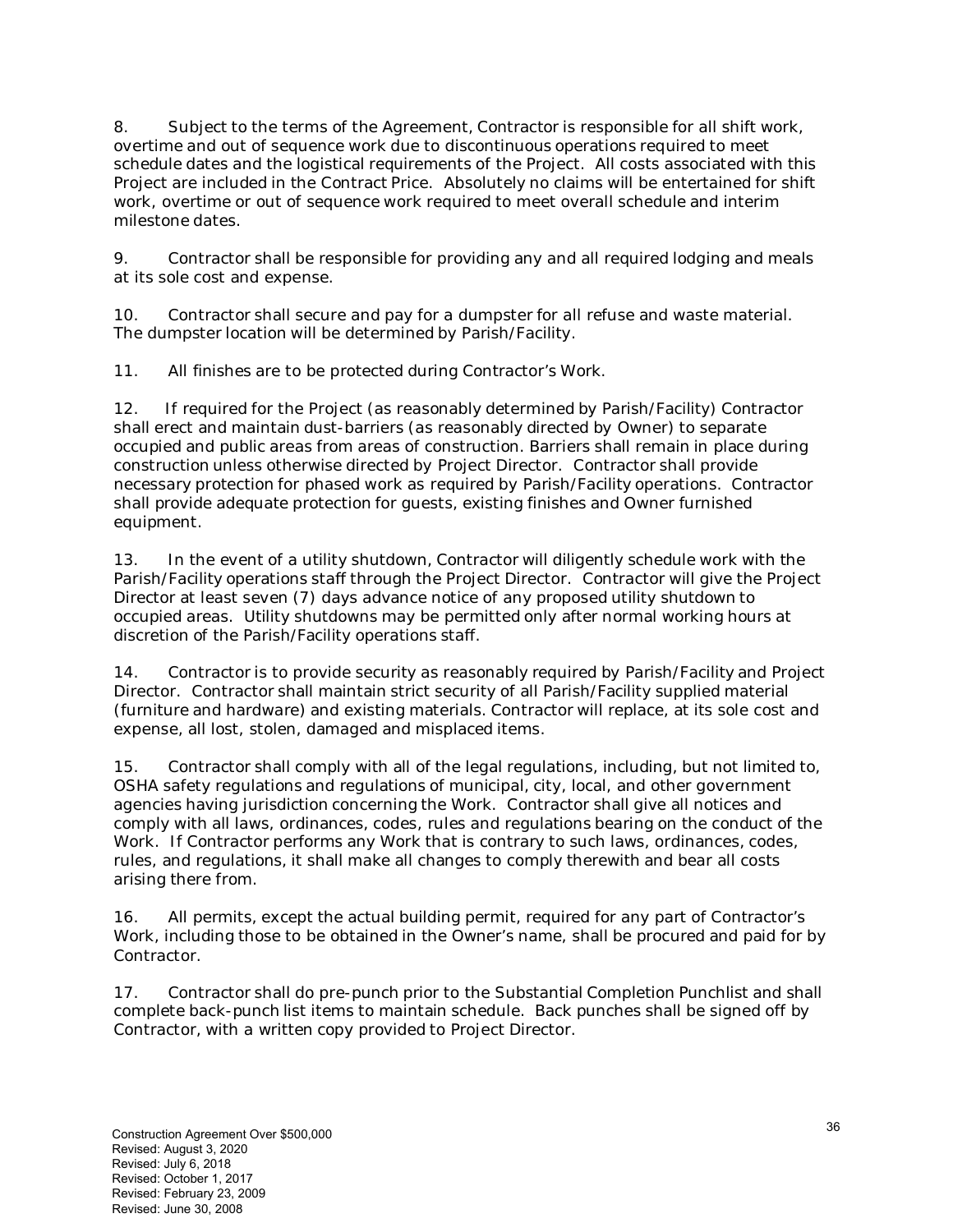18. Contractor shall provide a list of all items remaining when the job is completed, including quantities and sizes.

19. Contractor shall thoroughly clean, vacuum and dust areas of construction prior to turnover.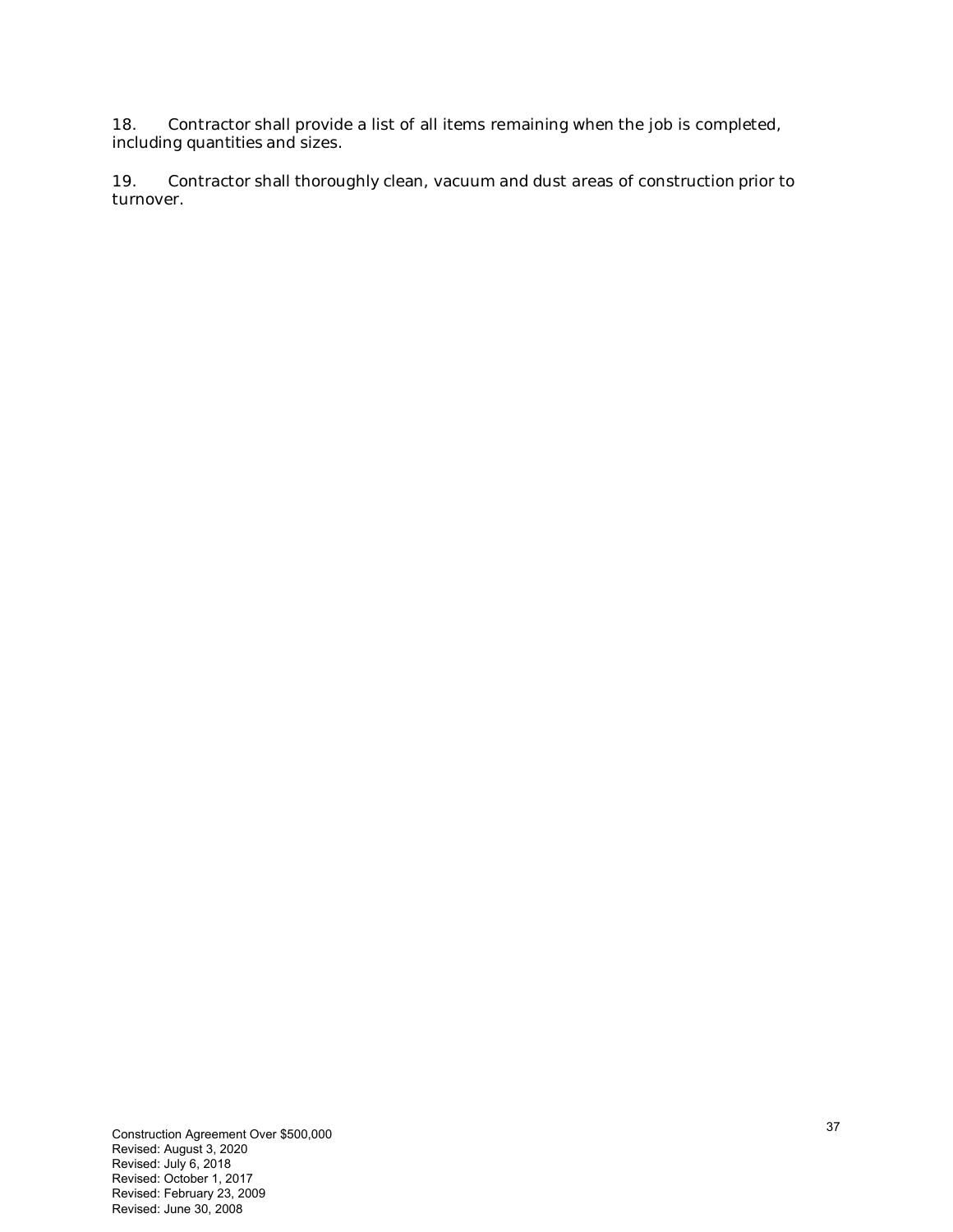# **EXHIBIT J**

### **Insurance Requirements**

**REQUIRED INSURANCE:** At Contractor's expense, Contractor shall maintain insurance coverage of the following types continuously throughout the term of this Agreement or during any period Work is performed relating to this Agreement (and such further periods if required below):

**WORKERS COMPENSATION AND EMPLOYER'S LIABILITY:** Contractor shall carry Workers Compensation fulfilling the requirements of any and all applicable workers' compensation laws. Contractor shall also carry Employers Liability insurance with a limit not less than \$1,000,000 each accident for bodily injury, \$1,000,000 each employee for bodily injury by disease, and \$1,000,000 policy limit for disease. Contractor waives, on its behalf and its insurers, all rights against Owner and its agents, officers, directors, and employees for recovery of damages to the extent these damages are covered by the Workers Compensation and Employers Liability or Commercial Umbrella Liability insurance obtained by Contractor pursuant to this Agreement. Contractor shall obtain an endorsement equivalent to ISO form WC 00 03 13 to affect this waiver.

**COMMERCIAL GENERAL AND UMBRELLA LIABILITY INSURANCE:** Contractor shall carry commercial general liability ("**CGL**") and, if necessary, commercial umbrella insurance with a limit of not less than \$2,000,000 each occurrence subject to the following:

• If such CGL insurance contains a general aggregate limit, it shall apply separately to the Work under this Agreement.

• The CGL insurance shall be written on ISO occurrence form CG 00 01 01 96 (or a substitute form providing equivalent coverage) and shall cover liability arising from premises, operations, independent contractors, products-completed operations, personal injury and advertising injury, and liability assumed under an insured

• Owner and Parish/Facility shall be included as an insured using ISO additional insured endorsement CG 20 10 or a substitute providing equivalent coverage.

This insurance shall apply as primary insurance with respect to any other insurance or self-insurance programs afforded to Owner. There shall be no endorsement or modification of the CGL to make it excess over other available insurance. Alternatively, if the CGL states that it is excess or pro rata, the policy shall be endorsed to be primary and neither excess of nor contributory with any insurance or self insurance carried by Owner.

• Contractor waives on behalf of itself and its insurers all rights against Owner and its agents, officers, directors and employees for recovery of damages to the extent these damages are covered by insurance maintained pursuant this Agreement regardless of deductibles, if any.

**COMMERCIAL AUTO INSURANCE:** If Contractor's scope of Work under this Agreement requires or involves the ownership, maintenance or use of an auto, Contractor shall carry Commercial Auto Insurance with a limit of insurance no less than \$2,000,000 each accident subject to the following:

• The insurance shall be on a form no less broad than ISO form CA 00 01 10 01.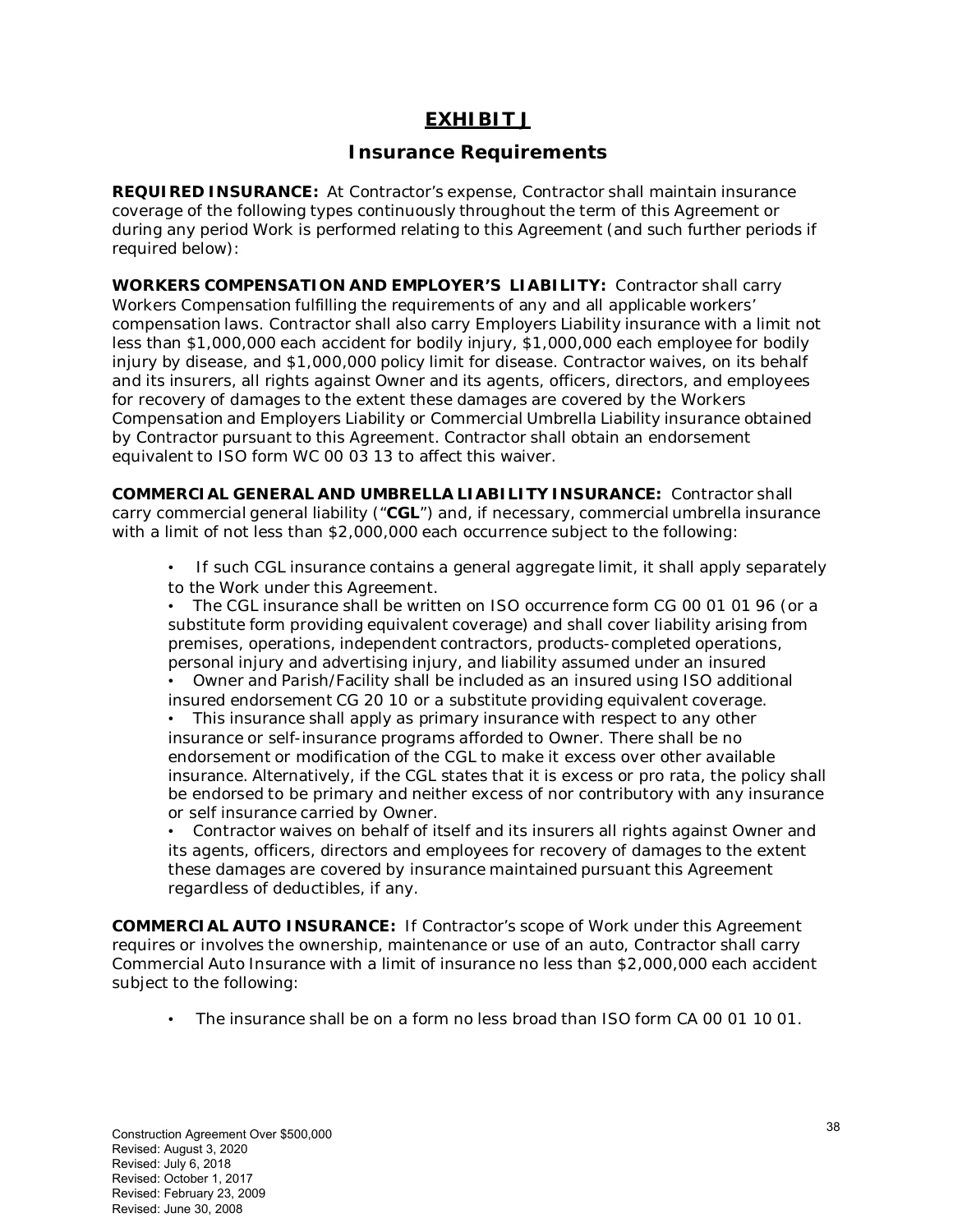- Coverage shall apply to "any auto" whether owned, scheduled, leased, hired or other.
- Coverage shall extend to Owner for its vicarious liability, if any.
- The required Commercial Umbrella insurance may be used to meet the required limit.

**COMMERCIAL PROPERTY INSURANCE:** Contractor may, at its option, purchase insurance to cover its personal property. In no event shall Owner be liable for any damage to or loss of personal property sustained by Contractor, whether or not it is insured, even if such loss is caused by the negligence of Owner, its employees, officers, directors, or agents.

**BUILDER'S RISK:** Prior to the start of construction, Contractor shall purchase or cause to be purchased Builder's Risk insurance covering the entire Work at the jobsite. This insurance shall be on a 100% completed value (replacement cost) form. For renovation projects, the 100% completed value may be achieved through a combination of property policy and/or builder's risk insurance. This insurance shall cover the perils covered under a special cause of loss ("all-risks") form and include cold testing, windstorm, and collapse, including collapse resulting from design error. Flood Insurance with a limit as close to the amount of the Builder's Risk as is reasonably available shall be obtained if the location is in the special flood hazard areas. The Builder's Risk shall also include earthquake coverage with a limit as close to 75% of the Builder's Risk limit if the location is in a zone with a hazard rating of 24 or higher according to the 1996 US Geological Survey Shaking Hazard maps Flood and earthquake requirements are subject to annual review and modification in recognition of changes in the insurance marketplace and reasonableness of premium.

This insurance shall apply to property intended for incorporation into the Work for the entire duration of the Agreement including:

- property in the course of construction, reconstruction, or repair
- property while in transport to the site
- property stored at the site or off premises
- scaffolding, staging, shoring, formwork, fences, false work, and temporary buildings and any similar items commonly referred to as construction equipment located at the site

• furniture, fixtures, and other personal property typical to a Parish/Facility located on premises or in storage or at any other temporary location

The policy shall cover the cost of removing debris, including demolition as may be made legally necessary by the operation of any applicable law, ordinance or regulation.

Permission to occupy or a partial occupancy clause or definition must be included and shall allow occupancy without qualification.

This insurance shall include Business Interruption coverage on behalf of Owner only for full recovery of continuing expenses of the Parish/Facility projected for 12 months following a covered loss. Such limit shall be sufficient to avoid a coinsurance penalty.

The deductible portion of any covered property loss however caused shall be borne by Contractor and subject to the approval of Owner, such approval not to be unreasonably withheld.